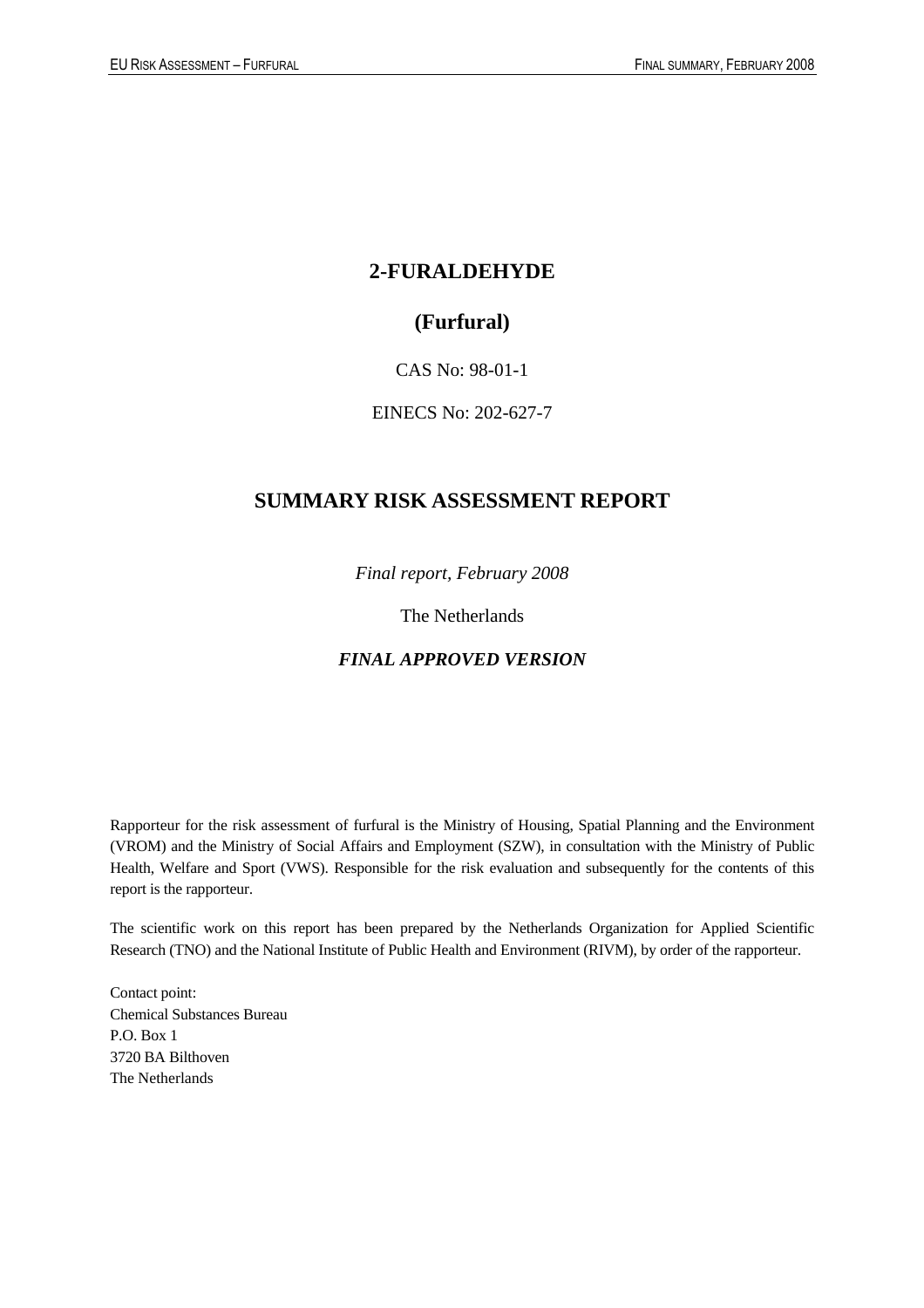**Date of Last Literature Search:** March, 2006<br>Review of report by MS Technical Experts finalised: June, 2006 **Review of report by MS Technical Experts finalised:** Final report:

**February 2008** 

**© European Communities, [ECB: year of publication]**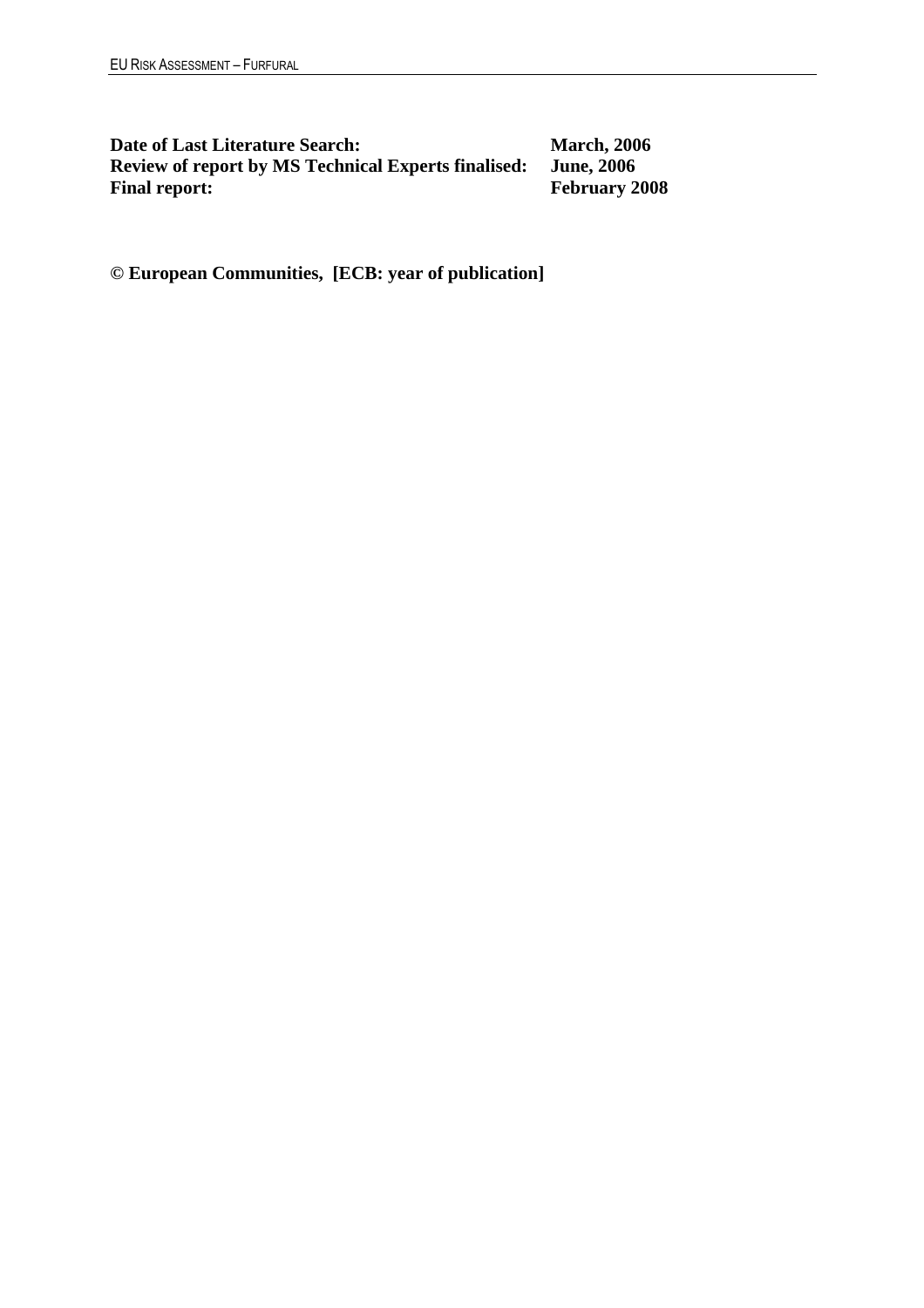## **PREFACE**

 $\overline{a}$ 

This report provides a summary, with conclusions, of the risk assessment report of the substance 2-furaldehyde that has been prepared by The Netherlands in the context of Council Regulation (EEC) No. 793/93 on the evaluation and control of existing substances.

For detailed information on the risk assessment principles and procedures followed, the underlying data and the literature references the reader is referred to the comprehensive Final Risk Assessment Report (Final RAR) that can be obtained from the European Chemicals Bureau<sup>1</sup>. The Final RAR should be used for citation purposes rather than this present Summary Report.

<sup>&</sup>lt;sup>1</sup> European Chemicals Bureau – Existing Chemicals – http://ecb.jrc.it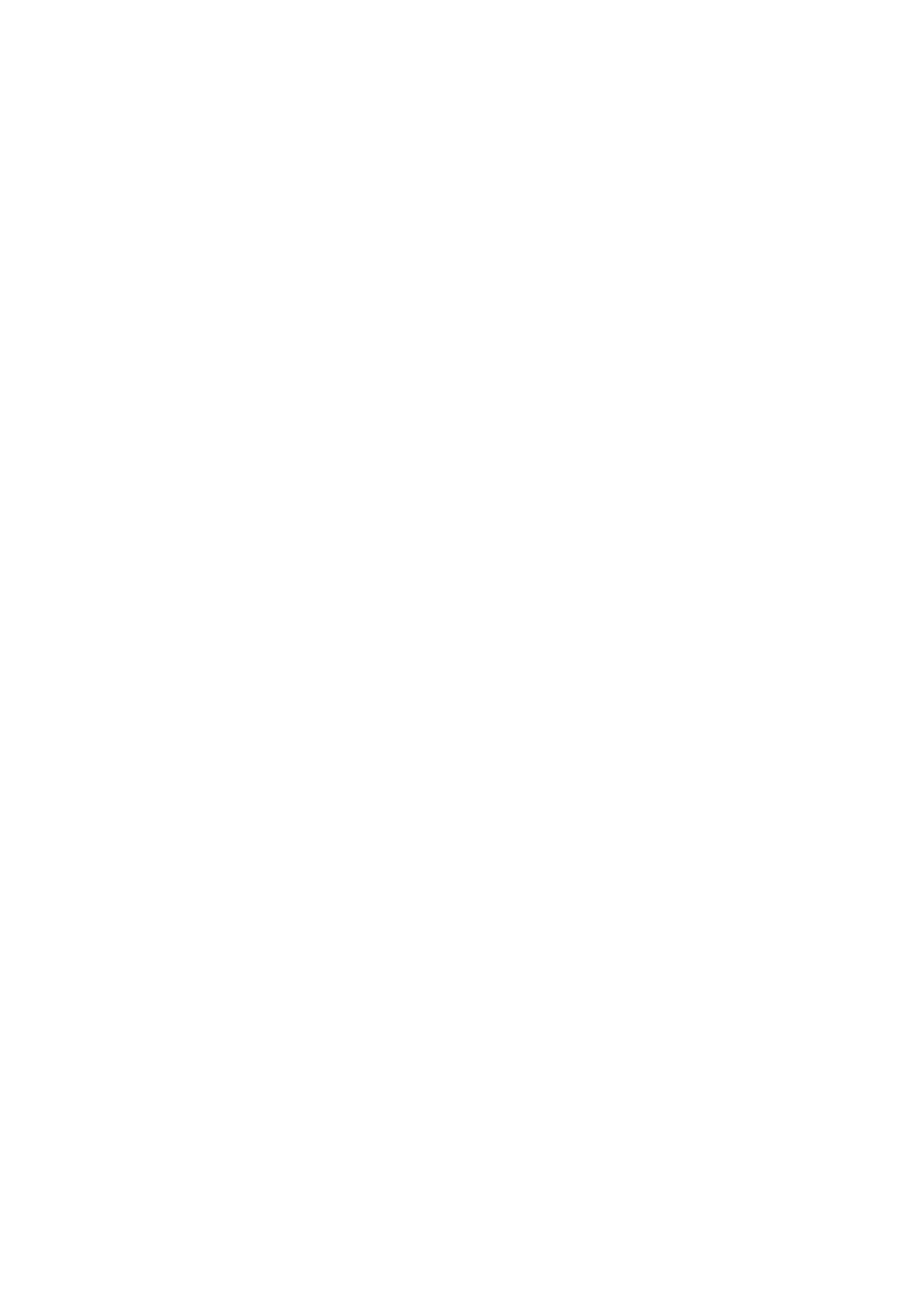## **CONTENTS**

| 1 |     |                 |    |
|---|-----|-----------------|----|
|   | 1.1 |                 |    |
|   |     |                 |    |
|   | 1.3 |                 |    |
|   | 1.4 |                 |    |
| 2 |     |                 |    |
|   | 2.1 |                 |    |
|   |     | 2.2 USES 6      |    |
| 3 |     |                 |    |
|   | 3.1 |                 |    |
|   |     |                 |    |
|   |     |                 |    |
|   |     |                 |    |
|   | 3.2 |                 |    |
|   |     |                 |    |
|   |     |                 |    |
|   |     |                 |    |
|   |     |                 |    |
|   |     |                 |    |
|   | 3.3 |                 |    |
|   |     | 3.3.1           |    |
|   |     | 3.3.2<br>3.3.3  |    |
|   |     |                 |    |
|   |     |                 |    |
| 4 |     |                 |    |
|   | 4.1 |                 |    |
|   |     |                 |    |
|   |     |                 |    |
|   |     |                 |    |
|   |     |                 |    |
|   | 4.2 |                 |    |
|   | 4.3 |                 |    |
|   |     | 4.3.1 Workplace | 24 |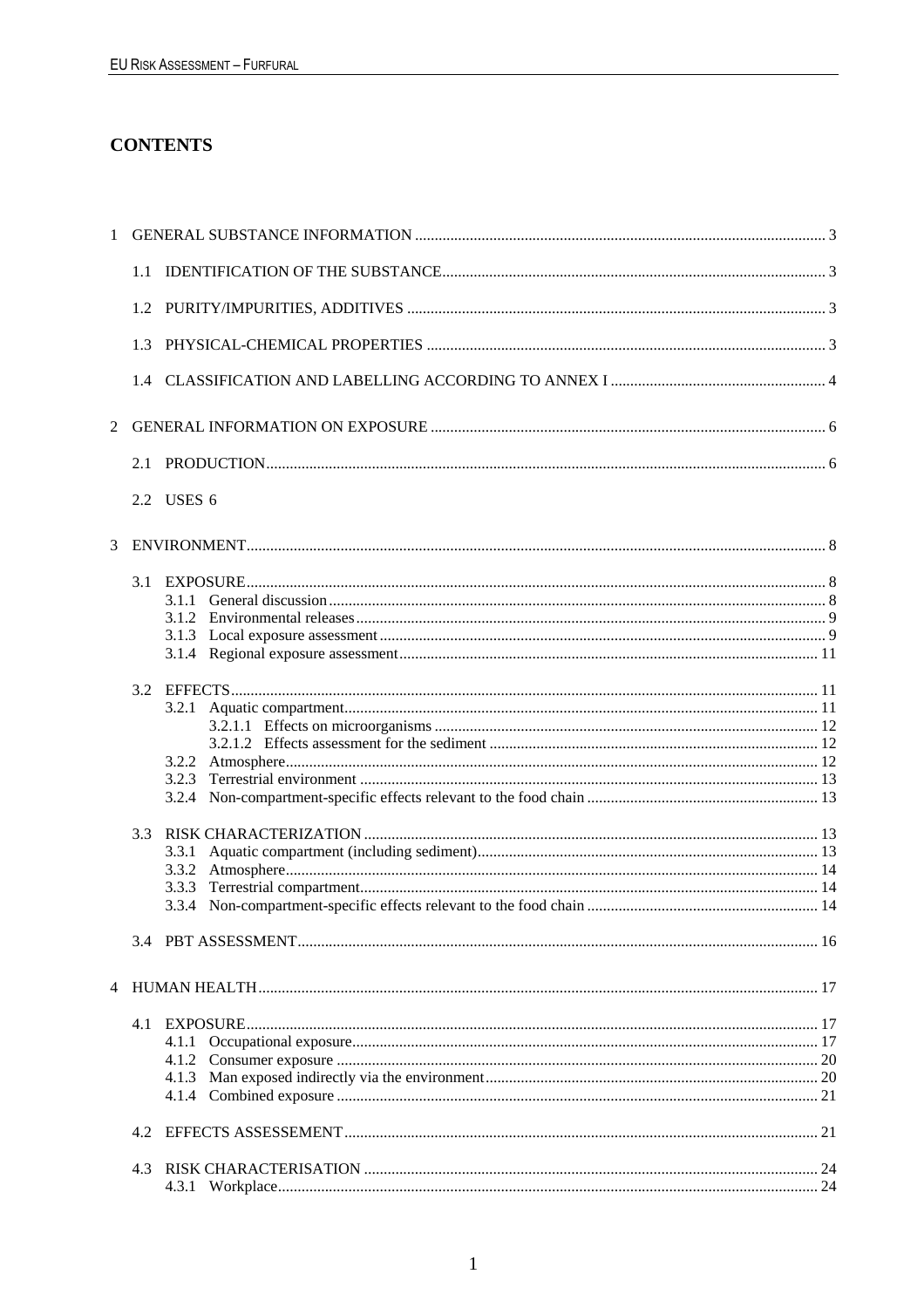| 5.1 |                                      |  |
|-----|--------------------------------------|--|
| 52  |                                      |  |
|     |                                      |  |
|     | Workers Error! Bookmark not defined. |  |
|     |                                      |  |
|     |                                      |  |
|     |                                      |  |
|     |                                      |  |
|     |                                      |  |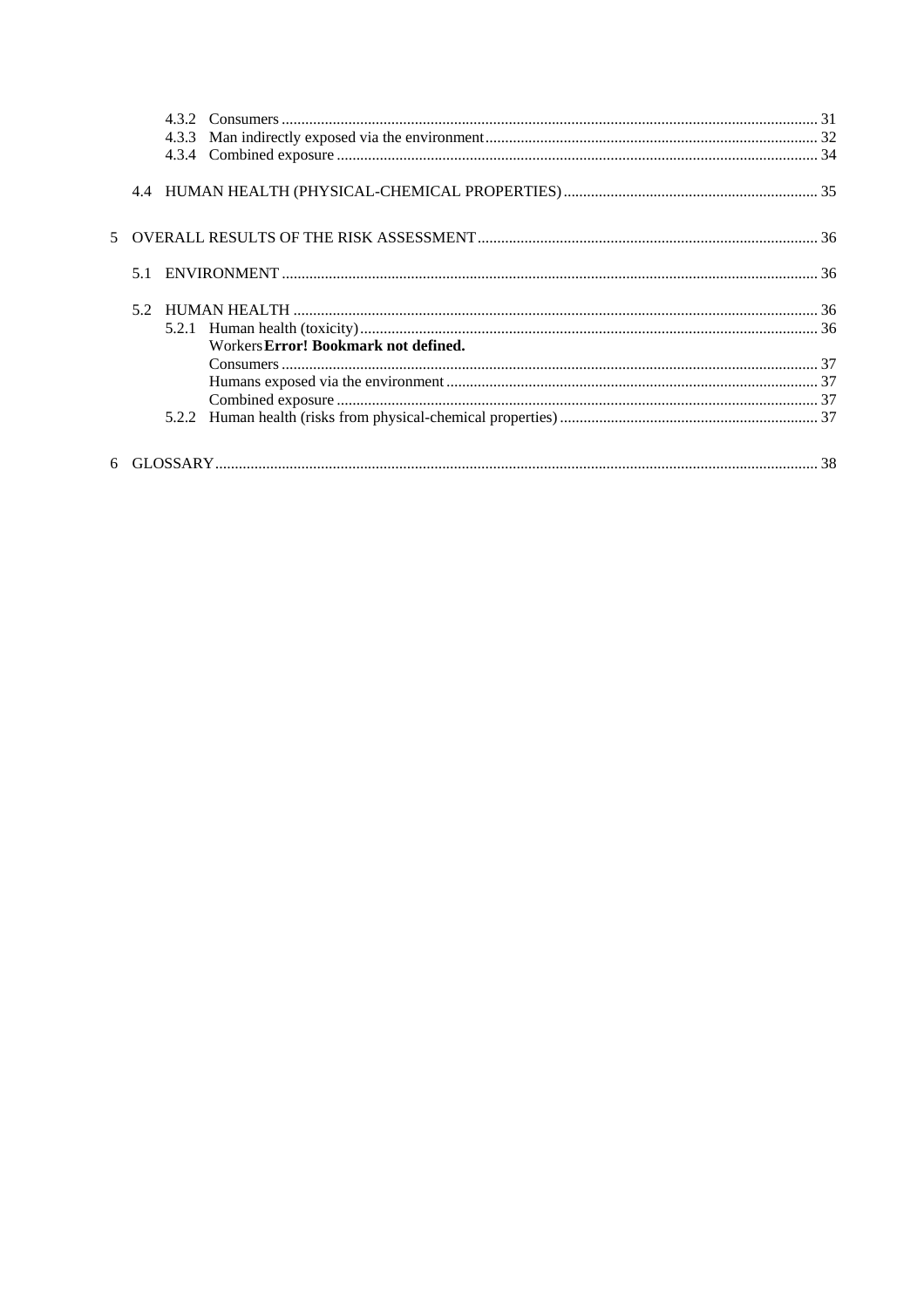## <span id="page-6-0"></span>**1 GENERAL SUBSTANCE INFORMATION**

### <span id="page-6-1"></span>**1.1 IDENTIFICATION OF THE SUBSTANCE**

CAS Number: 98-01-1 EINECS Number: 202-627-7 IUPAC Name: furfural Molecular formula:  $C_5H_4O_2$ Structural formula:



Molecular weight: 96.08 Synonyms: 2-formylfuran, fural, furan-2-aldehyd, furfuraldehyd, furfurol, 2-furaldehyde, artificial ant oil, furale, 2-furancarboxaldehyde, furaldehyde, 2-furyl-methanal, 2-furfural, furfurole, pyromucic aldehyde, furale, 2-furanaldehyde, 2-furancarbonal, "-furole, furole, furfurane carboxylic aldehyde, 2-furylaldehyde, artificial oil of ants, furan-2-carbaldehyde, 2-formylfuran

### <span id="page-6-2"></span>**1.2 PURITY/IMPURITIES, ADDITIVES**

Purity:  $> 98\%$  w/w Impurity: < 0.6% 5-methylfurfural (CAS-No. 620-02-0; EINECS-No. 210-622-6) Additives: none

### <span id="page-6-3"></span>**1.3 PHYSICAL-CHEMICAL PROPERTIES**

A list of the physical-chemical properties of furfural is provided in **Table 1.1**.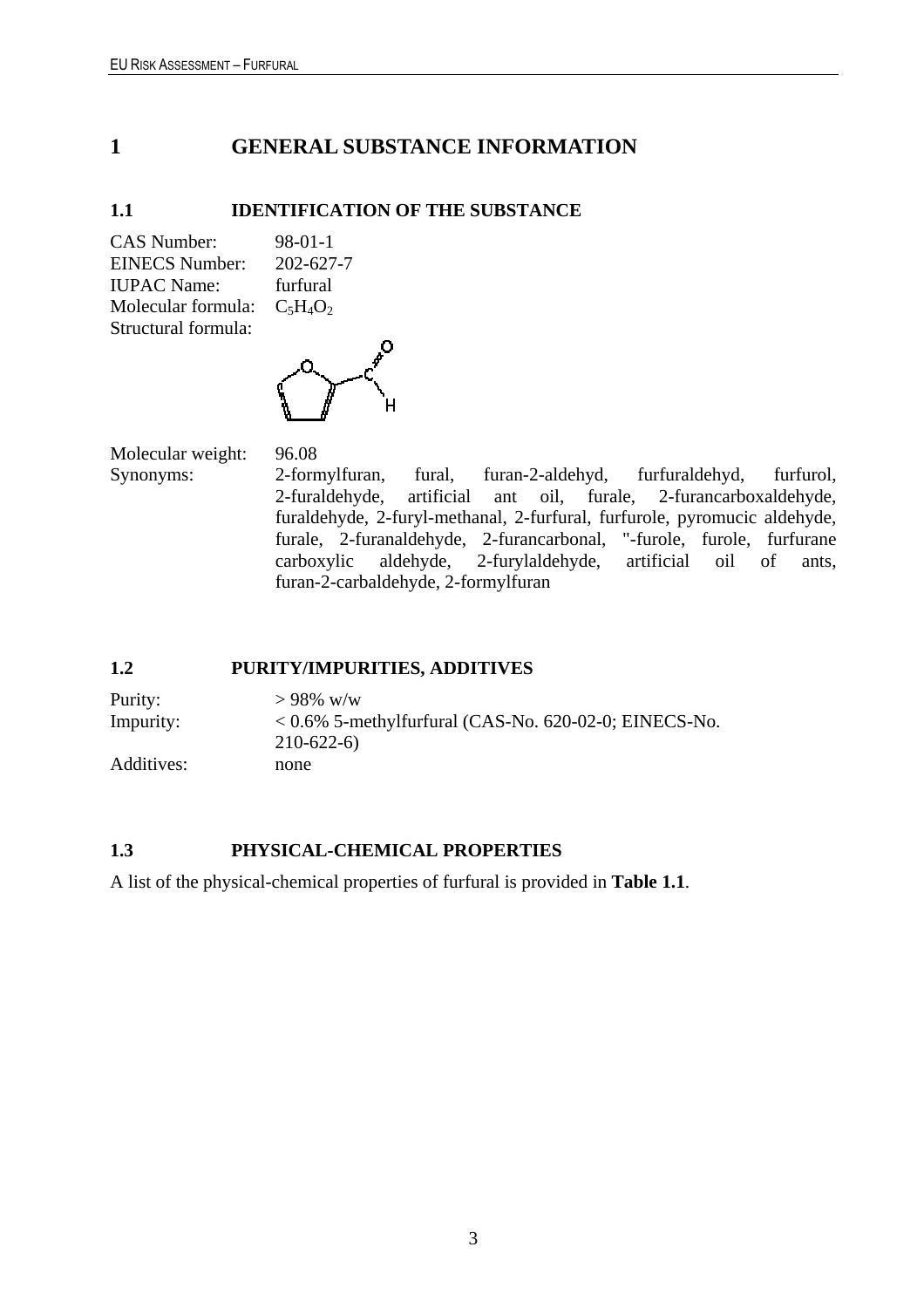| <b>Property</b>                                         | <b>Result</b>                                                              | <b>Comments</b> |
|---------------------------------------------------------|----------------------------------------------------------------------------|-----------------|
| <b>Physical state</b>                                   | liquid                                                                     |                 |
| <b>Melting point</b>                                    | $-36.5 - -39$ °C                                                           | *               |
| <b>Boiling point</b>                                    | 162°C at 1013 hPa                                                          | $\ast$          |
| <b>Relative density</b>                                 | 1.154-1.156 g/cm <sup>3</sup> at 25°C<br>1.1594-1.16 $g/cm3$ at 20°C       | *               |
| Vapour pressure                                         | 1.33-1.73 hPa at 18.5°C                                                    | $\ast$          |
| <b>Surface tension</b>                                  | 43.5 mN/m at $20^{\circ}$ C<br>40.7 - 41.1 mN/m at 29.9°C                  | *               |
| <b>Water solubility</b>                                 | 83 g/l at 20°C                                                             | *               |
| <b>Partition-coefficient</b><br>- n-octanol/water (log) | 0.41                                                                       | $\ast$          |
| <b>Granulometry</b>                                     | not applicable                                                             |                 |
| Flammability                                            | non-flammable                                                              | **              |
| <b>Flash point</b>                                      | 61.7°C (closed cup)                                                        | $\ast$          |
| <b>Auto flammability temperature</b>                    | 315-393°C                                                                  | $\ast$          |
| <b>Explosive properties</b>                             | not explosive                                                              | **/***          |
| <b>Oxidizing properties</b>                             | not oxidizing                                                              | ***             |
| <b>Conversion factors</b>                               | 1 ppm = $3.93$ mg/m <sup>3</sup><br>$1 \text{ mg/m}^3 = 0.254 \text{ ppm}$ | Calculated      |
| <b>Odour threshold</b>                                  | $0.25 - 1.0$ mg/m <sup>3</sup>                                             | *               |

**Table 1.1** Overview of physical-chemical properties of furfural

\* No test report was available. At least one independent source. No methods are specified.<br>\* At elevated temperatures a risk for fire exist. However, according to EG quideline

At elevated temperatures, a risk for fire exist. However, according to EG-guidelines, no classification as flammable is applicable. Depending on the temperature, the risk for fire may change into a risk for explosion at more elevated temperatures. \*\*\* Property is based on theoretical and structural considerations.

In conclusion, all relevant physical-chemical data were provided. They were not substantiated with test reports. However, all data are considered sufficiently reliable to fulfil the Annex VIIA requirements.

### <span id="page-7-0"></span>**1.4 CLASSIFICATION AND LABELLING ACCORDING TO ANNEX I**

Classification  $(30<sup>th</sup> ATP)$  :Carc. Cat. 3; R40 T; R23/25 Xn; R21 Xi; R36/37/38

R-phrases: 21-23/25-36/37/38-40 S-phrases: (1/2-)-26-36/37-45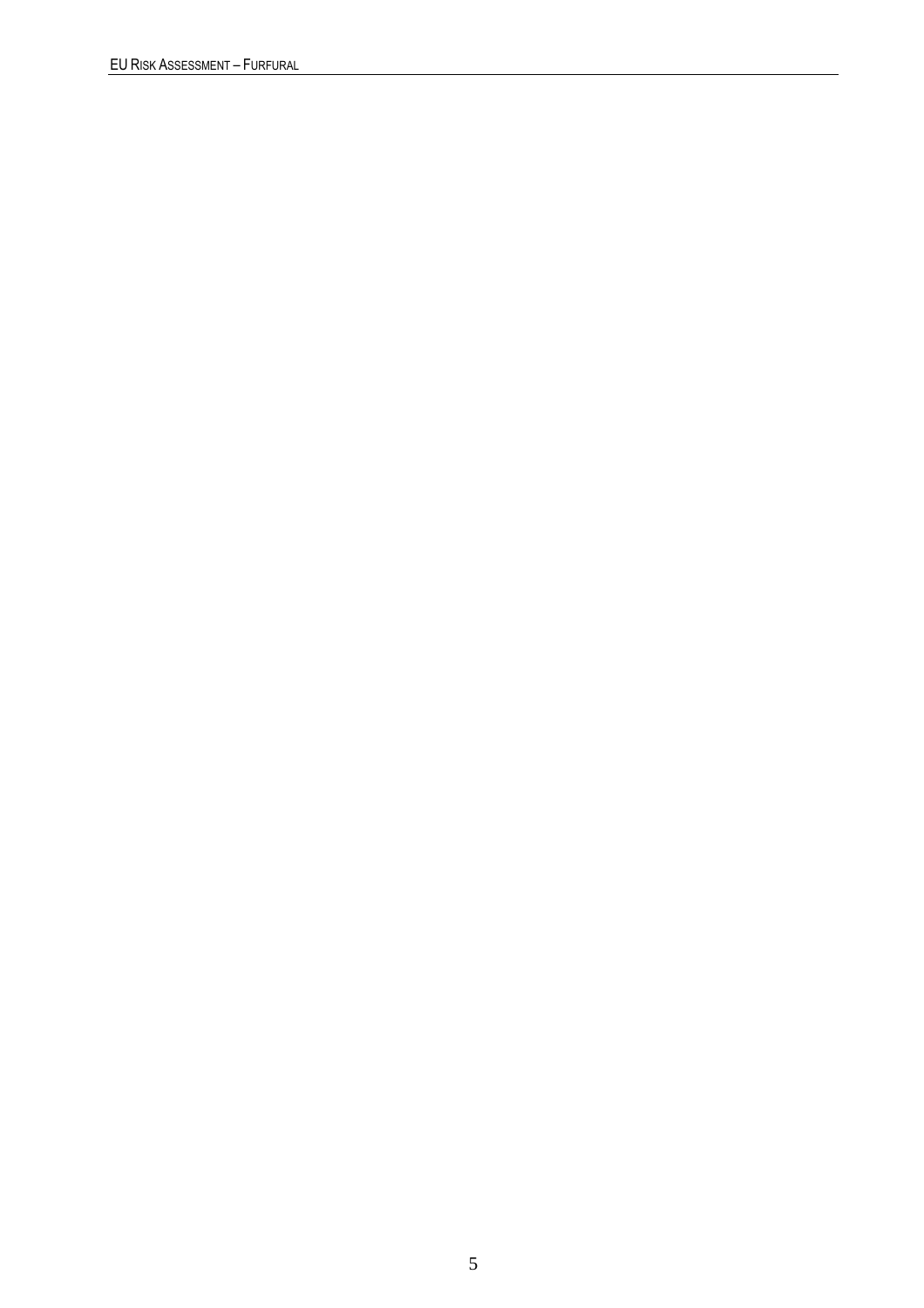# <span id="page-9-0"></span>**2 GENERAL INFORMATION ON EXPOSURE**

## <span id="page-9-1"></span>**2.1 PRODUCTION**

Furfural is produced industrially from pentosan polysaccharides (xylan, arabinan), that are natural substances in non-food residues and food crops such as corncobs (primary source), cottonseed hulls, rice hulls, oat hulls, bagasse and bark of wood. The pentosans are hydrolysed to pentoses in digestors and subsequently cyclodehydrated to furfural. In all processes, raw material is charged to the digestor and treated with strong inorganic acid. High pressure steam is introduced through the mass and furfural is steam distilled after the operating temperature has been attained.

As an unintentional source, furfural is a major contamination of the sulfite pulping processes used in pulp and paper industry, where it originates from pentoses in the wood and is formed during the waste treatment in the evaporator. Furfural may also be released to the environment via the smoke from burning wood. Furfural as a natural volatile compound is identified in foods such as fruits and fruit juices, vegetables, beverages (wine), bread and bread products and in several essential oils of plants. As a thermal/chemical degradation by-product, it is also formed in the treatment of hemicelluloses feed stocks and in the refuse of chemical and fuel production.

The world production of furfural is estimated to be greater than 240,000 tonnes per year. In Europe, Spain and Austria are assumed to produce and export furfural. Furfural is also imported by several other EU countries from producers in North-America, South-Africa and several Asian countries. For the EU the furfural production and import are estimated to be about 41,350 tons/year and export is estimated to be 1000 tons/year.

### <span id="page-9-2"></span>**2.2 USES**

Furfural has many use patterns. In the EU, it is primarily used in the production of furan derivatives such as furan and furfuryl alcohol (75% of total volume) and another major application of furfural is its use as extraction solvent in refineries (13.5% of total volume), see further **Table 2.1.** 

| <b>Use</b>                                        | Use volume $(t/y)$ | Percentage of total use |
|---------------------------------------------------|--------------------|-------------------------|
| Production furan derivates                        | 32,500             | 75%                     |
| Use as an extraction solvent (refineries)         | 5850               | 13.5%                   |
| Manufacturing refractories                        | 2200               | 5%                      |
| Manufacturing pesticides                          | 1500               | 3.5%                    |
| Use as an chemical tracer in gas-oil (refineries) | 1000               | 2%                      |
| Use unknown (Netherlands)                         | 375                | 1%                      |

**Table 2.1** The industrial use of furfural in the EU.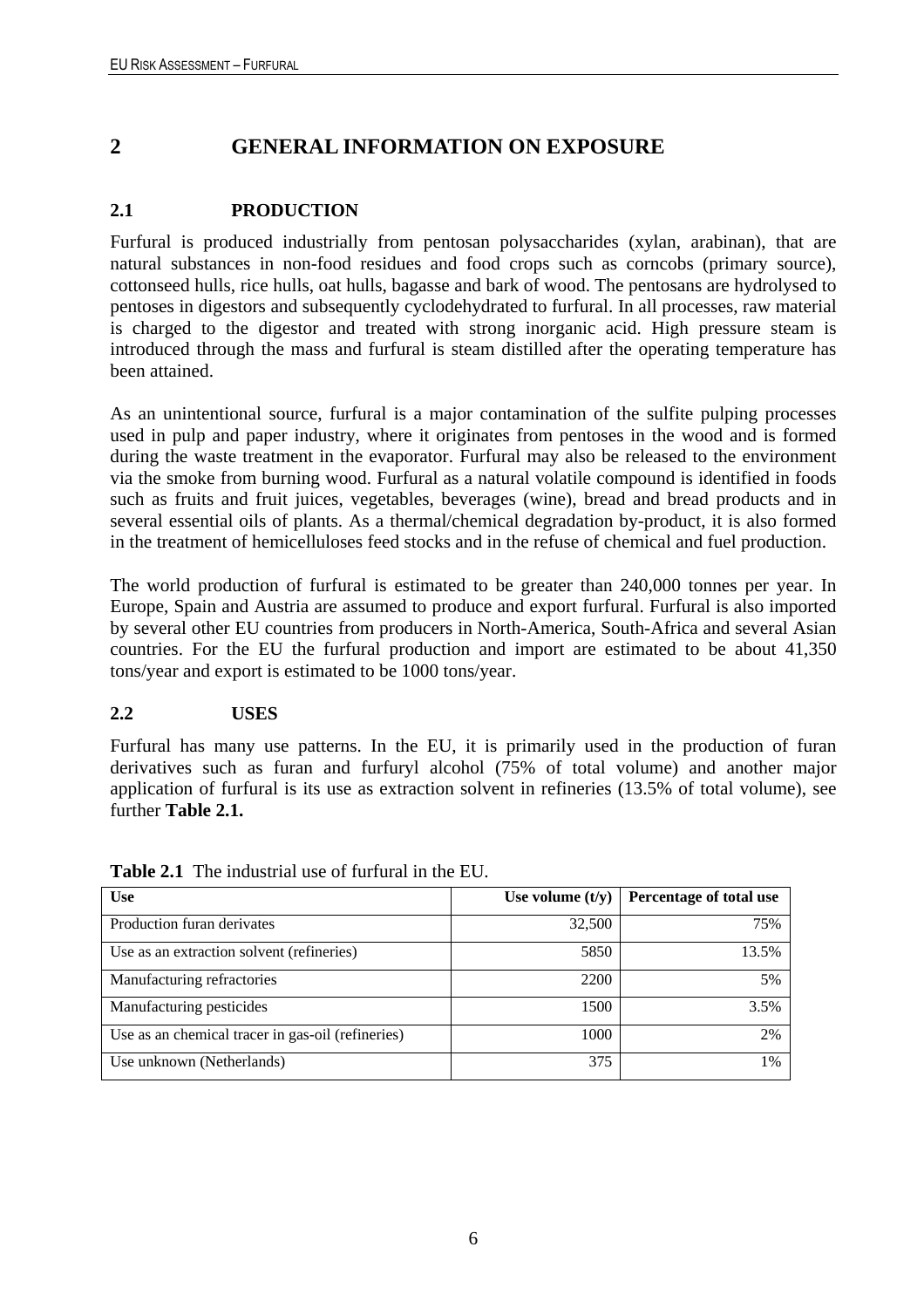Other applications of furfural (worldwide) include among others its uses as a component of gas oil marker (e.g. GOM X), as a reactive solvent and wetting agent in the manufacture of abrasive wheels and break linings, as a solvent for e.g. resins, nitrated cotton and cellulose acetate, as a chemical intermediate in pesticide manufacture, as a flavour component in a range of foods, and as a fragrance in perfume, soap and creams.

**Table 2.2** below shows the industrial and use categories of furfural for the European market.

| <b>Industrial Category</b>           | IC  | Use category                              | UC   |
|--------------------------------------|-----|-------------------------------------------|------|
|                                      | no. |                                           | no.  |
|                                      |     |                                           |      |
| Chemical industry: basic chemicals   | 2   | Solvents                                  | 48   |
| Chemical industry: chemicals used in | 3   | <b>Binders</b>                            | 2    |
| synthesis                            |     | <b>Intermediates</b>                      | 33   |
|                                      |     | Activators (chemical processes); Adhesion |      |
|                                      |     | promotors; Polymerization additives       | 43   |
|                                      |     | Solvents                                  | 48   |
| Mineral oil and fuel industry        | 9   | Fuel additives                            | 28   |
|                                      |     | Solvents                                  | 48   |
|                                      |     | Viscosity adjusters                       | 52   |
| Engineering Industry                 | 16  | Surface active agent - wetting agents     | 50   |
|                                      |     | Others (refractories)                     | 55/0 |

**Table 2.2** The industrial and use categories of furfural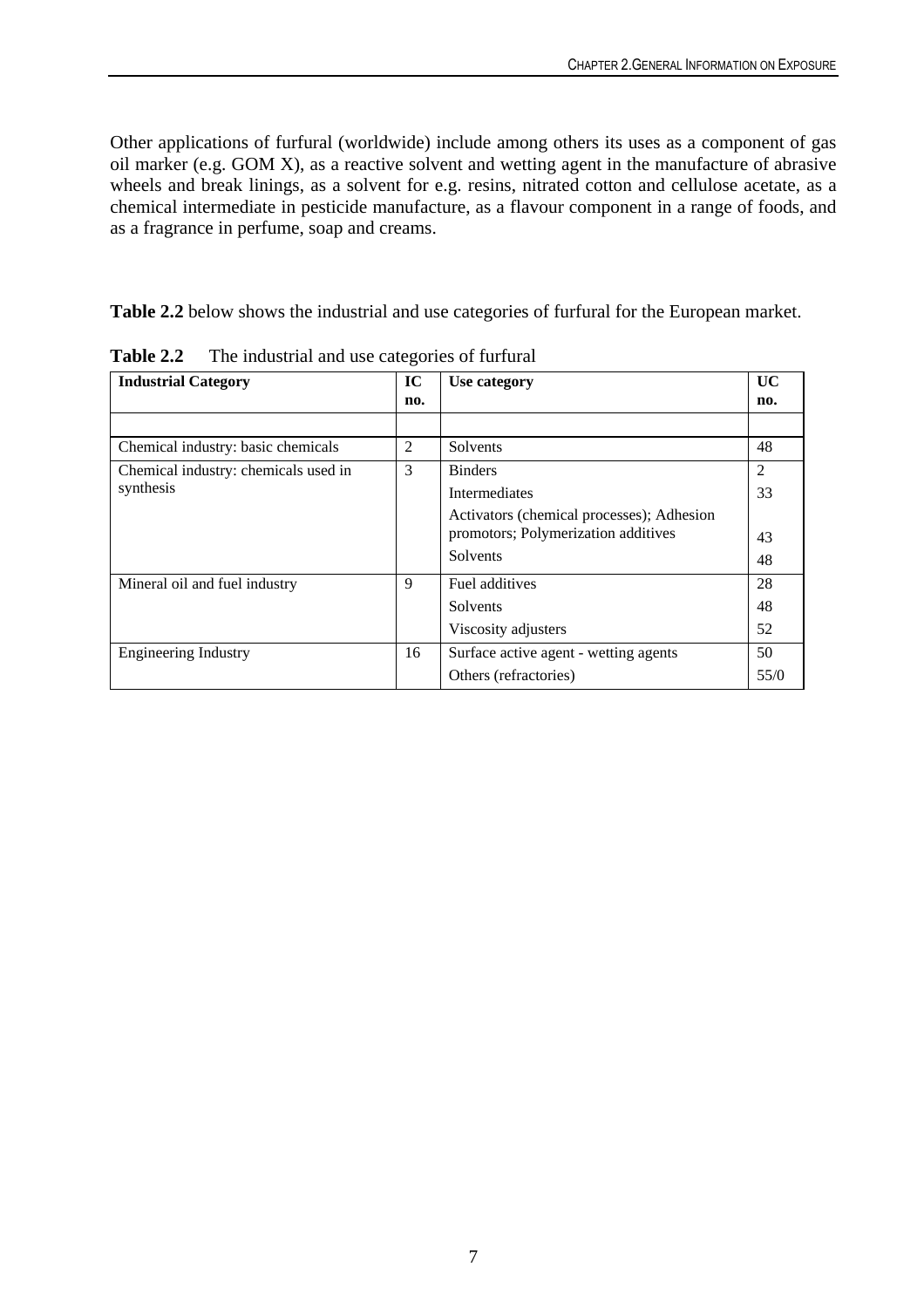## <span id="page-11-0"></span>**3 ENVIRONMENT**

### <span id="page-11-1"></span>**3.1 EXPOSURE**

#### <span id="page-11-2"></span>**3.1.1 General discussion**

Furfural may be released to the environment during its manufacture, formulation, or use in commercial products. Other releases may occur from natural or unintentional sources.

Degradation of furfural occurs in the atmosphere where its stability is limited by the rapid vapour-phase reactions with hydroxyl radicals. The half-life for this reaction is estimated to be 0.44 days. Night-time destruction of furfural by nitrate radicals may be an important process in urban areas. Direct photochemical degradation is expected to occur but no data exist for this process. Furfural is also readily biodegradable under both aerobic and anaerobic conditions. Acclimatization increases the capacity of the cultures to degrade furfural. This ready biodegradability is supported by a QSAR (BIODEG) result. Furfural is not expected to hydrolyse under environmental conditions.

Volatilization of furfural from surface waters may occur but is not expected to be a rapid process because calculated Henry's law constants for furfural are  $0.2$  Pa.m<sup>3</sup>/mol, or  $0.375$ Pa.m<sup>3</sup>/mol if based on a water solubility of 86 g/l and a vapour pressure of 2.5 mm Hg at 25 $^{\circ}$ C. Furfural is expected to be highly mobile in soil; a  $log K_{ow}$  of 0.41 has been reported and a  $K_{\rm oc}$  of 17.1 was calculated using the QSAR for non-hydrophobics. Other reported  $K_{\rm oc}$ 's range between 1 and 40 l/kg. Because of these low values, furfural may leach into groundwater although volatilization to the atmosphere and degradation processes may decrease the movement through soil towards groundwater. Using a  $K_{\text{oc}}$  of 17.1, the  $K_{\text{p}}$  for soil is calculated to be 0.34 l/kg, that for sediment is 0.86 l/kg and that for suspended matter is 1.7 l/kg. Furfural may volatilize from soil to the atmosphere but this process is not expected to be rapid. Besides photochemically induced degradation, vapour-phase furfural in the atmosphere is expected to be removed by wet deposition. An overview of the environmental distribution in an STP is shown in **Table 3.1**.

| <b>Compartment</b> | <b>Distribution</b> (fraction) |
|--------------------|--------------------------------|
| Air                | < 0.01                         |
| Water              | 0.13                           |
| Sludge             | < 0.01                         |
| Degradated         | በ Ջ7                           |

**Table 3.1** Theoretical distribution of furfural in an STP (SimpleTreat).

On the basis of the high water solubility (83 g/l) of furfural and its low Log  $K_{ow}$  (0.41), no bioaccumulation is expected. No experimental data are reported to confirm this. The EUSES model (version 1.0; based on the EU TGD, 1996) calculates a bioconcentration factor for fish (BCF<sub>fish</sub>) of 1.41 l/kg and a bioconcentration factor for earthworms (BCF<sub>earthworm</sub>) of 0.95 l/kg.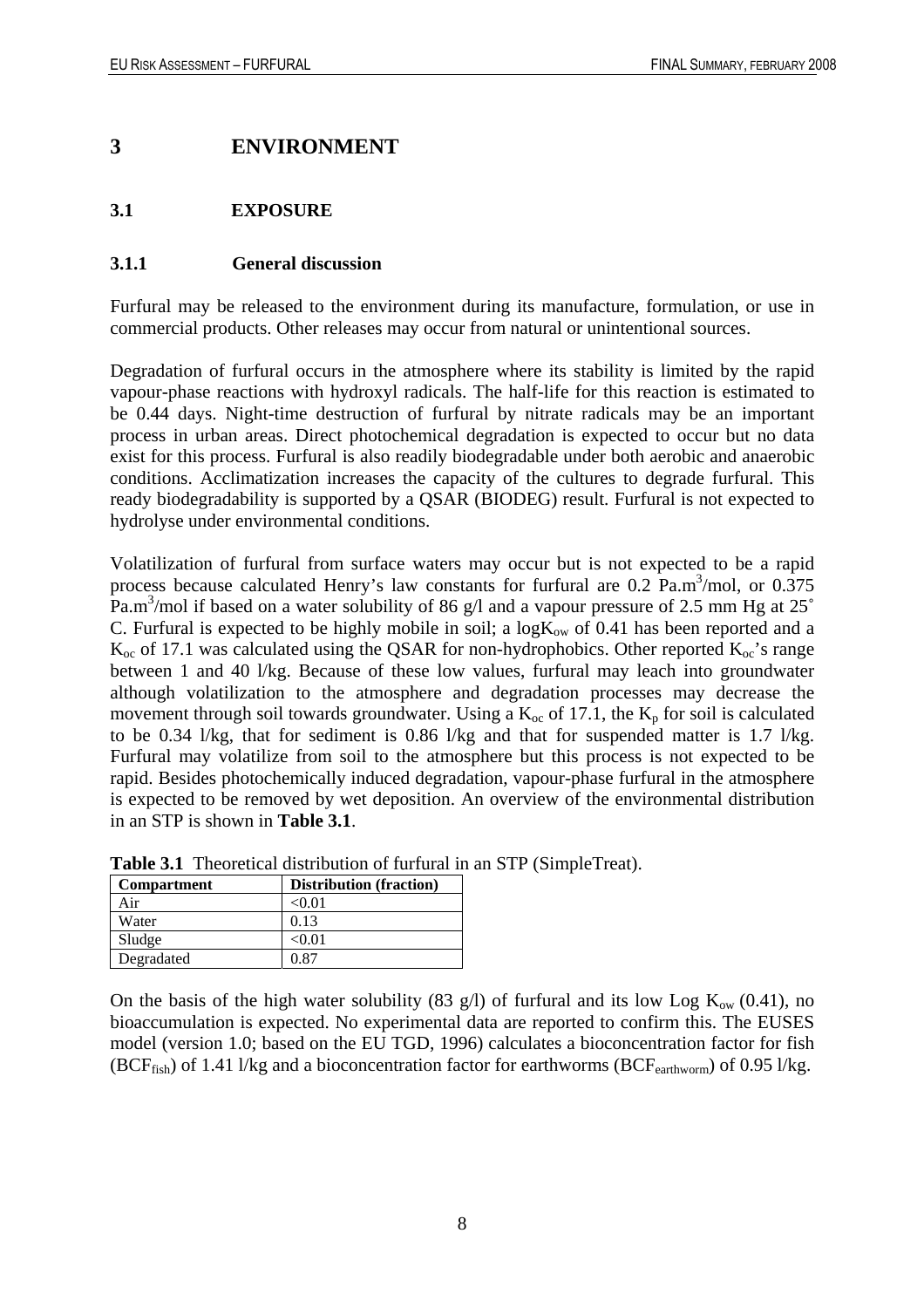### <span id="page-12-0"></span>**3.1.2 Environmental releases**

Environmental release of furfural may occur during these life cycle stages: I) production, II) processing of furan derivatives, III) processing as extraction solvent, IV) formulation and use as chemical tracer in the mineral oil and fuel industry, V) formulation for manufacturing refractories, and VI) use as chemical intermediate in pesticide manufacture. An additional life cycle stage VII) is furfural release into the environment from unintentional sources during pulping processes used in the pulp and paper industry.

### <span id="page-12-1"></span>**3.1.3 Local exposure assessment**

Whenever available, site specific values for production, processing, formulation and use were used in the EUSES calculations of PEC values for the life cycle stages considered in this report. Generic scenarios were used where no site specific data existed. A summary of local concentrations for each scenario is given in **Table 3.2**.

#### Measured local data in the environment

Measured local atmospheric concentrations or local soil concentrations of furfural are not available. Only a few measured local aquatic concentrations are available for furfural. One EU furfural production site mentioned that the concentrations in untreated waste water and in WWTP effluent water are below the detection limit of 100  $\mu$ g/l. Furfural has been identified in the drinking water supplies of the United States and Europe.

Levels of furfural in sulphite evaporator condensate, which represents about 15% of the wastewater flow from pulp mills in the pulp, paper and board industry, have been reported to range between 10 and 1280 mg/l and between 179 and 471 mg/l (avg. 247 mg/l). Using the average value of 247 mg/l, a waste water furfural concentration can be calculated of 37 mg/l using the contribution of 15% of the waste water flow. The fraction in waste water directed to effluent water in the STP is 0.13 for furfural. With that fraction the calculated average PEC in effluent water is 4.7 mg/l, resulting in an average PEC in surface water near pulp, paper and board industry of 455 µg/l. Likewise, a maximum PEC in STP effluent water of 24.2 mg/l and a maximum PEC in surface water of 2.36 mg/l can be calculated for the measured maximum concentration of 1280 mg/l in the evaporator condensate.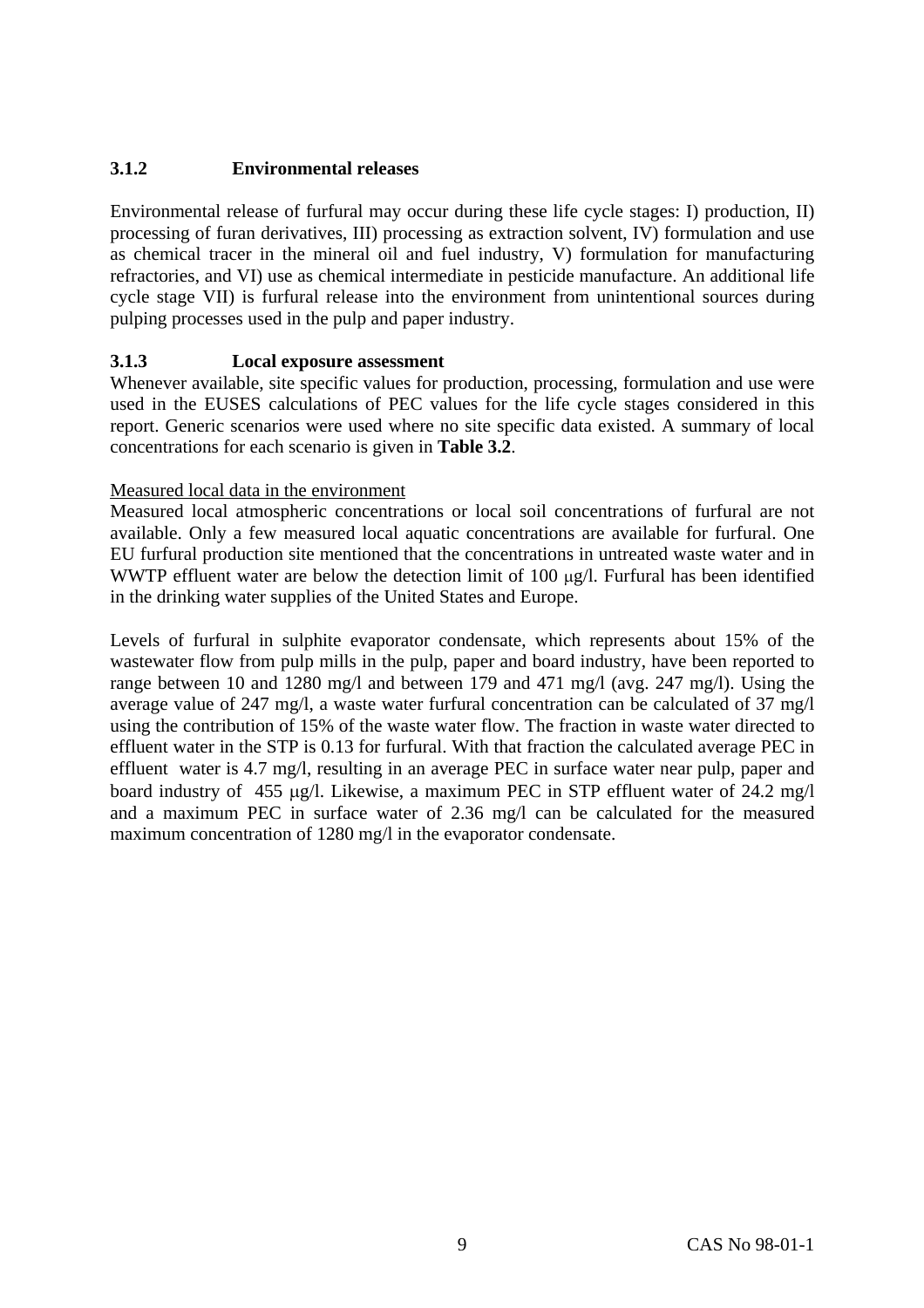| <b>Scenario</b>                                                             | <b>PEC</b>    | <b>PEC</b> | <b>PEC</b> surface PEC |                      | <b>PEC</b>           | <b>PEC</b> in        | PEC in               |
|-----------------------------------------------------------------------------|---------------|------------|------------------------|----------------------|----------------------|----------------------|----------------------|
|                                                                             | lair          | <b>STP</b> | water                  | sediment             | agricultural         | fish                 | worm                 |
|                                                                             |               |            |                        |                      | soil                 |                      |                      |
|                                                                             | $\mu$ g/m3    | $\mu$ g/l  | $\mu$ g/l              | mg/kg <sub>wwt</sub> | mg/kg <sub>dwt</sub> | mg/kg <sub>wwt</sub> | mg/kg <sub>wwt</sub> |
| Ia production site 1 (Austria)                                              | $2.1.10^{-3}$ | 100        | 10.1                   | 0.012                | $3.70.10^{-3}$       | $5.96.10^{-3}$       | $4.70.10^{-4}$       |
| Ib production site 2 (Spain)                                                | 2.67          |            | 0.11                   | $1.27.10^{-4}$       | $4.72.10^{-4}$       | $1.55.10^{-4}$       | $2.05.10^{-3}$       |
| II processing furan derivates chemical industry                             | 0.240         |            | 0.11                   | $1.27.10^{-4}$       | $5.26.10^{-5}$       | $1.55.10^{-4}$       | $2.45.10^{-5}$       |
| IIIa processing extr. solvent min. oil $\&$ fuel ind: site specific 1 (air) | 86.1          |            |                        |                      |                      |                      |                      |
| IIIb processing extr. solvent min. oil $\&$ fuel ind: site specific 2 (air) | 1.03          |            |                        |                      |                      |                      |                      |
| IIIc processing extr. solvent min. oil & fuel ind: generic (largest site)   | 3.81          | 90         | 9.11                   | 0.0105               | $4.01.10^{-3}$       | $6.26.10^{-3}$       | $7.07.10^{-4}$       |
| IVa production chem. Tracer min. oil & fuel ind: site specific air          | 0.0550        |            |                        |                      |                      |                      |                      |
| IVb production chem. tracer: generic EU tonnage                             | 0.764         | 420        | 42.1                   | 0.0487               | $1.57.10^{-2}$       | 0.0246               | $2.0.10^{-3}$        |
| IVc use chem. tracer min. oil & fuel ind: site specific waste w.            | 0.0493        | 2.73       | 0.383                  | $4.43.10^{-4}$       | $1.20.10^{-4}$       | $3.14.10^{-4}$       | $2.29.10^{-5}$       |
| IVd use chem. tracer min. oil & fuel ind: generic (largest site)            | 0.0817        | 44.1       | 4.52                   | $5.22.10^{-3}$       | $1.65.10^{-3}$       | $2.72.10^{-3}$       | $2.17.10^{-4}$       |
| IVe use chem. tracer: generic EU tonnage                                    | 0.296         | 162        | 16.3                   | 0.0189               | $6.06.10^{-3}$       | $9.92.10^{-3}$       | $8.05.10^{-4}$       |
| Va formulation for manufacturing refractories, site 1                       | 1.53          | 841        | 84.2                   | 0.0972               | 0.0313               | 0.0489               | $4.0.10^{-4}$        |
| Vb formulation for manufacturing refractories, site 2                       | 15.2          | 1260       | 126                    | 0.146                | 0.0493               | 0.0733               | $6.97.10^{-3}$       |
| VI use as intermediate in pesticide manufacture                             | 11.4          | 2210       | 221                    | 0.255                | 0.0835               | 0.128                | $1.1.10^{-2}$        |
| VII processing pulp, paper and board industry: Mean                         | n.a.          | 4,700      | 455                    | 0.526                | n.a.                 | 0.53                 |                      |
| Max.                                                                        | n.a.          | 24,200     | 2,360                  | 2.73                 | n.a.                 | 2.74                 |                      |

**Table 3.2** Summary of the local concentrations for each scenario for the different environmental compartments.

n.a. not available

1) Measured concentration (detection limit)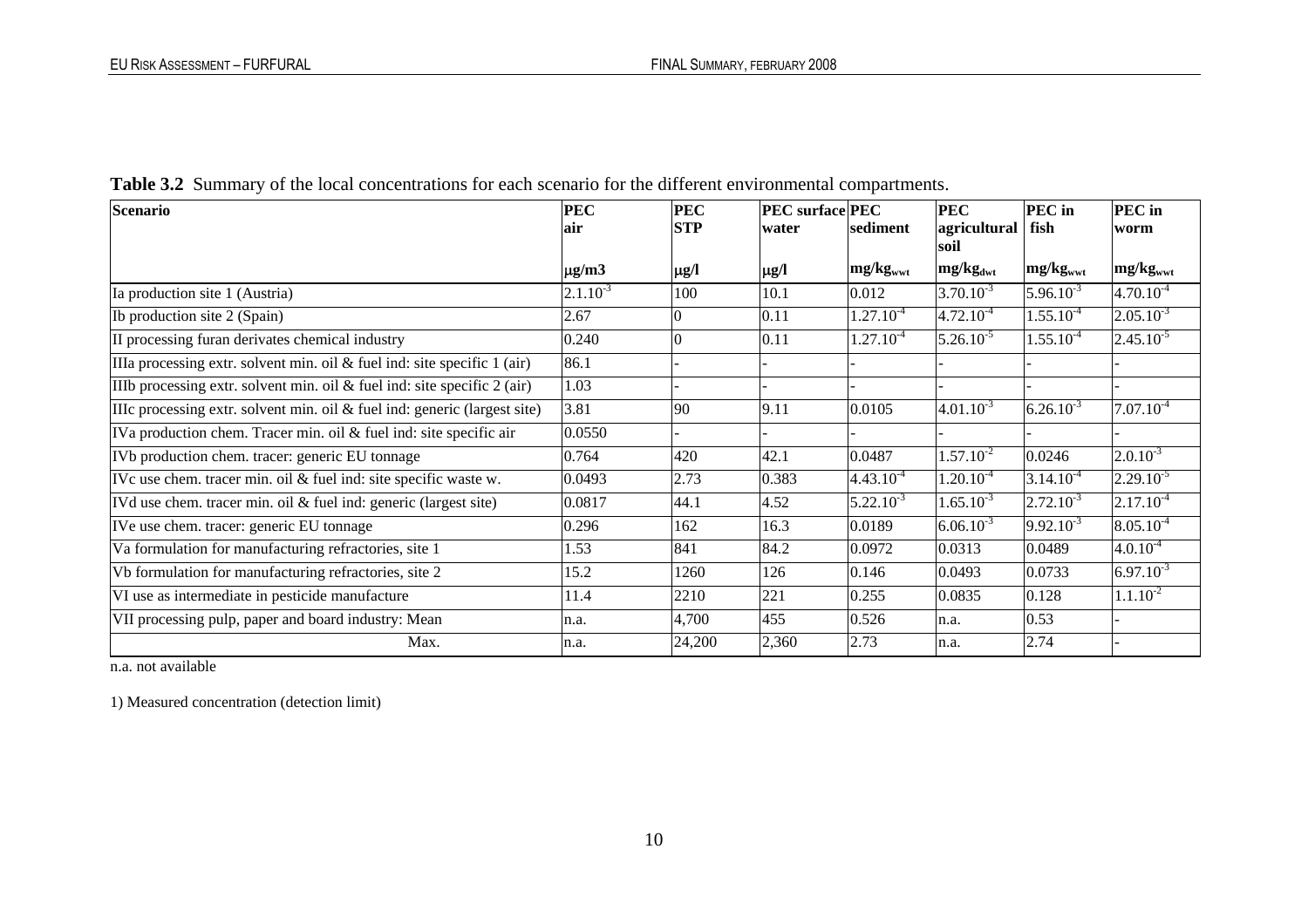### <span id="page-14-0"></span>**3.1.4 Regional exposure assessment**

The regional exposure PEC values were calculated and are shown in **Table 3.3**. Unintentional emissions (e.g. pulp/paper industry) are not taken into account for the regional exposure assessment.

| <b>Table 3.3</b> Regional PEC values.   |                |  |  |  |  |  |  |  |
|-----------------------------------------|----------------|--|--|--|--|--|--|--|
| PEC air $(\mu g/m^3)$                   | 0.0018         |  |  |  |  |  |  |  |
| PEC surface water $(\mu g/l)$           | 0.127          |  |  |  |  |  |  |  |
| PEC sediment $(mg/kgwwt)$               | $1.14.10^{-4}$ |  |  |  |  |  |  |  |
| PEC agricultural soil ( $mg/kg_{dwt}$ ) | $5.5.10^{-6}$  |  |  |  |  |  |  |  |
| PEC natural soil $(mg/kgdwt)$           | $1.07.10^{-5}$ |  |  |  |  |  |  |  |

**Table 3.3** Regional PEC values.

There are no measured regional aquatic, atmospheric or soil concentrations of furfural submitted or available.

### <span id="page-14-1"></span>**3.2 EFFECTS**

In a number of ecotoxicity studies no measures were taken to prevent volatilization from test vessels/tubes. In these cases, the actual concentrations may have been lower than the nominal ones in view of the volatility of furfural.

#### <span id="page-14-2"></span>**3.2.1 Aquatic compartment**

Acute toxicity of furfural was tested in fish and invertebrates. All tests were performed using freshwater species. The acute LC50 values in 5 freshwater fish species (*Gambusia affinis, Lepomis macrochirus, Leuciscus idus melanotus, Pimephales promelas, and Poecilia reticulata*) ranged from 10.5 to 32 mg/l. The lowest value (10.5 mg/l) is based on a 14-d semi-static (daily renewal) test with *Poecilia reticulata;* the LC50-value from this test is corrected for furfural losses during the test and therefore considered to have the highest reliability. The other LC50 values for fish are based on tests with a duration of 48 to 96 hours. For the invertebrate *Daphnia* magna two short-term LC50 values are available from two different studies, being a 24-h LC50 of 29 mg/l and a 72-h LC50 of 13 mg/l.

Long-term toxicity of furfural was tested in fish, invertebrates and algae. Only freshwater species were used. A 12-day early-life stage toxicity test (semi-static with daily renewal of test solutions) with embryo and sac-fry stages of zebrafish *Brachydanio rerio* (OECD 212) resulted in statistically significant effects on larval behaviour and morphology, the most sensitive endpoints, at nominal concentrations of 0.94 mg/l and higher. No effects were observed at the nominal concentration of 0.47 mg/l, corresponding with a geometric mean actual exposure concentration of 0.33 mg/l; this latter value was established as the NOEC. For invertebrate *Daphnia magna*, a NOEC of 1.9 mg/l (actual concentration) was determined in a 21-day flow-through life-cycle toxicity test (OECD 211). Significant treatment-related reductions in survival, reproduction and growth were seen at 3.7 mg/l (actual concentration) only. Algal tests resulted in NOEC-values of 2.7 and 31 mg/l for blue-green alga *Microcystis aeroginosa* and green alga *Scenedesmus quadricaudata,* respectively. The algae test results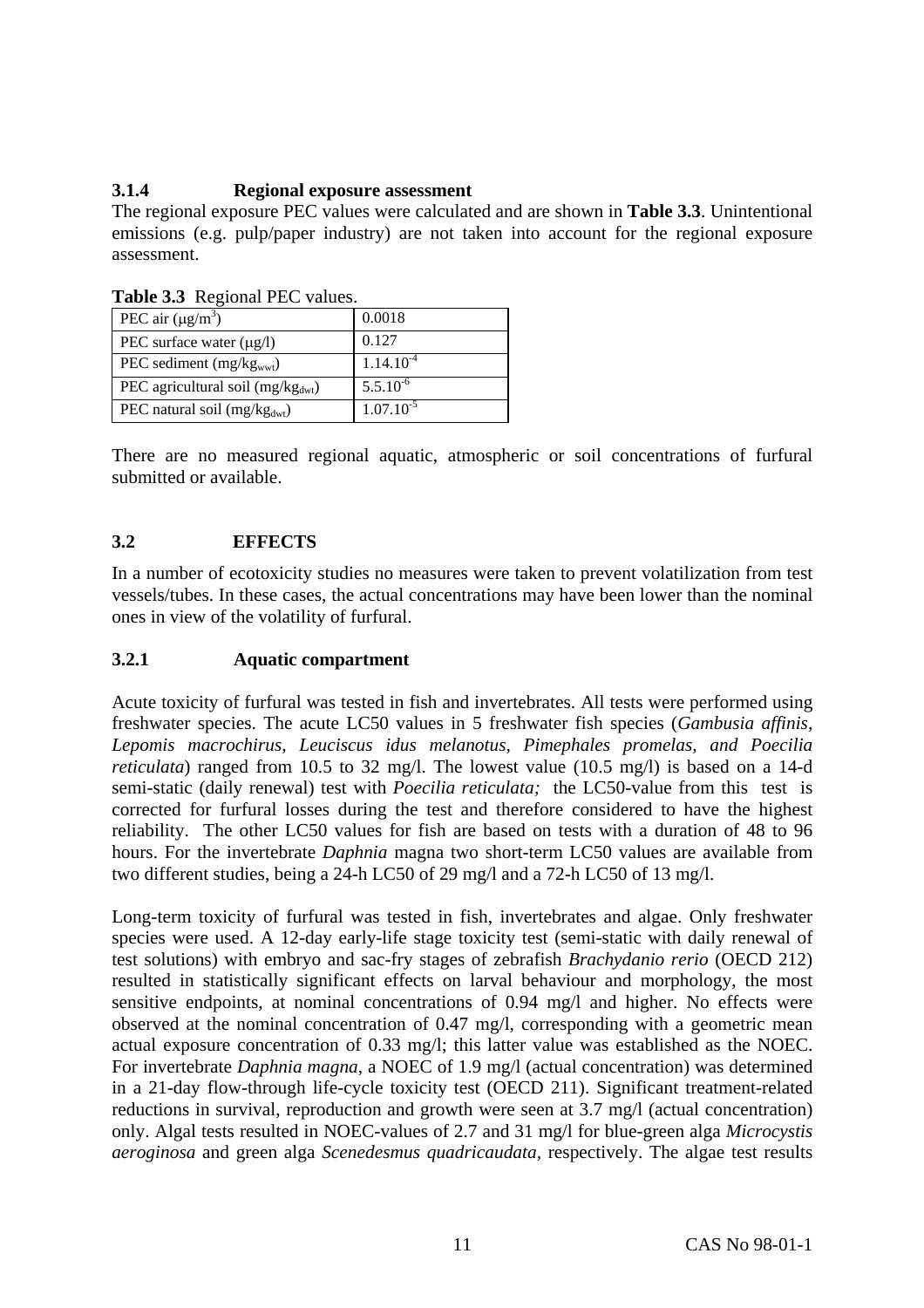are based on 8-day tests which may not be fully equivalent to algae growth inhibition data from standard tests measuring the impact on exponentially growing algae.

Long-term test results are available for organisms representing three trophic levels (freshwater plants, invertebrates and fish, see above). The lowest long-term NOEC was found in the fish toxicity test with embryo and sac-fry stages of *Brachydanio rerio* (OECD 212); the NOEC for the most sensitive endpoints (behaviour and morphology of fish larvae) was calculated as 0.33 mg/l (actual concentration). According to the TGD, the OECD 212 study may be used as an alternative to the fish early life stage toxicity test (OECD 210) for substances with an LogKow of less than 4.

Furthermore, in addition to mortality several relevant sub-lethal endpoints were included in this test with furfural (hatching time of eggs, and behaviour and morphology of larvae) and this 12-d test with *B. rerio* covers two early life stages (embryonal stage and sac-fry stage).

Hence, the NOEC determined in this 12-day study may be used as a long-term toxicity parameter. The application of an assessment factor 10 (based on long-term tests for fish, Daphnia and algae) results in a **PNEC for aquatic organisms of 33 µg/l** (from PNEC = NOEC/10).

### **3.2.1.1 Effects on microorganisms**

<span id="page-15-0"></span>An activated sludge respiration inhibition test (OECD 209) resulted in a 30-minutes EC50 value of 760 mg/l. Tests with bacterium *Pseudomonas putida* (8-d exposure) and protozoans *Chilomonas paramaecium* (48-h exposure), *Entosiphon sulcatum* (72-h exposure) and *Uronema parduczi* (20-h exposure) resulted in NOEC values ranging from 0.59 to 16 mg/l.

According to the recent TGD (2003), toxicity data for both bacteria and protozoa should be taken into account for the derivation of the PNEC micro-organisms. However, this is restricted to ciliated protozoa, constituting the most important class of protozoa in sewage treatment plants (STPs) . The protozoa tested with furaldehyde are all flagellates and thus the PNEC derivation will only based on the bacteria data. There are two options then: 1) the *Pseudomonas putida* test result (NOEC: 16 mg/l) is used and as it is a NOEC-value, the PNEC would be equal to this NOEC, or 2) the result of the activated sludge respiration inhibition test (EC50: 760 mg/l) is used which would lead to a PNEC of  $760/100 = 7.6$  mg/l. Preference is given to the lowest value. This results in a **PNEC micro-organisms of 7.6 mg/l**.

#### **3.2.1.2 Effects assessment for the sediment**

<span id="page-15-1"></span>There are no data for sediment-dwelling organisms. A PNEC for sediment could be calculated using the equilibrium partitioning method. However, because measured data for the concentration of furfural in sediment are lacking, a quantitative risk characterization of furfural for sediment can not be performed. In addition, the low absorption potential of furfural suggests that sediment is probably not a relevant compartment for the environmental risk assessment of furfural.

### <span id="page-15-2"></span>**3.2.2 Atmosphere**

No data are available for the atmosphere.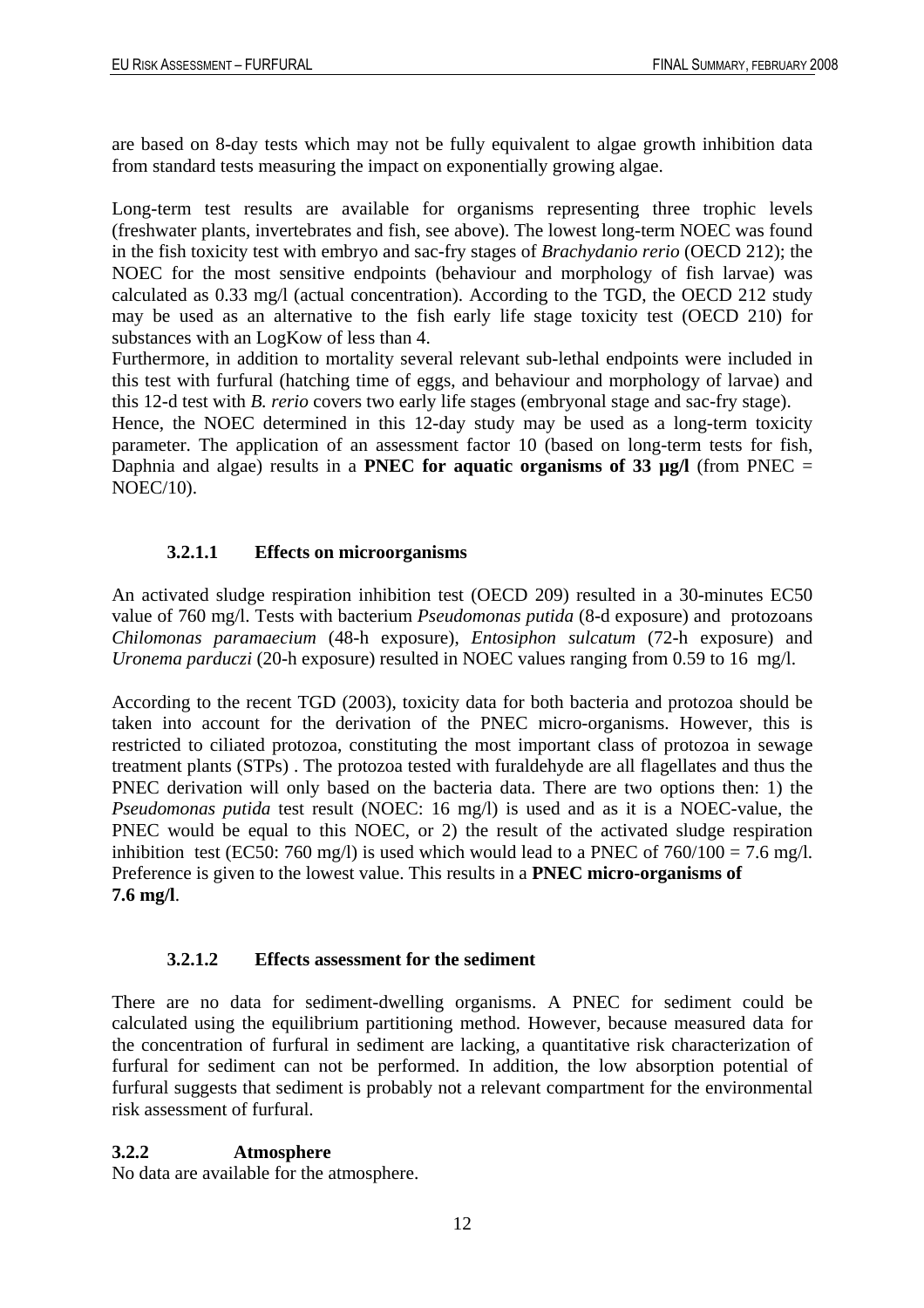### <span id="page-16-0"></span>**3.2.3 Terrestrial environment**

No toxicity data are available for soil-dwelling organisms, terrestrial plants, or soil microorganisms to derive a PNEC for the terrestrial compartment. The equilibrium partitioning method leads to a **PNEC soil of 0.014 mg/kg wet weight**.

### <span id="page-16-1"></span>**3.2.4 Non-compartment-specific effects relevant to the food chain**

There are no specific data available for top-predators. Therefore the  $\text{PNEC}_{\text{oral}}$  is derived from toxicity data for laboratory mammals. Starting from a lowest oral NOAEL for repeated-dose effects of 53 mg/kg bw/d derived in a semi-chronic (90-days) study with dietary dosing of furfural in microencapsulated form and using both a conversion factor (NOAEL to NOEC) of 20 (rat  $>$  6wks) and an assessment factor of 30, a **PNEC**<sub>oral</sub> of 35.3 mg/kg food is derived (from PNEC<sub>oral</sub> = { $(53 \times 20)/30$ }).

### <span id="page-16-2"></span>**3.3 RISK CHARACTERISATION**

### **3.3.1 Local risk characterization**

A summary of calculated PEC/PNEC ratios is shown in **Table 3.4**. A PEC/PNEC ratio below 1 suggests no risk whereas a ratio above 1 indicates hazard and that more information, testing or risk reduction measures are required.

### **3.3.1.1 Aquatic compartment (including sediment)**

<span id="page-16-3"></span>STP effluent: All PEC/PNEC ratios for microorganisms are below 1 (**conclusion ii**).

*Unintentional sources*: The calculated PEC/PNEC ratio for a local STP at the pulp and paper industry is 0.62 (using the mean PEC value of 4.7 mg/l) and 3.2 (using the maximum PEC value of 24.2 mg/l). For this scenario, site-specific measured effluent concentrations and measured data from other pulp and paper industries in the EU are needed to refine this conclusion. Since this considers an unintentional source beyond the scope of this EU risk assessment, there will be no follow-up of this scenario in the context of Regulation 793/93/EC.

Surface water: For some scenarios (IVb, Va, Vb and VI), the PEC/PNEC ratios are above 1. As no further refinement of either PECs or PNECs is possible, a need for further limiting the risks is indicated for these scenarios **(conclusion iii)**. For the remaining scenarios (Ia, Ib, II, IIIa,b,c, IVa,c,d,e) the PEC/PNEC values are below 1 (**conclusion ii**).

*Unintentional sources*: PEC/PNEC ratios for surface water for a particular pulp and paper industrial site are 13.8 if the mean surface water concentration of 455 µg/l is used or 72 if the highest surface water concentration of 2,360  $\mu$ g/l is used. For this particular site, the PEC can be refined by submitting site-specific information on the dilution factor. However, more data from the pulp and paper industry in the EU are needed to refine this scenario for the pulp and paper industry. Since this considers an unintentional source beyond the scope of this EU risk assessment, there will be no follow-up of this scenario in the context of Regulation 793/93/EC.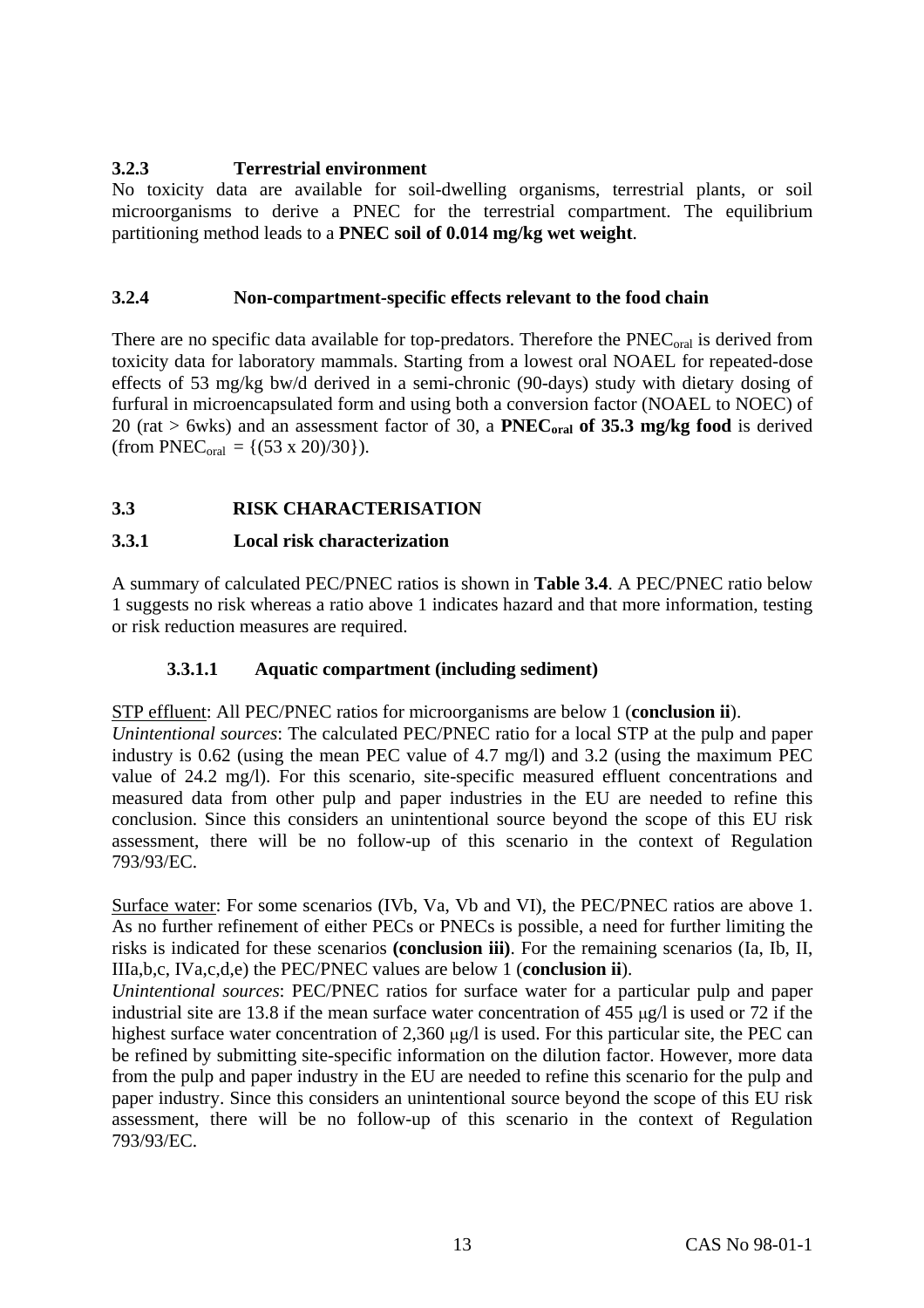Sediment: A quantitative risk characterisation of furfural for sediment is not performed. Neither toxicity data for sediment-dwelling organisms nor measured concentrations in sediment are available. The low absorption potential of furfural suggests that sediment is probably not a relevant compartment for the environmental risk assessment of furfural.

### **3.3.1.2 Atmosphere**

<span id="page-17-1"></span><span id="page-17-0"></span>Atmosphere: A quantitative risk characterisation for the exposure of organisms to furfural in air is not possible, because a PNEC for air could not be derived.

### **3.3.1.3 Terrestrial compartment**

Terrestrial compartment: From **Table 3.4** it can be seen that for the scenarios Va, Vb and VI, the PEC/PNEC ratios are above 1 and hence a risk is indicated and **conclusion (i)** applies. The terrestrial PNEC is derived through the equilibrium partitioning method and there is therefore scope to refine this PNEC through testing. However, no testing is proposed for the terrestrial compartment since for these scenarios also conclusion iii is drawn for the local aquatic compartment (surface water). The development of risk reduction measures for the aquatic compartment should take account of the conclusions for the terrestrial compartment. The PEC/PNEC ratios for the remaining sites (scenarios Ia, Ib, II, IIIc, IVa,b,c,d,e) are all lower than 1 (**conclusion ii**).

#### **3.3.1.4 Non-compartment-specific effects relevant to the food chain**

<span id="page-17-2"></span>The PEC values for fish-eating and worm-eating predators are calculated as the average of the local PEC values and regional PEC values in fish and worm. **Table 3.4** shows that the PEC/PNEC values are lower than 1 for all exposure scenarios (**conclusion ii**).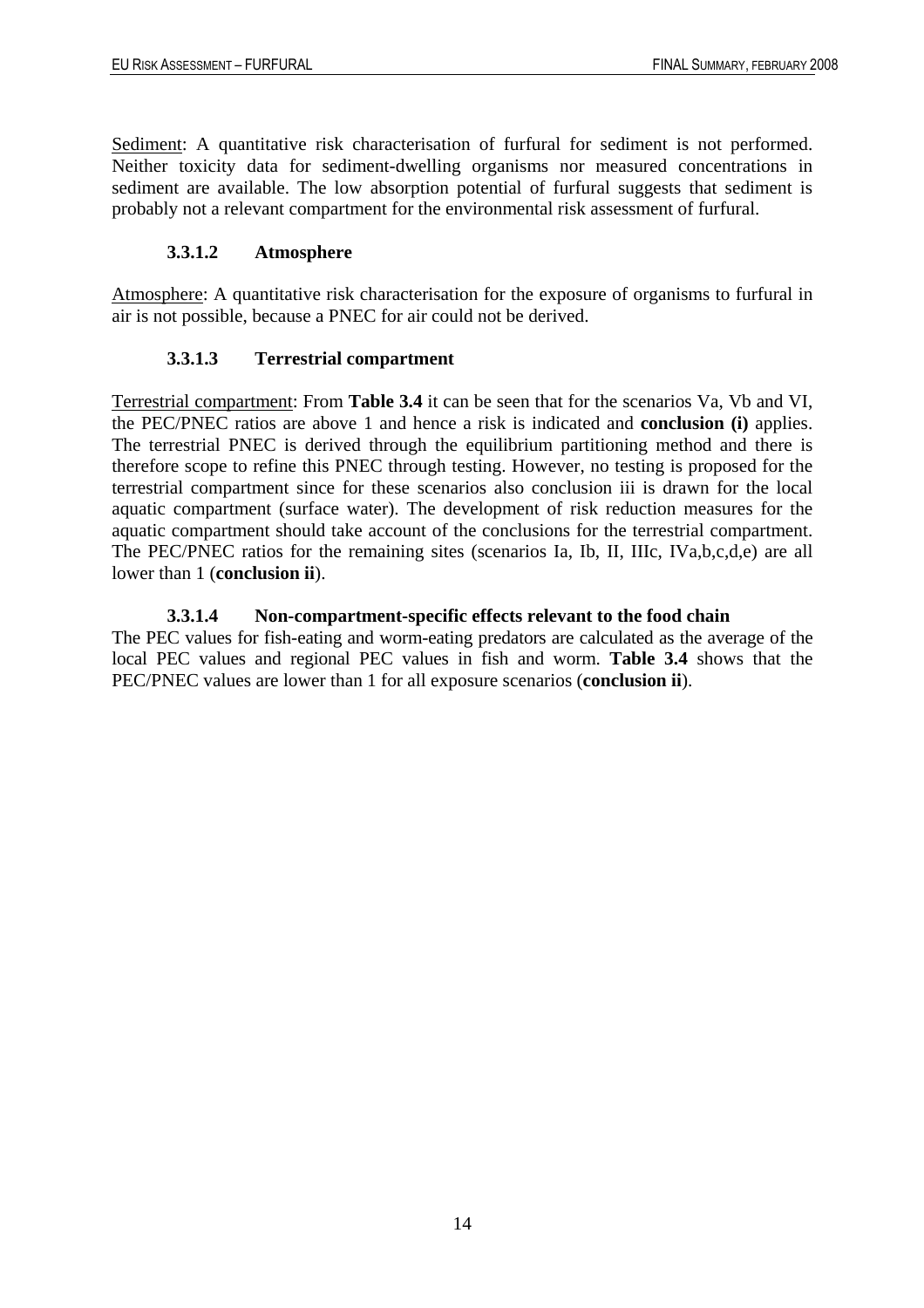| Scenario                                                                     | <b>PEC/PNEC</b> | <b>PEC/PNEC</b> |                | PEC/PNEC PEC/PNEC PEC/PNEC |                |  |
|------------------------------------------------------------------------------|-----------------|-----------------|----------------|----------------------------|----------------|--|
|                                                                              | <b>STP</b>      | water           | Soil           | fish-eating                | worm-eating    |  |
|                                                                              |                 |                 |                | predators                  | predators      |  |
| Ia production site 1 (Austria)                                               | 0.013           | 0.307           | 0.236          | $8.2.10^{-4}$              | $6.44.10^{-5}$ |  |
| Ib production site 2 (Spain)                                                 | $\overline{0}$  | $3.84.10^{-3}$  | 0.031          | $2.45.10^{-5}$             | $2.81.10^{-5}$ |  |
| II processing furan derivates chemical industry                              | $\Omega$        | $3.84.10^{-3}$  | $3.36.10^{-3}$ | $2.45.10^{-5}$             | $3.36.10^{-6}$ |  |
| IIIa processing extr. solvent min. oil $&$ fuel ind: site specific 1 (air)   | n.a.            | n.a.            | n.a.           | n.a.                       | n.a.           |  |
| IIIb processing extr. solvent min. oil $&$ fuel ind: site specific $2$ (air) | n.a.            | n.a.            | n.a.           | n.a.                       | n.a.           |  |
| IIIc processing extr. solvent min. oil $&$ fuel ind: generic (largest site)  | 0.0119          | 0.277           | 0.256          | $8.6.10^{-4}$              | $9.68.10^{-5}$ |  |
| IVa production chem. tracer min. oil & fuel ind: site specific air           | n.a.            | n.a.            | n.a.           | n.a.                       | n.a.           |  |
| IVb production chem. tracer: generic EU tonnage                              | 0.055           | 1.28            | 0.99           | 0.0034                     | $2.75.10^{-4}$ |  |
| IVc use chem tracer min. oil & fuel ind: site specific waste w.              | $3.60.10^{-4}$  | 0.0121          | $7.66.10^{-3}$ | $4.63.10^{-5}$             | $3.15.10^{-6}$ |  |
| IVd use chem tracer min. oil & fuel ind: generic (largest site)              | $5.81.10^{-3}$  | 0.138           | 0.105          | $3.75.10^{-4}$             | $2.97.10^{-5}$ |  |
| IVe use chem tracer: generic EU tonnage                                      | 0.0221          | 0.513           | 0.4            | 0.00136                    | $1.10.10^{-4}$ |  |
| Va formulation for manufacturing refractories, site 1                        | 0.111           | 2.55            | 2.0            | 0.0067                     | $5.48.10^{-5}$ |  |
| Vb formulation for manufacturing refractories, site 2                        | 0.166           | 3.83            | 3.14           | 0.0101                     | $9.54.10^{-4}$ |  |
| VI use as intermediate for pesticide manufacture                             | 0.29            | 6.69            | 5.32           | 0.0176                     | 1.51.10        |  |
| VII processing pulp, paper and board industry: Mean                          | 0.62            | 13.8            | n.a.           | 0.0                        | n.a.           |  |
| Max.                                                                         | 3.18            | 71.5            | n.a.           | $\overline{0}$ .           | n.a.           |  |

## **Table 3.4** Local risk characterisation ratios (PEC/PNEC values).

n.a. not available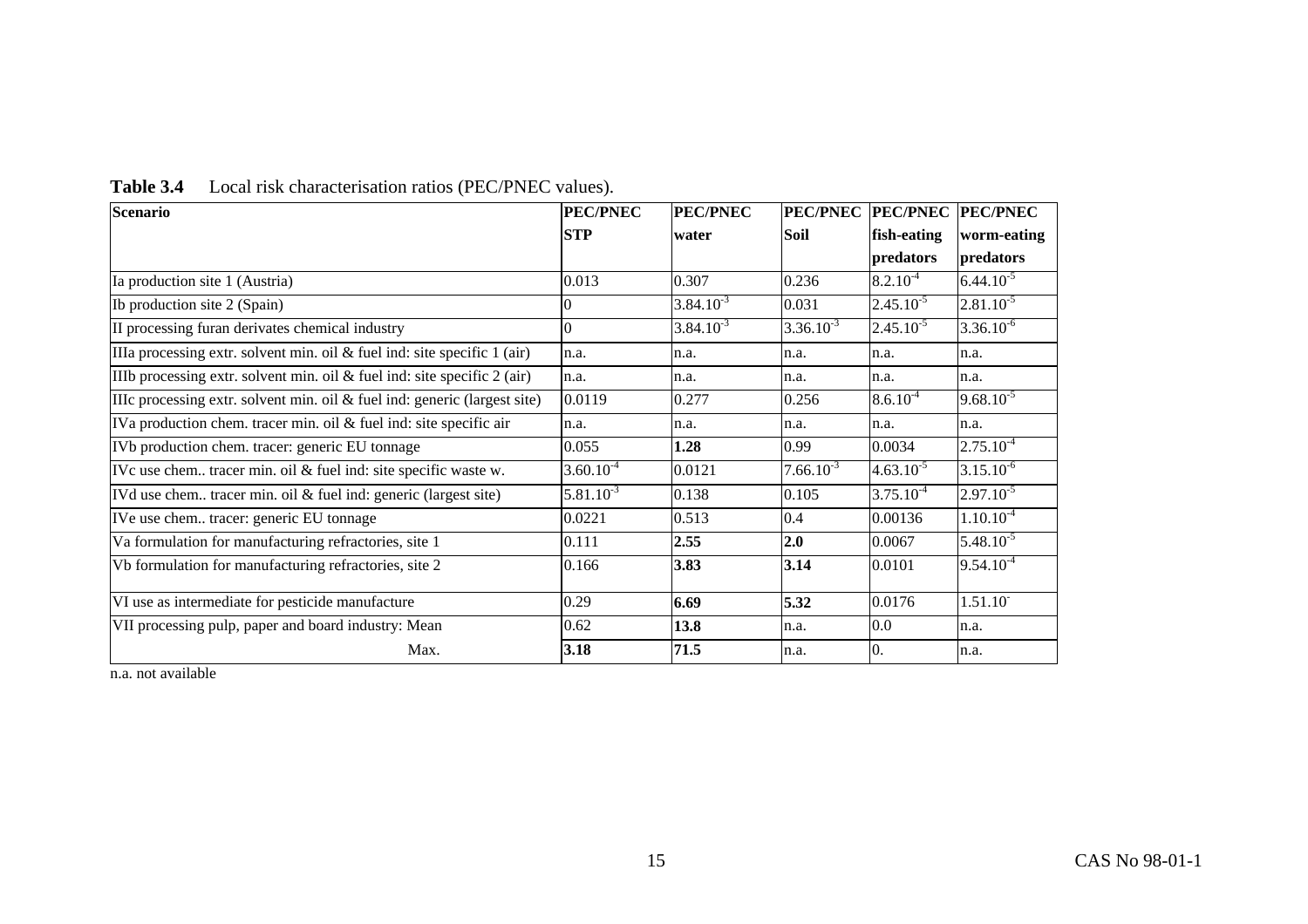#### **3.3.2 Regional risk characterization**

The regional PEC/PNEC ratios, presented in **Table 3.5**, shows that all regional PEC/PNEC values are lower than 1 (**conclusion ii**).

Table 3.5 Regional risk characterisation ratios (PEC/PNEC).

|                          | <b>PEC/PNEC</b> | <b>PEC/PNEC</b> |
|--------------------------|-----------------|-----------------|
|                          | Water           | Soil            |
| <b>Regional scenario</b> | $3.84.10^{-3}$  | $3.53.10^{-4}$  |

#### <span id="page-19-0"></span>**3.4 PBT ASSESSMENT**

In order to protect the marine environment against unpredictable or irreversible long-term effects, substances must be submitted to a so-called PBT-assessment. Available data must be tested to the PBT-criteria in the TGD (EC 2003). For substances that do not fulfil all three PBT criteria, but are known to be persistent and bioaccumulating, vPvB (very persistent and very bioaccumulating) criteria are set.

Persistence: For furfural several aerobic as well as anaerobic biodegradation test results are available; the total data set is considered sufficient for drawing conclusions on the degradation potential of furfural and persistence within the scope of the PBT assessment. From the overall results of the studies it is concluded that furfural is readily biodegradable. Furfural also proved rapidly biodegradable under anaerobic conditions. It is concluded that furfural does not meet the persistence criterion.

Bioaccumulation: No experimental data on bioaccumulation are available. On the basis of the high water solubility (83 g/l) and the low Log Kow (0.41), furfural is not expected to bioaccumulate. The calculated BCF<sub>fish</sub> of 1.41 l/kg and BCF<sub>earthworm</sub> of 0.95 l/kg (from section 3.1.1.) confirm a low bioaccumulation potential. It is concluded that furfural does not meet the bioaccumulation criterion.

Toxicity: The criterion for environmental toxicity for PBT substances is NOEC (long term) < 0.01 mg/l. The lowest measured NOEC (long-term) is 0.33 mg/l. With respect to human health hazards, furfural is classified as a Category 3 carcinogen (R40; limited evidence of a carcinogenic effect). A decision whether or not this evidence is sufficient to consider furfural as (T)oxic within the framework of the PBT assessment has not been taken. Such a decision is not needed since the scientific evidence on P and B is of enough weight for a final conclusion of the PBT assessment.

Conclusion of the PBT assessment: It is concluded that furfural does not meet the criteria for PBT or vPvB substances.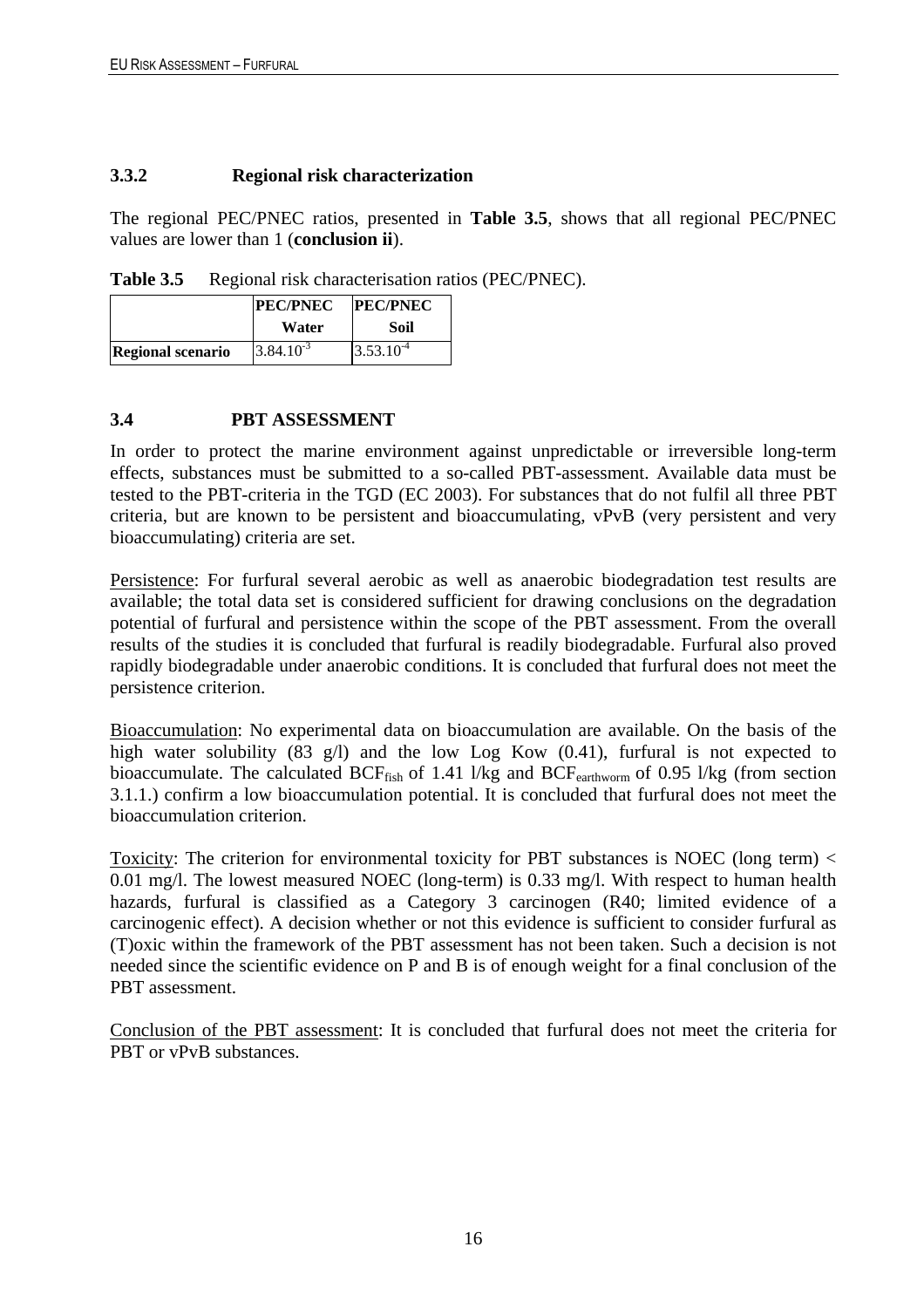## <span id="page-20-0"></span>**4 HUMAN HEALTH**

### <span id="page-20-1"></span>**4.1 EXPOSURE**

#### <span id="page-20-2"></span>**4.1.1 Occupational exposure**

Occupational exposure to furfural can occur during the production of furfural and the production of its derivatives (as precursor for various compounds), during its use for the production of products or materials (resins, refractory materials) and use as a selective solvent or extractant.

The production of the substance is performed in a closed system. Breaching of the system probably occurs during autoclave and rectifier discharging, quality control sampling, drumming and cleaning and maintenance operations. During the closed production process an inhalation exposure of  $0.4 \text{ mg/m}^3$  (0.1 ppm) is estimated. Dermal exposure during the general production process is assumed to be negligible.

For the different activities where breaching occurs during production a reasonable worst case respiratory exposure level is estimated to be 40 mg/m<sup>3</sup>. The typical exposure is estimated to be  $10 \text{ mg/m}^3$ , based on the exposure measurements and expert judgement.

Based on a pragmatic approach, exposure levels twice that of long-term exposure levels are considered possible for short-term exposure (15 minutes). For tasks during production related to opening of the installations, the estimated short-term exposure level is therefore 80 mg/m<sup>3</sup>. A calculated reasonable worst case full shift exposure level for a worker involved in several processes with breaching of the closed system is 30 mg/m<sup>3</sup>. Exposure during cleaning and maintenance at production facilities is assumed to be higher. The reasonable worst case exposure is estimated to be 70 mg/m<sup>3</sup>. Approximately the middle of the exposure assessment by EASE will be used for the short-term exposure  $(120 \text{ mg/m}^3)$ .

No specific information on dermal exposure is available. Therefore the estimates made using EASE is used for risk characterisation. Dermal exposure during drumming and quality control sampling is estimated to be 42 mg/day, while dermal exposure during cleaning and maintenance is estimated to be 650 mg/day.

During the production of furfural derivatives, the highest exposure will probably occur the moment the substance is added to the reaction vessel. Since no exposure data are available, the estimates made by EASE will be used for the risk characterisation. As it probably concerns the addition of large amounts of furfural into a reactor, it is assumed that this is performed via a transfer line. A typical value for inhalation exposure during adding of furfural is estimated as 2 mg/m<sup>3</sup>, while the reasonable worst case exposure is estimated to be 12  $mg/m<sup>3</sup>$  (upper limit of the exposure assessment). The typical exposure during the conversion process is estimated to be negligible, while the reasonable worst case exposure during this process is estimated as  $0.4 \text{ mg/m}^3$  (both based on EASE). Exposure during adding is estimated to occur up to 4 hours per day (reasonable worst case estimate). During the remainder of the working day, exposure will occur due to the conversion process. This results in a calculated reasonable worst case full shift exposure level for a worker involved in several processes with breaching of the closed system of  $6 \text{ mg/m}^3$ .

Dermal exposure during adding of furfural is estimated to be 42 mg/day. The dermal exposure during the conversion process is estimated to be negligible. For the use of furfural during moulding, vulcanisation and mixing activities, it is assumed that these activities could occur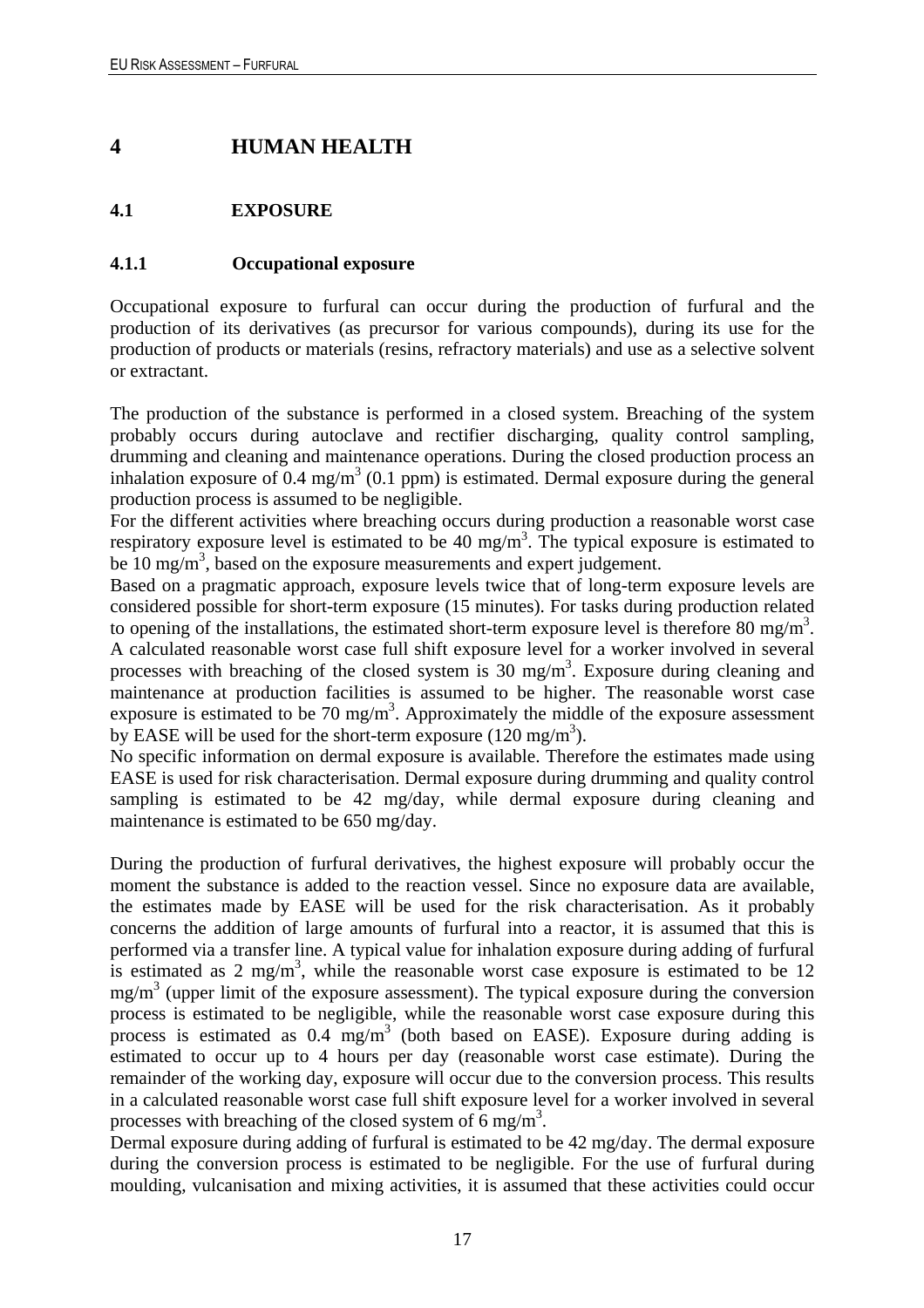together in one full shift. The typical value is estimated at  $12 \text{ mg/m}^3$  (estimate made by EASE for mixing operation). The reasonable worst case exposure is estimated as 40 mg/m<sup>3</sup> (based on measured values). Based on the highest measured exposure levels and the estimate by EASE it is concluded that a reasonable worst case estimate for short term exposure levels (up to 15 minutes) is 100 mg/m<sup>3</sup>.

The dermal exposure is estimated as 63 mg/day, the sum of the exposure during mixing and moulding.

For the use of furfural as a selective solvent or extractant (during refining) an exposure level of 25 mg/m<sup>3</sup> is chosen as a reasonable worst case full shift exposure level. This level is representative of measured levels found for different sources. The typical value during the several activities is estimated from measured data to be 2 mg/m<sup>3</sup>. Based on the limited information on short-term exposure levels and on the estimate by EASE a short term exposure level (15 minutes) of 100 mg/m<sup>3</sup> is proposed.

Dermal exposure is estimated as 42 mg/day during the distillation step, and as 21 mg/day due to cleaning and maintenance activities.

A summary of occupational exposure levels is presented in **Table 4.1**.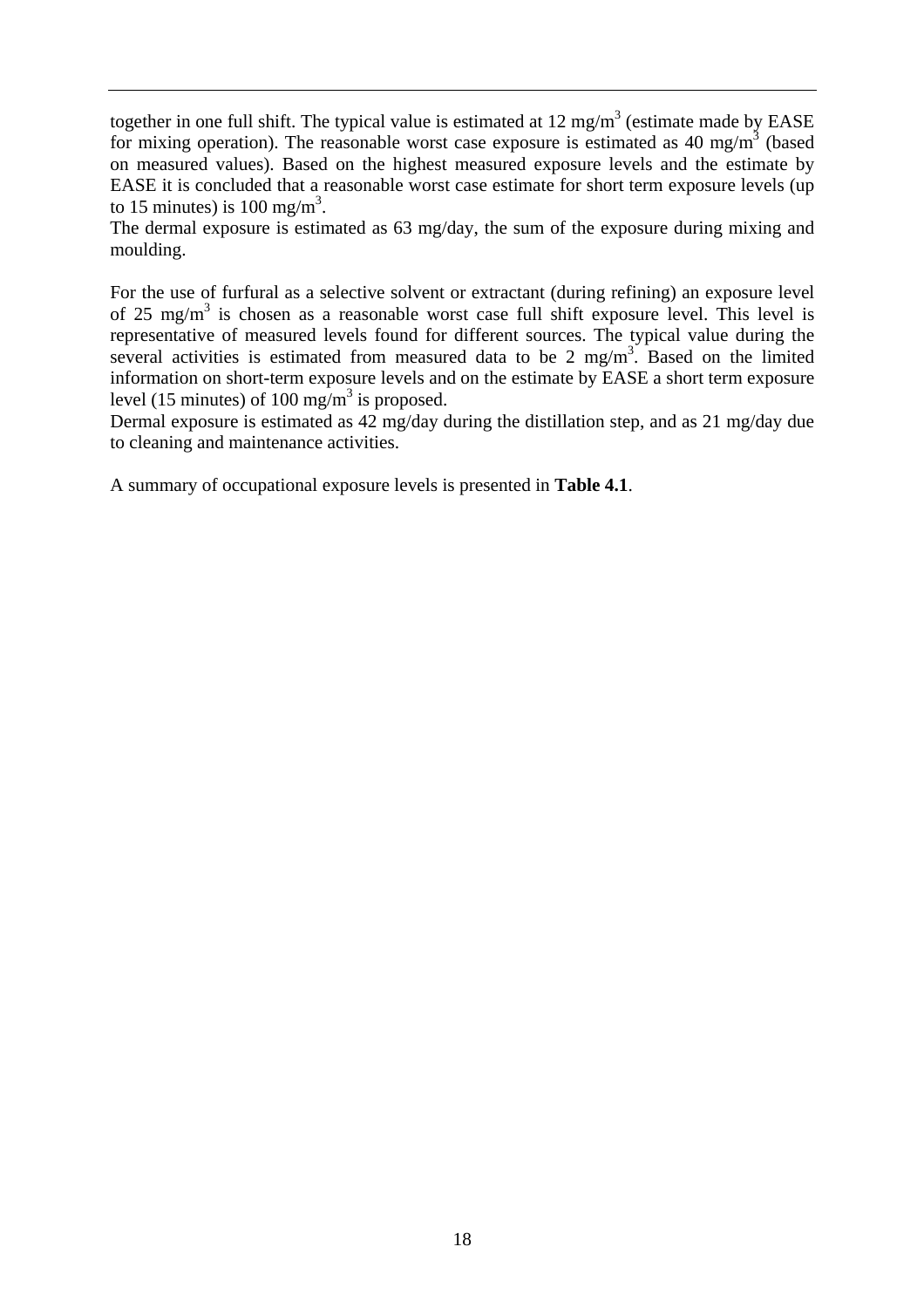**Table 4.1**. Summary of occupational exposure

| <b>Scenario</b>            | <b>Activity</b>          | Frequency | <b>Duration</b> | <b>Inhalation – RWC</b>        |               | <b>Inhalation - Typical concentration</b> |            | <b>Dermal</b> |               |
|----------------------------|--------------------------|-----------|-----------------|--------------------------------|---------------|-------------------------------------------|------------|---------------|---------------|
|                            |                          |           | (hr)            | (mg/m <sup>3</sup> )           | <b>Method</b> | (mg/m <sup>3</sup> )                      | method     | $mg/cm^2/day$ | dose (mg/day) |
| <b>Production</b>          | general (closed system)  | 225       | $2 - 6$         | 0.4                            | EASE          | negligible                                | EASE       | negligible    | negligible    |
|                            | production activities    | 225       | $4 - 6$         | 40                             | Lit. exp.     | 10                                        | EASE, lit. | 0.1           | 42            |
|                            | short term               | 225       | 0.25            | 80                             | Exp.          |                                           |            |               |               |
|                            | full shift               | 225       | 8               | $30^{#}$                       | Calculated    | $7.5^{\text{*}}$                          | calculated |               |               |
|                            | cleaning and maintenance | 50-100    | $6 - 8$         | $70^{***}$                     | Lit. exp.     | 40                                        | EASE       | 0.5           | 650           |
|                            | cleaning and maintenance |           |                 |                                |               |                                           |            |               |               |
|                            | short term               | 50-100    | 0.25            | 120                            | Lit. exp.     |                                           |            |               |               |
| <b>Product derivatives</b> | general                  | 100-200   | $2 - 6$         | 0.4                            | EASE          | negligible                                | EASE       | negligible    | negligible    |
|                            | adding                   | 100-200   | $2 - 4$         | 12                             | EASE, exp.    | $\boldsymbol{2}$                          | EASE, exp. | 0.1           | 42            |
|                            | full shift               | 100-200   | 8               | $6^{\rm \scriptscriptstyle H}$ | Calculated    | $1^{\#}$                                  | calculated |               |               |
| <b>Production</b>          | mix, mould etc.          | 100-200   | $6 - 8$         | 40                             | Lit., exp.    | 12                                        | EASE       | 0.1           | 63            |
| refractories etc.          |                          |           |                 |                                |               |                                           |            |               |               |
|                            | short term               | 100-200   | 0.25            | 100                            | Lit., EASE    |                                           |            |               |               |
| Use of furfural            | refining etc.            | 225       | $6 - 8$         | 25                             | Lit.          | 2                                         | lit.       | 0.1           | 42            |
|                            | short term               | 225       | 0.25            | 100                            | Lit., EASE    |                                           |            |               |               |
|                            | cleaning and maintenance | 50-100    |                 |                                |               |                                           |            | 0.05          | 21            |

# Full shift exposure is calculated by the following formula:

 $E_{a1}$ <sup>\*</sup>d<sub>a1</sub> +  $E_{a2}$ <sup>\*</sup>d<sub>a2</sub> / d<sub>t</sub> in which:  $E_{a1,2}$  = estimated exposure during activity 1 or 2; d<sub>a1,2</sub> = duration of exposure for activity 1 or 2 (to obtain a reasonable worst case estimate, the longest duration for the highest exposure activity is taken; the total exposure duration in these cases is assumed to be 8 hours);  $d_i$  = total duration of the exposure (full shift; normally 8 hours)<br>short-term exposure level is  $120 \text{ mg/m}^3$ 

## short-term exposure level is  $120 \text{ mg/m}^3$  (15 minutes)<br>RWC reasonable worst case exposure

reasonable worst case exposure

Exp. expert judgement

lit. literature

•including cleaning and maintenance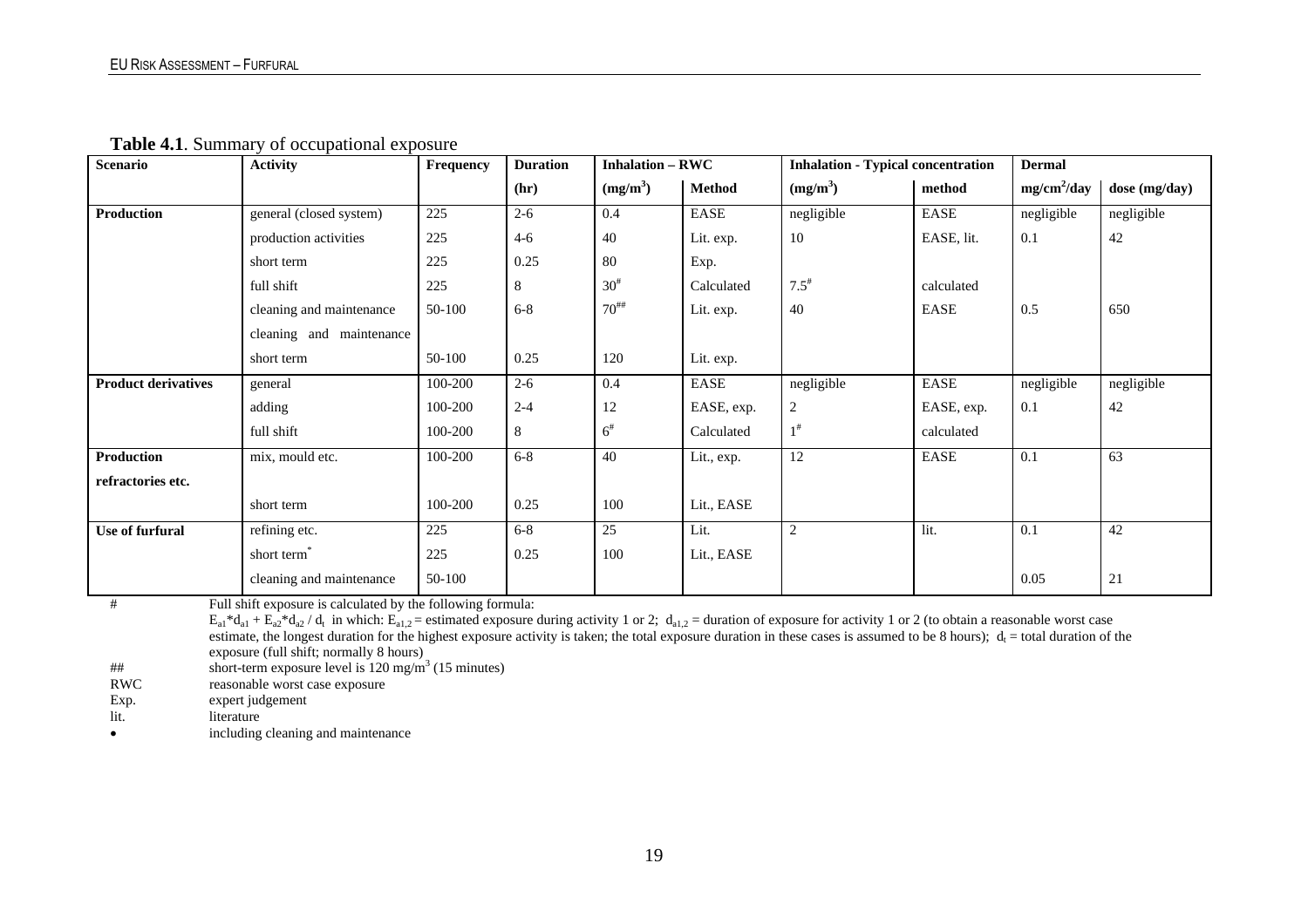### <span id="page-23-0"></span>**4.1.2 Consumer exposure**

The two most important sources for consumer exposure to furfural are its use as fragrance material in cosmetic products (e.g. perfume/eau de toilette, body lotion, creams, shampoo, deodorant) and its use as flavouring substance in several food categories (including baked goods, frozen dairy, meat products, soft candy, gelatin puddings, non-alcoholic beverages, alcoholic beverages, gravies, hard candy and chewing gum). Both uses are regulated via other EU legislation than EU Regulation 793/93/EC. Nevertheless, the consumer exposure has been estimated.

For the use of furfural as fragrance material, the main exposure route is dermal. Furfural concentrations in cosmetic products vary, but are reported to be at maximum 0.1%. Assuming conservatively that consumers will consistently use a number of cosmetic products that are all perfumed with the upper 97.5<sup>th</sup> percentile level of the fragrance ingredient, the maximum total dermal exposure to furfural is estimated at 1 µg/kg bw/day.

When used as flavouring substance in food, exposure to furfural is by ingestion. The average maximum use level of furfural in the various food categories ranges from 4.2 to 63 mg/kg. The oral exposure is estimated at 9  $\mu$ g/kg bw/day, using the daily 'per capita' method. This method calculates the intake of 'eaters only' on the basis of the most recent reported annual volume of furfural used as flavouring substance in Europe. A more worst case estimate of the oral exposure is 136 µg/kg bw/day, using the TAMDI (theoretical added maximum daily intake) method. This TAMDI estimate is calculated from intake estimates of flavourable beverages, foods and "particular food", under the assumption that all such foods eaten by consumers contain furfural at all times and that these foods are flavoured at maximum permitted furfural concentrations.

### <span id="page-23-1"></span>**4.1.3 Man exposed indirectly via the environment**

Environmental release of furfural may occur during production, during processing of furan derivatives, during processing as extraction solvent and formulation as chemical tracer in the mineral oil and fuel industry, during use as chemical intermediate in pesticide manufacture, and during formulation for manufacturing refractories. The latter scenario resulted in the highest total daily intake for humans from environmental sources (11 µg/kg bw/day). In this scenario intake is mainly via air, drinking water and leaf crops.

For regional exposure, the total daily intake is estimated at 4 ng/kg bw/day, mainly via drinking water.

Aside from the intentional use of furfural, humans can also be exposed to furfural unintentionally, because furfural is virtually ubiquitous in nature. The total potential intake for furfural and precursors of furfural due their natural occurrence in food, although considered outside the scope of EU Regulation 793/93/EC, has been estimated at approximately 300 µg/kg bw/day. Compared to this intake, the local and regional intakes can be considered negligible.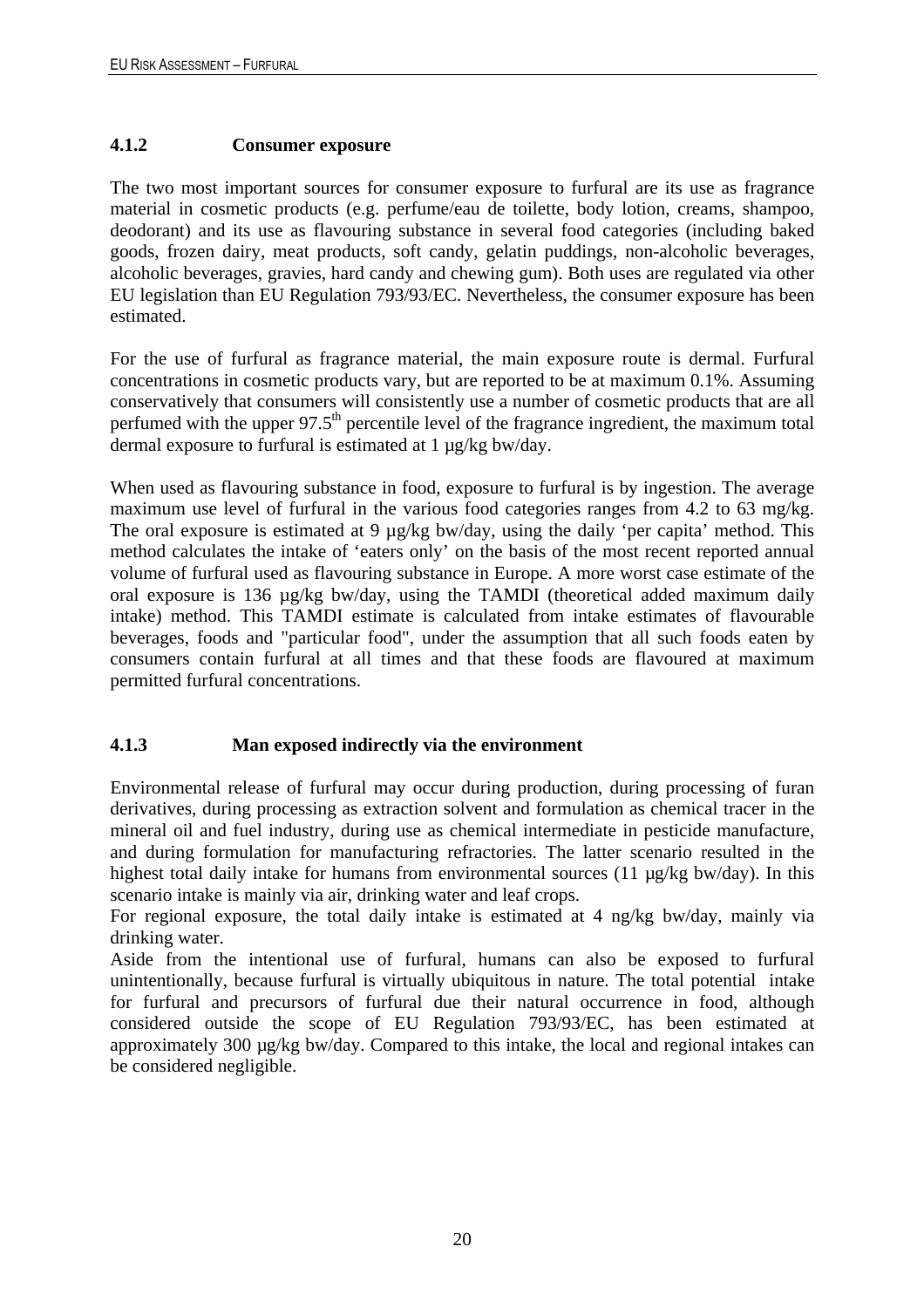#### <span id="page-24-0"></span>**4.1.4 Combined exposure**

Humans can be exposed to furfural during work, via consumer products (use as fragrance/flavouring substance), indirectly via the environment (intentional and unintentional sources), and via combinations thereof. However, since the consumer uses of furfural are regulated via other EU legislation and the unintentional source is outside the scope of the Existing Substances regulation, only the combination of worker exposure and exposure via the environment due to intentional sources needs to be dealt with under EU Regulation 793/93/EC. Given that the latter is very low compared to exposure to furfural at the workplace, furfural exposure via the environment will not lead to an increased exposure for workers.

### <span id="page-24-1"></span>**4.2 EFFECTS ASSESSEMENT**

In the toxicology data set of furfural animal as well as human studies were available for review. Most of the studies were not performed according to current standards, and were, in some cases, not suitable for the overall assessment.

After oral exposure of rats to  $^{14}$ C-furfural, at least 90% is absorbed in the gastro-intestinal tract. After inhalatory exposure to furfural, pulmonary retention in humans was 78%. When humans are exposed to furfural vapours  $(30 \text{ mg/m}^3)$ , the dermally absorbed quantity of furfural is about 30% of the amount absorbed through inhalation. After dermal exposure to liquid furfural, about 3  $\mu$ g furfural per cm<sup>2</sup> skin per minute is absorbed in humans. Based on these data it is concluded that 90% oral and 100% dermal and inhalation absorption are used in the risk characterisation.

Limited data are available on the distribution of furfural after oral administration in animals. At 72 hrs post dosing, in total about 0.6% (or less) of a radioactive dose was found in the tissues examined. The concentrations of  ${}^{14}C$  found in liver and kidney were proportional to the dose. Highest concentrations were found in liver and kidney with the lowest concentration in the brain. Data are too limited to speculate about placental transfer or secretion into milk. It is proposed that biotransformation of furfural in rats and mice may take place in two ways. The major part is oxidized to furoic acid, which is excreted either free or conjugated with glycine (i.e., as furoylglycine). The smaller part condenses with acetic acid giving rise to furanacrylic acid which is excreted in conjugated form (i.e., as furanacryluric acid). An unidentified metabolite was found in urine of rats and mice. Minor differences in metabolic profile in animals as a function of dose size, sex, and species are found. The main metabolite in humans found in urine after inhalation exposure is furoylglycine. Besides furoylglycine, furanacryluric acid was found. Furoic acid was found in negligible amounts in human urine after inhalation. Differences between the metabolites observed in humans and animals may be explained by differences in exposure route and duration, and the dose levels administered (e.g., free furoic acid may be formed due a saturation of the glycine conjugation pathway) and is not necessarily due to species differences.

In animals after oral exposure, 76-100% of the radioactivity was found in urine, faecal elimination was 2-7%, 5-7% was exhaled as  $CO<sub>2</sub>$ , and less than 1% is found in the carcasses. Biological half-life of furfural after inhalation in humans is about 2-2.5 hours.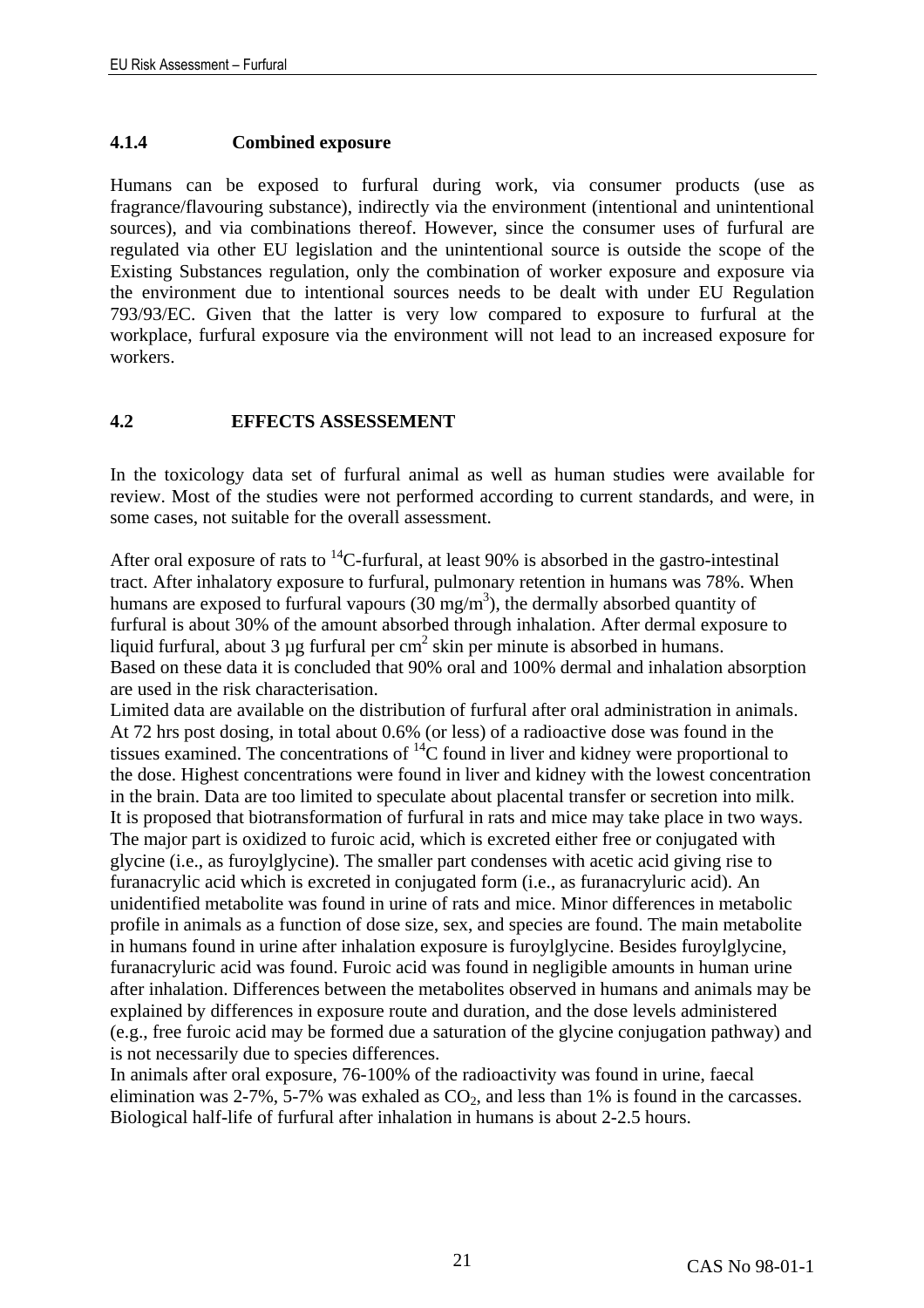The oral  $LD_{50}$  values for rats varied between 50 and 149 mg/kg bw. The oral  $LD_{50}$  values for mice, dogs, and guinea pigs were higher. They varied between 400-500 mg/kg bw for mice and between 650-950 mg/kg bw for dogs. The  $LD_{50}$  for guinea-pigs was 541 mg/kg bw.

The inhalation LC<sub>50</sub>-value after 1 hour exposure was found to be 4075 mg/m<sup>3</sup> (rats), after 4 hour exposure 600-924 mg/m<sup>3</sup> (rats) and after 6 hour exposure 688 mg/m<sup>3</sup> (rats) and 490  $mg/m^3$  (mice).

A dermal  $LD_{50}$  of  $>310$  mg/kg bw in rabbits, and  $<10000$  mg/kg bw in guinea-pigs were found. A dermal dose of 620 mg/kg bw is reported to be lethal to rabbits.

Furfural has been classified as toxic after oral and inhalation exposure and as harmful in contact with skin.

Furfural liquid causes mild skin irritation after prolonged contact (i.e., 48 hours) and also after repeated exposure. After repeated dermal dosing, less extensive signs of irritation were observed with diluted furfural. Notwithstanding the limited character of the studies, the relatively high concentrations used, the exposure conditions applied (48 hours, under occlusion or repeated exposure) and the mild nature of the effect, furfural has been classified as irritating to the skin. Based on human and animal studies furfural has also been classified as irritating to eyes and respiratory tract. In a human study, eye and respiratory tract irritation were detected at furfural vapour concentrations ranging from 20 to 63 mg/m<sup>3</sup>.

Furfural is not a skin sensitiser based on the results of a Buehler test and a Maximisation test with guinea pigs. No data were available on respiratory sensitisation.

Most repeated dose toxicity studies were performed for the oral route of exposure and use gavage as the method of application. NOAELs derived via this methodology varied from 20 down to  $\langle 11 \text{ mg/kg}$  bw/d. The various studies differed in quality of design and reporting; some were (nearly) according to OECD guidelines, whereas others were clearly not. The lowest NOAEL, i.e. <11 mg/kg bw/d, comes from a subchronic range finding study with rats: at all dose levels, cytoplasmic vacuolization of hepatocytes in the centrilobular region in male rats was found. This effect is considered treatment-related, given the occurrence of mild centrilobular necrosis in male rats in an oral carcinogenicity study with gavage administration. In more recent studies with rats, furfural was applied via the diet in a microencapsulated form (to prevent loss of the compound due to its volatility). In a 13-week dietary study, effects included minor hepatocellular alterations which were observed in males, but not in females, at doses of 82 and 160 mg/kg bw/d. The NOAEL in this study, therefore, was established at the one lower dose-level of 53 mg/kg bw/d (with corresponding nominal exposure value of 60 mg/kg bw/d), a value clearly higher than the one achieved with gavage application.

Having taken note of the fact that a complementary study showed that furfural was rapidly and completely released from this microencapsulation in an aqueous environment the NOAEL from the 13-week dietary study is selected as the starting point for the risk characterisation for repeated oral exposure for the following reasons: (i) dietary administration of a test compound is the preferred method of exposure via this route as compared to gavage application; (ii) microencapsulation adequately circumvents loss of furfural due to volatisation and results in an instantaneous release of this substance in the aqueous environment of the GI-tract; (iii) dietary exposure avoids the use of (for this substance) corn oil exposure, that is known to be associated with morphological liver changes upon prolonged exposure; (iv) the alternative key-study NOAEL of <11 mg/kg bw/d has a limited design, being a range-finding study only.

The available inhalation studies show a lowest NOAEC of  $\langle 20 \text{ mg/m}^3 \rangle$  for local effects. At this concentration metaplasia and hyperplasia of transitional respiratory epithelium were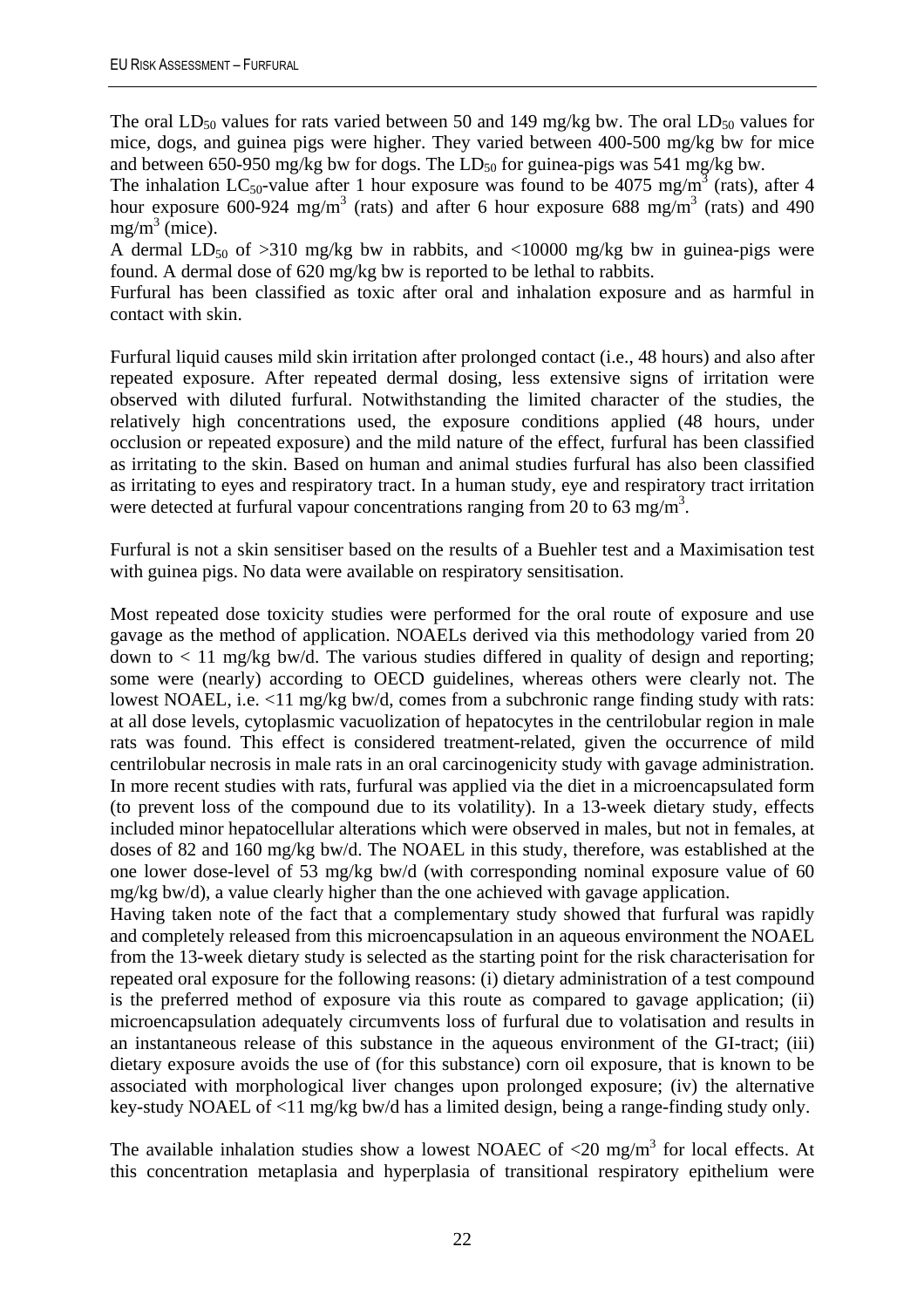observed at the anterior part of the nose in rats. This study is considered suitable for the risk characterisation for local effects after repeated inhalation exposure.

The lowest NOAEC for systemic effects was reported to be  $320 \text{ mg/m}^3$ . This concentration corresponds to 92 mg/kg bw/d (assuming 100% absorption, ventilation rate of 0.8 l/kg bw, and an oral absorption of 100%). This concentration of 320 mg/m<sup>3</sup> will be taken as starting point for the risk characterisation for systemic effects after repeated inhalation exposure.

No dermal repeated dose toxicity data are available that can be used for the risk characterisation. From the two available no observed effect levels from repeated dose toxicity studies, i.e. for oral and inhalation exposure, the oral NOAEL of the 13-week diet study with rats will be used to evaluate the systemic toxicity after dermal exposure in the risk characterisation.

It is concluded that furfural causes chromosomal aberrations and gene mutations *in vitro*. Furfural was negative in *in vitro* UDS tests with human liver slices. Furfural did not induce chromosome aberrations and SCEs in bone marrow cells of mice after i.p. treatment. One abstract reported furfural as positive in a cytogenicity study in mouse bone marrow. However, since this paper was not published in a peer reviewed journal, it could not be fully evaluated. Furfural was negative in *in vivo* UDS tests with rat and mouse hepatocytes.

The study in the λlacZ transgenic mice (strain 40.6) indicated that orally applied furfural was unable to induce gene mutations in vivo in mouse liver, a tissue in which carcinogenicity was observed. Overall, the available data indicate that furfural is not an in vivo genotoxic substance.

It appeared that furfural is carcinogenic in a 103 weeks oral gavage studies with rats and mice. In male rats, a low incidence of uncommon cholangiocarcinomas and bile duct dysplasia with fibrosis, considered to be an early stage in the development of cholangiocarcinomas, were observed by dosing (gavage) 60 mg/kg bw/d. No evidence for carcinogenicity was found in female rats. An increased incidence of hepatocellular adenomas was found in mice receiving furfural by gavage at the highest dose of 175 mg/kg bw/d. Male mice at that dose also showed an increased incidence of hepatocellular carcinomas.

Some remarks should be made here to these gavage studies. In both species dose-levels that induced tumours also led to target-organ toxicity. This toxicity induction also paralleled tumour-induction. Centrilobular necrosis was found in male rats only, and chronic inflammation occurred in the livers of both genders of mice, though it was more extensive in males.

It is well known that B6C3F1 mice are exceptionally sensitive for developing liver tumours, particularly under conditions of induced (chronic) liver injury. However, there is no clear understanding of the genesis of cholangiocarcinomas in rat liver, though it is known that the site where these tumours originate in rat liver is also often associated with a regenerative response to necrosis of hepatocytes (also in case of centrilobular necrosis) near bile ducts, noticeable by the generation of so-called 'oval cells'.

No adequate studies are available to evaluate the carcinogenic potential of furfural after inhalation and dermal exposure. After inhalation exposure, no evidence for carcinogenic effects was found in Syrian golden hamsters. However, the exposure duration of the available study (only 12 months treatment, followed by 29 weeks of non-treatment) was too limited for a proper evaluation of carcinogenicity after inhalation. A cocarcinogenic effect of furfural on the respiratory tract of hamsters was suggested based on a study with treatment of hamsters with furfural alone or in combination with benzo(a)pyrene.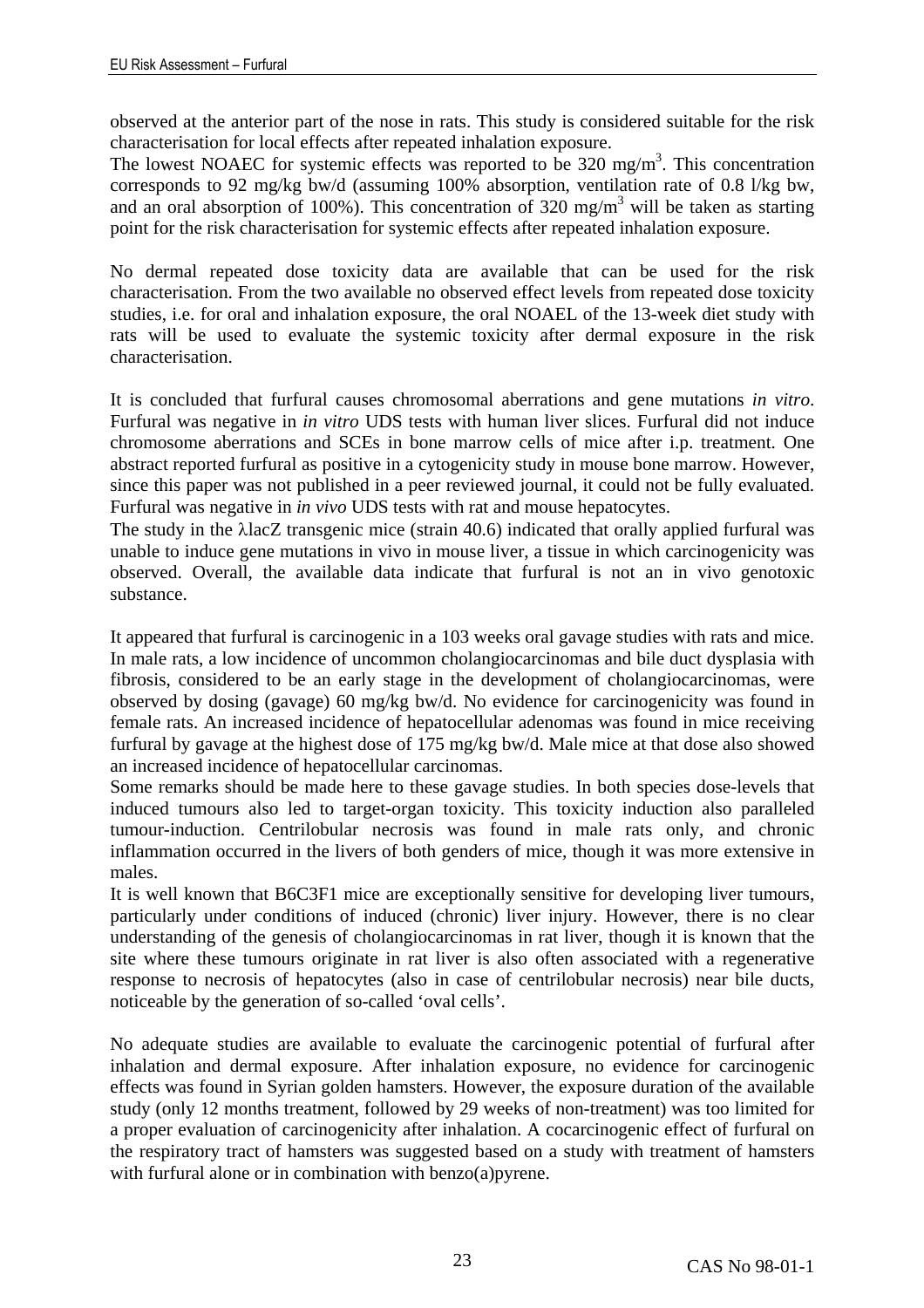It should be noted that local toxicity is expected to occur after inhalation exposure given the effects found after repeated inhalation exposure. It is not clear from the available data whether tumours will develop by local toxicity.

Furfural has been classified as a category 3 carcinogen. Although the mode of action underlying the carcinogenic activity of furfural after oral exposure has not been fully elucidated, a genotoxic component apparently is not involved, as evidenced by the negative in vivo test using transgenic animals. The data are interpreted as indicating that the observed liver tumours were induced via some mechanism involving liver toxicity and, consequently, that at levels at which no liver toxicity is induced, tumours will not arise. Hence, as starting point for the risk characterisation for carcinogenicity the oral NOAEL for liver toxicity (i.e. 53 mg/kg bw/d, from the dietary study as established under 'repeated dose toxicity') is selected. Since the precise mechanistic background for tumour formation is not clear, an additional safety margin is required when repeated dose exposure estimates are evaluated for the carcinogenicity end-point.

No effects were observed in the male and female reproductive organs of experimental animals after oral and inhalation (sub) chronic exposures. Thus, no LOAEL/NOAEL for fertility could be established.

In a developmental toxicity study according to OECD 414, the NOAEL for developmental effects was 100 mg/kg bw/day in Sprague-Dawley rats administered furfural by gavage (highest dose-level that could be evaluated, due to low survival in 150 mg/kg bw/day group (16/25 females died at this dose level)). In the 150 mg/kg bw/day dose group a not statistically significant reduction in mean foetal body weight was observed in one litter; it cannot be excluded that this effect is caused by maternal toxicity. The NOAEL for maternal toxicity was less than 50 mg/kg bw/day.

No data on reproduction toxicity in humans are available.

### <span id="page-27-0"></span>**4.3 RISK CHARACTERISATION**

### <span id="page-27-1"></span>**4.3.1 Workplace**

An overview of the occupational risk characterisation for furfural is given in **Table 4.2a** and **Table 4.2b**.

Assuming that oral exposure is prevented by personal hygienic measures, the risk characterisation for workers is limited to the dermal and inhalation routes of exposure.

If applicable, quantitative risk assessment is performed by calculation of the MOS (the ratio between NOAEL/LOAEL and exposure levels) and comparison of this value with the minimal MOS. This minimal MOS is established via assessment factors, taking into account inter- and intraspecies differences, differences between experimental conditions and the exposure pattern of the worker, type of critical effects, dose-response relationship, confidence in the database, and correction for route-to-route extrapolation. A risk is indicated when the MOS is lower than the minimal MOS. In case of combined exposure the calculations are based on internal NOAELs and systemic exposure levels.

#### Acute toxicity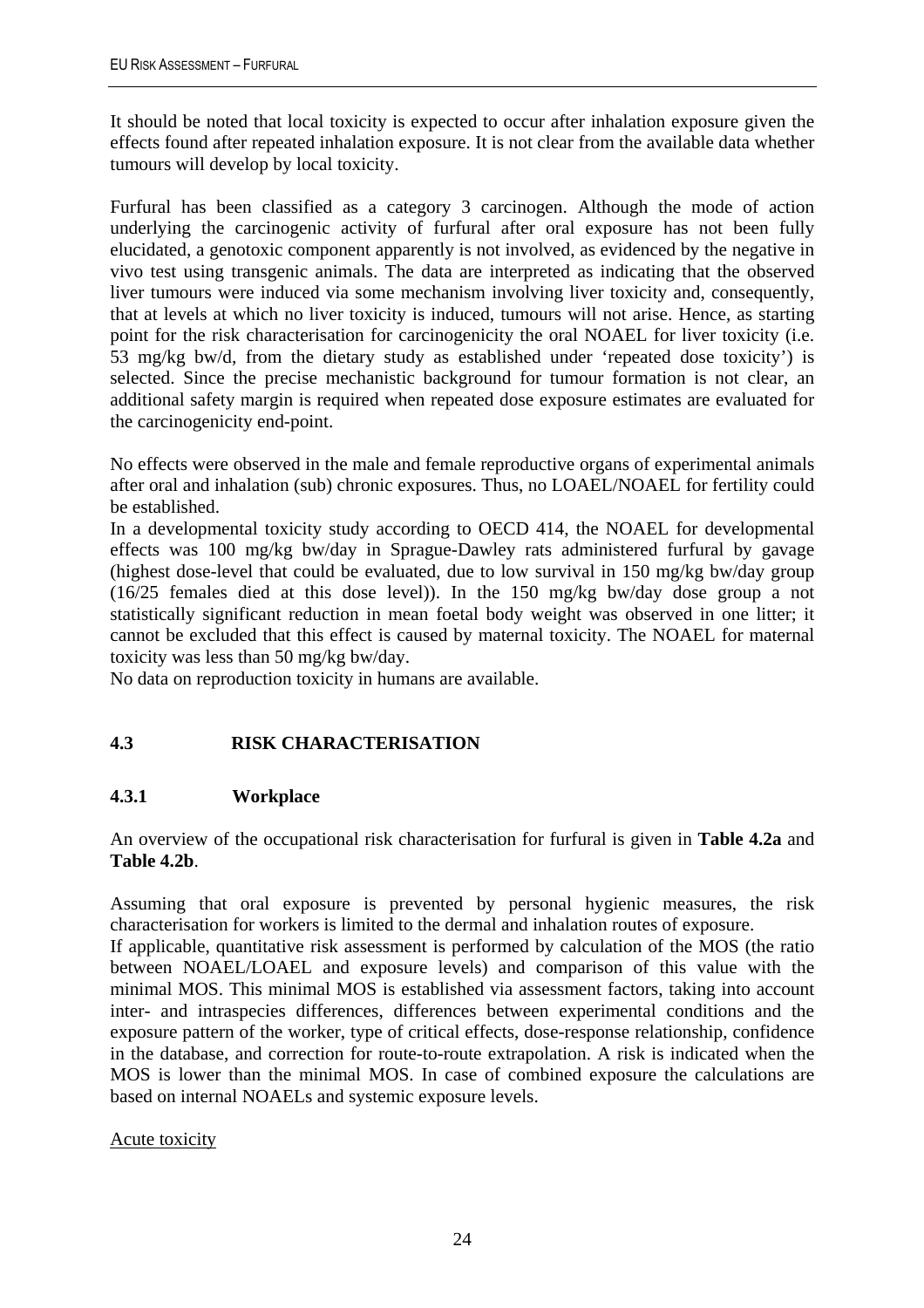Furfural is classified as toxic after inhalation exposure and as harmful in contact with skin. For occupational risk assessment the short-term exposure levels are compared with the  $LD_{50}$ or  $LC_{50}$  values.

#### *Inhalation exposure*

The short-term inhalation exposure values are compared with  $LC_{50}$  values taking into account the most appropriate exposure duration. Exposure durations of 0.25 hour are evaluated using the 1 hour  $LC_{50}$  value of 4075 mg/m<sup>3</sup> in rats and the exposure duration of 2-4 hours is evaluated using the range of the 4 hour  $LC_{50}$  values in rats (600-924 mg/m<sup>3</sup>).

The minimal MOS required for acute occupational exposure using these  $LC_{50}$ -values is 125<sup>2</sup>. Based upon the available data it can be concluded that acute toxic effects due to acute inhalation exposure cannot be excluded for all scenarios (see **Table 4.2a** and **Table 4.2b**). It is noted that the data available for evaluation of acute inhalation exposure are limited. Given the irritating properties of furfural in humans at concentrations of  $20-63$  mg/m<sup>3</sup>, it is unlikely that workers will tolerate a prolonged single exposure to the reported higher exposure concentrations (see **Table 4.1**). Furthermore, it is assumed that existing controls to prevent acute respiratory irritation are applied. Based on these considerations, it is concluded that furfural is of no concern for workers with regard to acute respiratory toxicity (**conclusion ii**).

#### *Dermal exposure*

Starting-point for the risk assessment of acute dermal toxicity is a dose level of 620 mg/kg bw which was reported to be lethal in rabbits  $(LD_{low})$ . The minimal MOS required for acute occupational exposure using this value is  $300<sup>3</sup>$ . Comparing the MOS values with the minimal MOS (see **Table 4.2a** and **Table 4.2b**), it can be concluded that acute toxic effects due to acute dermal exposure cannot be excluded for scenario 1 'production – cleaning and maintenance'. It is noted, however, that the given MOS-values are calculated based on exposure estimates for the unprotected worker. As a consequence of the labelling of this substance with R38 it is expected that workers will use effective personal protection products. On this basis, it is concluded that furfural is of no concern for workers with regard to acute dermal toxicity (**conclusion ii**) for all scenarios.

#### Irritation and corrosivity

 $\overline{a}$ 

### *Dermal irritation after single and repeated exposure*

Given the effects observed in the skin irritation studies with rabbits and in view of the dermal occupational exposure in the different scenarios ( $< 0.5$  mg/m<sup>2</sup>), it is concluded that furfural is of concern for workers with regard to acute skin irritation. However, it is assumed that existing controls (i.e., engineering controls and personal protective equipment based on classification and labelling with R38) are applied. Therefore, it is concluded that furfural is of no concern for workers with regard to skin irritation (**conclusion ii**).

Given the results from the skin irritation studies, it is concluded that furfural is of no concern for workers with regard to corrosivity (**conclusion ii**).

No repeated dose toxicity study with regard to dermal irritation of furfural is available and thus it is not possible to make a quantitative risk assessment for local effects after repeated dermal exposure.

<sup>&</sup>lt;sup>2</sup> Minimal MOS acute inhalation toxicity  $125 = 2.5$  (interspecies) x 5 (intraspecies) x 10 (Dose response / Type of critical effect)

<sup>&</sup>lt;sup>3</sup> Minimal MOS acute dermal toxicity  $300 = 2.4*2.5$  (interspecies) x 5 (intraspecies) x 10 (Dose response / Type of critical effect)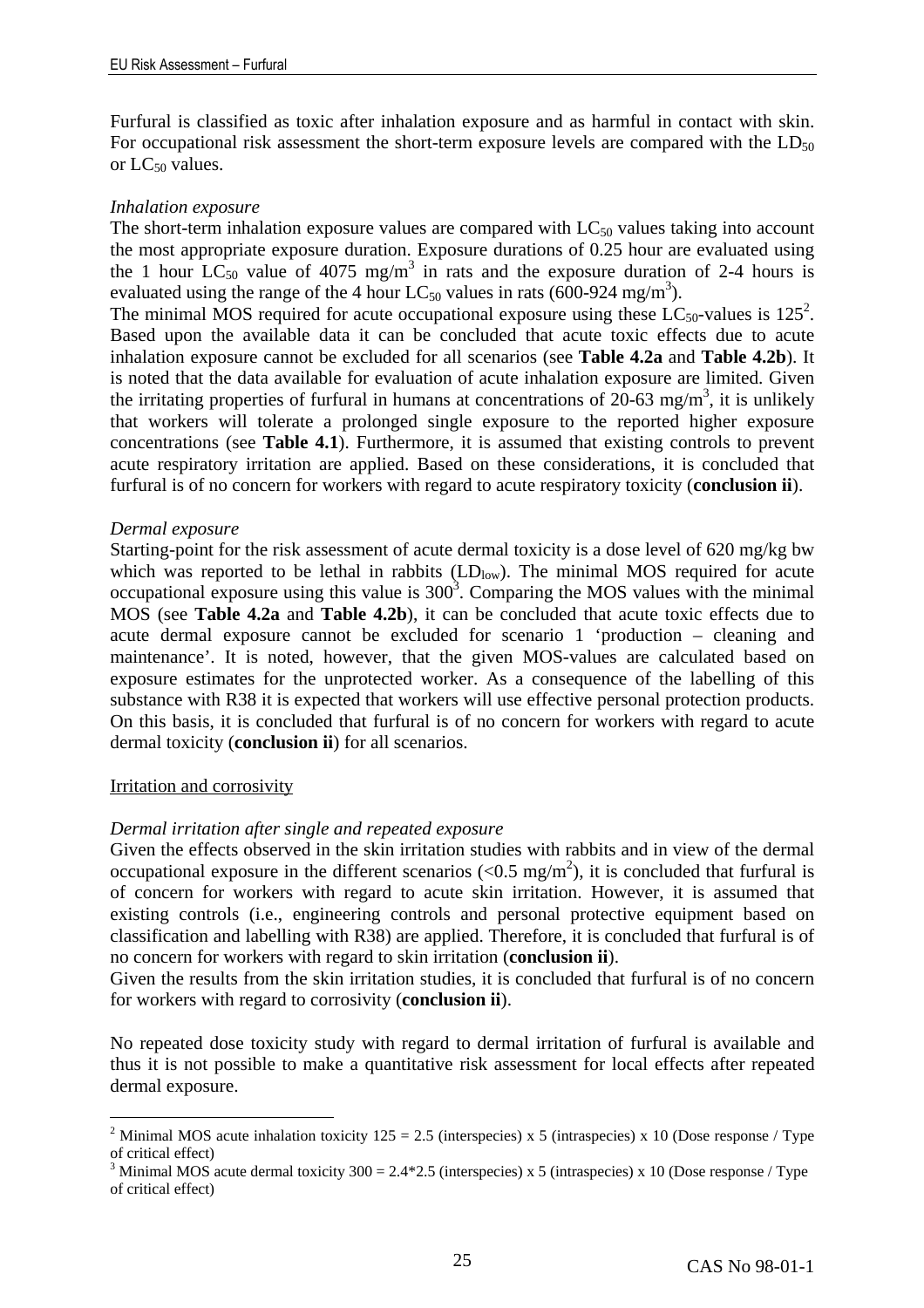#### *Eye irritation*

Based on the available human and animal data furfural is considered irritating to the eyes. However, it is assumed that existing controls (i.e., engineering controls and personal protective equipment based on classification and labelling with R36) are applied. Therefore, it is concluded that furfural is of no concern for workers with regard to eye irritation (conclusion ii).

#### *Respiratory irritation after single and repeated exposure*

Given the effects observed after single exposure to furfural vapour in animals and humans, and the short-term exposure level (reasonable worst-case ranging from 12 to 120 mg/m<sup>3</sup>), it is concluded that furfural is of concern for workers with regard to acute respiratory tract irritation. However, it is assumed that existing controls (i.e., engineering controls and personal protective equipment based on classification and labelling with R37) are applied. Therefore, it is concluded that furfural is of no concern for workers with regard to acute respiratory irritation (**conclusion ii**). It is noted that the studies available did not allow a quantitative comparison of (no) effect concentrations with estimated exposure levels.

Repeated inhalation exposure may induce respiratory tract irritation. The human data available cannot be used quantitatively. As starting point, the animal LOAEL of 20 mg/m<sup>3</sup> is used. The minimal MOS is  $112.5^4$ . Comparing the MOS values with the minimal MOS (see **Table 4.2a** and **Table 4.2b**), it is concluded that local effects due to repeated inhalation exposure cannot be excluded for any scenario (**conclusion iii**).

#### **Sensitisation**

#### *Dermal sensitisation*

Given the results from the dermal sensitisation studies with guinea pigs, it is concluded that furfural is of no concern for workers with regard to skin sensitisation (**conclusion ii**).

#### *Respiratory sensitisation*

There are neither data from animal studies nor indications from the human case study for respiratory sensitisation.

#### Repeated dose toxicity

In the section on 'carcinogenicity', risk characterisation for carcinogenic effects is described.

#### *Inhalation exposure*

 $\overline{a}$ 

Starting-point for the risk characterisation for workers exposed by inhalation for systemic effects is the NOAEL of 320 mg/m<sup>3</sup> from the 28-day inhalation study with rats. The minimal MOS is calculated to be  $112.5^5$ . Given the MOS values for inhalation exposure (see **Table 4.2a** and **Table 4.2b**), it is concluded that systemic effects due to repeated inhalation exposure cannot be excluded for all scenarios (**conclusion iii**).

<sup>&</sup>lt;sup>4</sup> Minimal MOS local effects after repeated inhalation exposure  $112.5 = 2.5$  (interspecies) x 5 (intraspecies) x 3 (differences between experimental conditions and exposure pattern of the worker) x 3 (Dose response / Type of critical effect)

<sup>&</sup>lt;sup>5</sup> Minimal MOS systemic effects after repeated inhalation exposure  $112.5 = 2.5$  (interspecies) x 5 (intraspecies) x 3 (differences between experimental conditions and exposure pattern of the worker) x 3 (Dose response / Type of critical effect)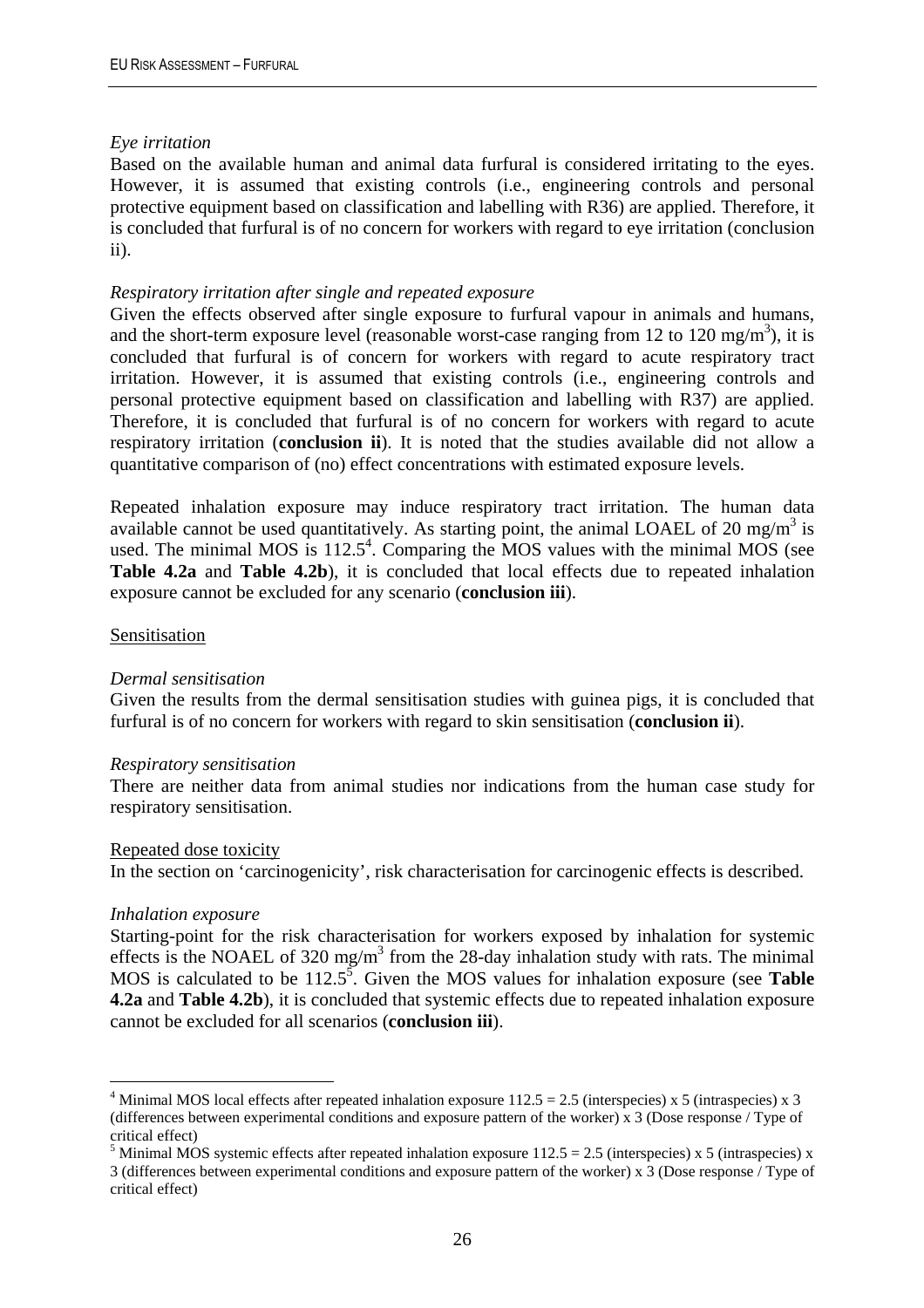#### *Dermal exposure*

Starting point for the risk characterisation for workers exposed by skin contact for systemic effects is the NOAEL of 53 mg/kg bw/day from the 13-week oral toxicity study with rats. The minimal MOS is calculated to be 55<sup>6</sup>. Given the MOS values for dermal exposure (see **Table 4.2a** and **Table 4.2b**), it is concluded that systemic effects due to repeated dermal exposure cannot be excluded for the scenario: 'production - cleaning and maintenance' (**conclusion iii**).

#### *Combined exposure*

Given the conclusions for scenario's 1-4 for the inhalation route, it is clear that uptake via both the dermal and inhalation route in these scenarios will give rise to adverse systemic health effects (**conclusion iii**). It should be noted, though, that exposure to furfural vapour is not taken into account in the dermal exposure assessment.

#### Mutagenicity

From the results of the mutagenicity studies it is concluded that furfural is not genotoxic *in vivo*. Hence, this endpoint is not of concern: **conclusion ii**.

#### **Carcinogenicity**

Furfural induced tumours in the livers of male rats (cholangiosarcomas) and hepatocellular adenomas and carcinomas in female and male mice, respectively, after oral (gavage) administration. The mechanism by which these tumours are induced does not involve genotoxicity, as furfural is not genotoxic *in vivo*. Furfural is for that reason considered a threshold carcinogen.

As the liver tumours were observed at exposure levels that also induced liver toxicity, it is assumed that at levels at which no liver toxicity is induced, no tumours will arise. A similar rationale as for the role of systemic toxicity in tumour-induction is proposed with respect to local toxicity at the site of entrance i.e. as long as no cytotoxicity occurs, it is not expected that locally tumours will be induced.

However, as the true mechanism underlying these liver tumours is unclear so far, this uncertainty should be reflected in the final evaluation of the comparison between the MOS and minimal MOS. Therefore, the scenario-specific MOS should be clearly in excess of the minimal MOS value for a conclusion of no concern.

From **Table 4.2a** and **Table 4.2b** it can then be concluded that all scenarios are of concern, i.e. lead to conclusion iii. This applies to all inhalation exposure scenarios (local and systemic effects) as well as (for systemic effects) to the dermal exposure scenarios 1 ('production cleaning and maintenance'), and, additionally, scenario 3 ('Production of refractories, etc. mix, mould, etc.'). The latter scenario is included because of the low (MOS/minMOS) ratio, as well as the fact that exposure to furfural vapour is not taken into account in the dermal exposure assessments. Thus, for this latter scenario the (MOS/minMOS) ratio is considered insufficient for deriving a conclusion ii for this endpoint (while a conclusion ii was derived for this scenario for repeated dose toxicity).

For combined exposure, clearly there is concern for carcinogenic effects for all exposure scenarios: **conclusion iii**.

#### Toxicity for reproduction

*Inhalation exposure* 

 $\overline{a}$ 

<sup>&</sup>lt;sup>6</sup> Minimal MOS systemic effects after repeated dermal exposure  $55 = 4 * 2.5$  (interspecies) x 5 (intraspecies) x

<sup>1.1 (</sup>route-to-route extrapolation; 90% oral absorption, 100% dermal absorption)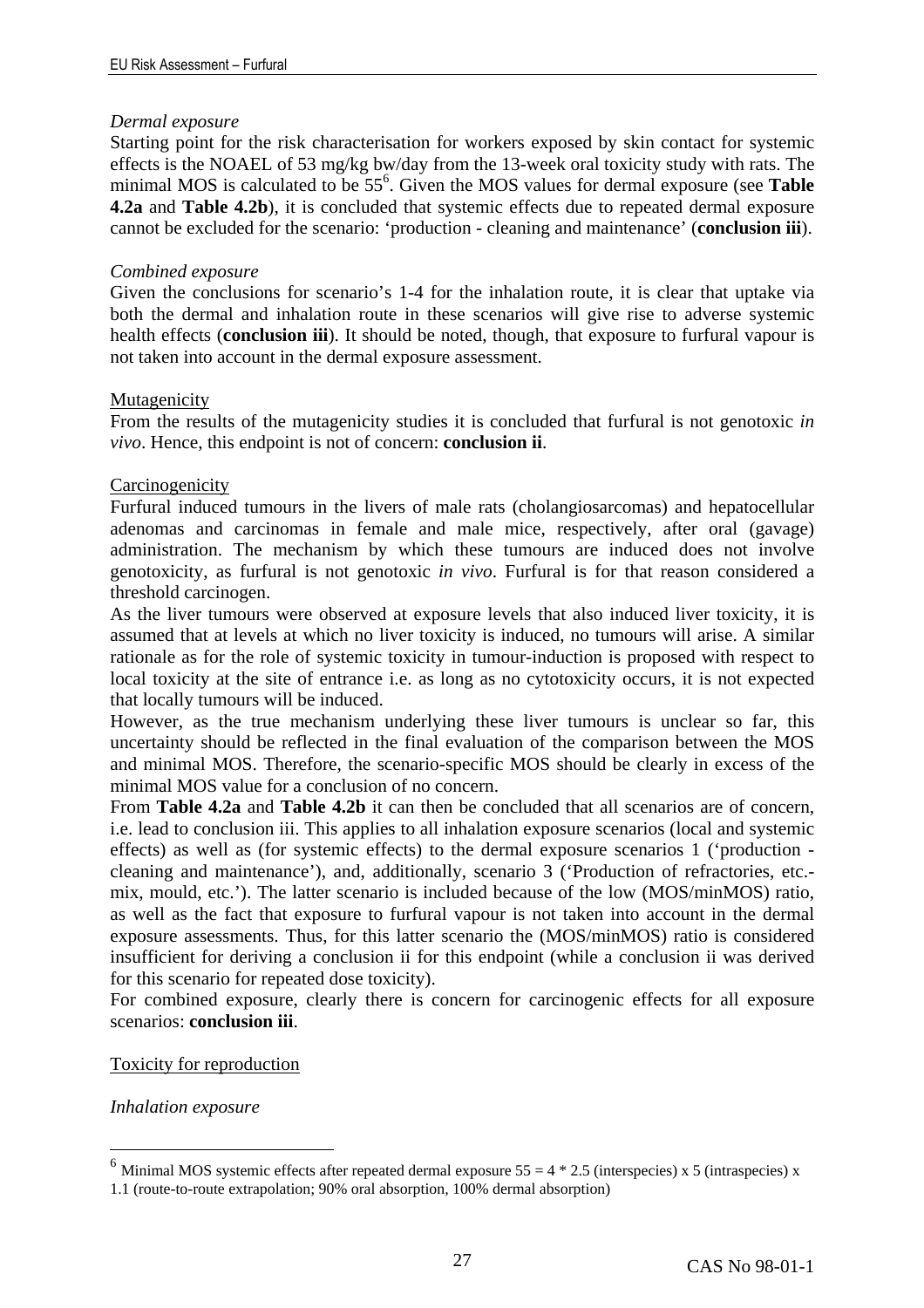- Effects on fertility

There are no indications for effects on fertility (**conclusion ii**).

#### - Developmental toxicity

Developmental studies by inhalation exposure are lacking. The NOAEL for developmental effects is 100 mg/kg bw/day (highest dose level that could be evaluated, because of low survival of parent female animals in the 150 mg/kg bw/day group (16/25 females died at this dose level)). In the 150 mg/kg bw/day dose group a not statistically significant reduction in mean foetal body weight was observed in one litter; it cannot be excluded that this effect is caused by maternal toxicity. The NOAEL for maternal toxicity was less than 50 mg/kg bw/day.

The minimal MOS value is  $55<sup>7</sup>$ . Based on the finding that a developmental toxicity effects only occurred at maternally toxic dose levels, MOS values which are slightly lower (i.e. a factor 1-3) than the minimal MOS are not considered of toxicological relevance. Therefore, it is concluded that with regard to inhalation exposure in the occupational scenario 1 'production – full shift', scenario 3 'Production of refractories, etc. - mix, mould, etc.' and scenario 4 'Use of furfural- refining, etc.', there is no concern for workers with respect to developmental toxicity (**conclusion ii**). It is concluded that effects cannot be excluded for scenario 1 'production - cleaning and maintenance', given the low associated MOS value (see **Table 4.2a** and **Table 4.2b**) i.e. a **conclusion iii** is derived for this scenario.

*Dermal exposure* 

- Effects on fertility

There are no indications for effects on fertility (**conclusion ii**).

#### - Developmental toxicity

Developmental studies by dermal exposure are lacking. The NOAEL for developmental effects is 100 mg/kg bw/day (highest dose level that could be evaluated, because of low survival of parent female animals in the 150 mg/kg bw/day group (16/25 females died at this dose level)). In the 150 mg/kg bw/day dose group a not statistically significant reduction in mean foetal body weight was observed in one litter; it cannot be excluded that this effect is caused by maternal toxicity. The NOAEL for maternal toxicity was less than 50 mg/kg bw/day.

The minimal MOS value is  $55<sup>8</sup>$ . It is concluded that these effects cannot be excluded for scenario 1 'production - cleaning and maintenance', given the low associated MOS values (see **Table 4.2a** and **Table 4.2b**) i.e. a **conclusion iii** is derived for this scenario.

#### *Combined exposure*

 $\overline{a}$ 

The available data indicate a concern for effects developmental toxicity (**conclusion iii)**.

<sup>&</sup>lt;sup>7</sup> Minimal MOS developmental toxicity after inhalation exposure  $55 = 4 * 2.5$  (interspecies) x 5 (intraspecies) x 1.1 (route-to-route extrapolation; 90% oral absorption, 100% inhalation absorption)

<sup>&</sup>lt;sup>8</sup> Minimal MOS developmental toxicity after dermal exposure  $55 = 4 * 2.5$  (interspecies) x 5 (intraspecies) x 1.1 (route-to-route extrapolation; 90% oral absorption, 100% dermal absorption)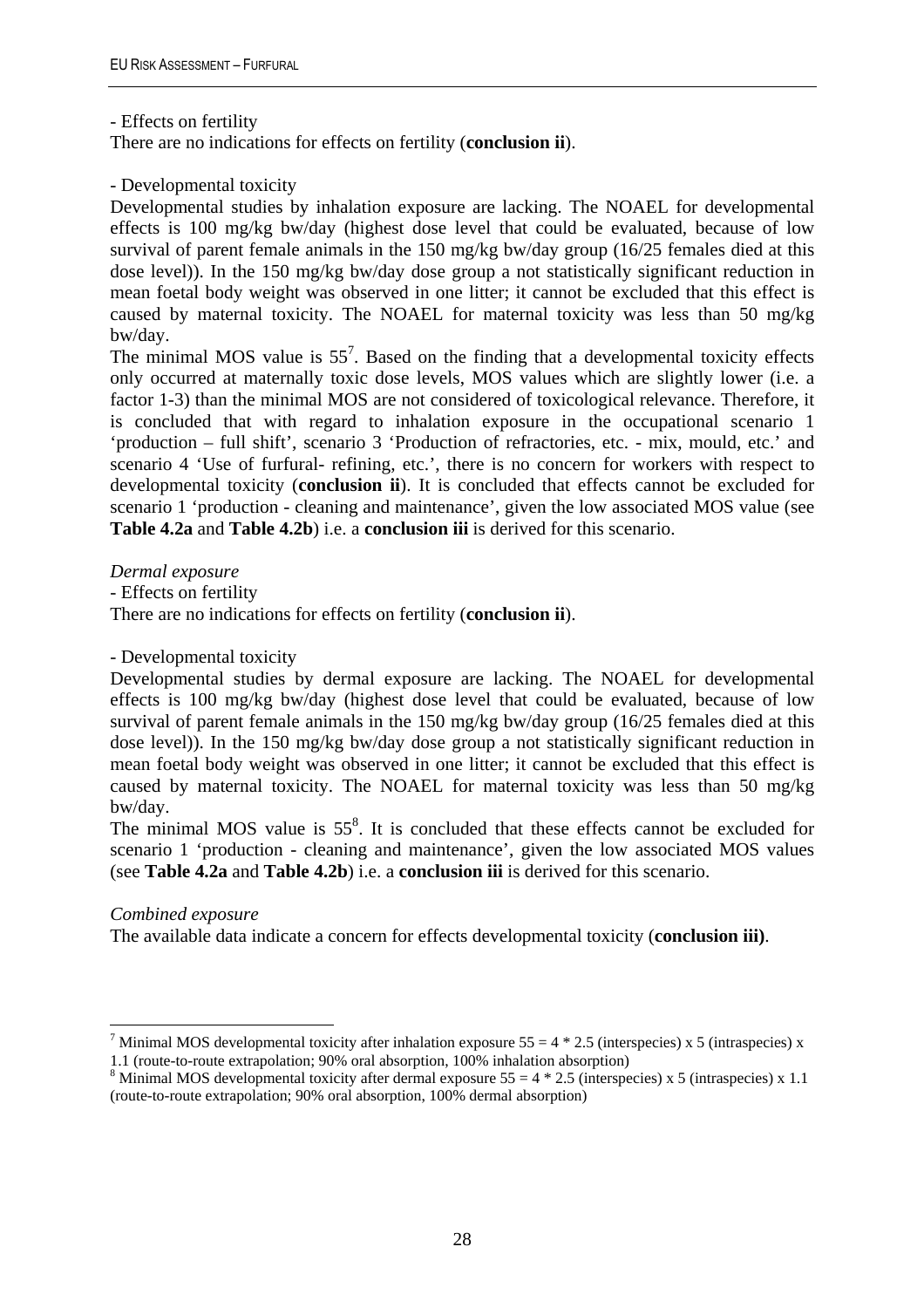| Scenario's                    |            | Scenario 1 – Production  |               |                          |            |               |                 |                           |                 |                          | Scenario 2 – Product derivatives |                |            |                          |               |                         |  |
|-------------------------------|------------|--------------------------|---------------|--------------------------|------------|---------------|-----------------|---------------------------|-----------------|--------------------------|----------------------------------|----------------|------------|--------------------------|---------------|-------------------------|--|
| Subscenario's<br>general      |            |                          | production    |                          | production |               | clearing<br>and |                           | clearing<br>and |                          | general                          |                | adding     |                          | full shift    |                         |  |
|                               | (closed    |                          |               | activities (full         | activities |               | maintenance     |                           | maintenance     |                          |                                  |                |            |                          |               |                         |  |
|                               |            | system)                  |               | shift)                   |            | (short term)  |                 | (full shift)              |                 | (short term)             |                                  |                |            |                          |               |                         |  |
|                               | <b>MOS</b> | concl.                   | <b>MOS</b>    | concl.                   | <b>MOS</b> | concl.        | <b>MOS</b>      | concl.                    | <b>MOS</b>      | concl.                   | <b>MOS</b>                       | concl.         | <b>MOS</b> | concl.                   | <b>MOS</b>    | concl.                  |  |
| <b>Acute toxicity</b>         |            |                          |               |                          |            |               |                 |                           |                 |                          |                                  |                |            |                          |               |                         |  |
| - inhalation                  | n.a.       | $\overline{\phantom{a}}$ | n.a.          | $\overline{\phantom{a}}$ | n.a.       |               | n.a.            | $\overline{\phantom{a}}$  | 34              | $\rm ii$                 | n.a.                             |                | 50-77      | $\mathbf{ii}$            | n.a.          |                         |  |
| dermal                        | n.a.       | $\overline{\phantom{a}}$ | n.a.          | $\overline{\phantom{a}}$ | 1033       | $\mathbf{ii}$ | n.a.            | $\overline{\phantom{a}}$  | 67              | $\mathrm{ii}$            | n.a.                             | $\overline{a}$ | 1033       | $\rm ii$                 | n.a.          | $\overline{a}$          |  |
| <b>Repeated dose toxicity</b> |            |                          |               |                          |            |               |                 |                           |                 |                          |                                  |                |            |                          |               |                         |  |
| - inhalation (local)          | n.a.       | $\overline{a}$           | 0.7           | $\overline{\text{iii}}$  | n.a.       |               | n.a.            | $\overline{\phantom{a}}$  | n.a.            | $\overline{\phantom{0}}$ | n.a.                             |                | n.a.       | $\overline{\phantom{a}}$ | 3             | $\overline{\text{iii}}$ |  |
| - inhalation (systemic)       | n.a.       | $\overline{a}$           | 11            | $\ddot{\mathbf{m}}$      | n.a.       |               | 5               | $\overline{\textbf{iii}}$ | n.a.            | $\overline{\phantom{0}}$ | n.a.                             |                | n.a.       |                          | 53            | $\overline{\text{iii}}$ |  |
| - dermal (systemic)           | n.a.       | $\overline{a}$           | 88            | $\mathbf{ii}$            | n.a.       |               | 5.7             | iii                       | n.a.            | $\overline{\phantom{0}}$ | n.a.                             |                | n.a.       | $\overline{a}$           | 88            | $\ddot{\mathbf{i}}$     |  |
| -combined (systemic)          | n.a.       | $\overline{a}$           |               | $\overline{\text{iii}}$  | n.a.       |               |                 | iii                       | n.a.            | $\overline{a}$           | n.a.                             |                | n.a.       | $\overline{\phantom{a}}$ |               | $\overline{\text{iii}}$ |  |
| Carcinogenicity               | n.a.       | $\overline{\phantom{0}}$ | iii, see text |                          | n.a.       |               | iii, see text   |                           | n.a.            | $\overline{\phantom{0}}$ |                                  |                | n.a.       |                          | iii, see text |                         |  |
| <b>Developmental toxicity</b> |            |                          |               |                          |            |               |                 |                           |                 |                          |                                  |                |            |                          |               |                         |  |
| - inhalation                  | n.a.       | $\overline{a}$           | 23            | $\mathbf{ii}$            | n.a.       |               | 10              | $\ddot{\mathbf{m}}$       | n.a.            | $\overline{\phantom{0}}$ | n.a.                             |                | n.a.       | $\overline{a}$           | 117           | $\ddot{\rm n}$          |  |
| - dermal                      | n.a.       | $\overline{a}$           | 167           | ii                       | n.a.       |               | 11              | iii                       | n.a.            | $\overline{\phantom{0}}$ | n.a.                             |                | n.a.       |                          | 167           | $\mathrm{ii}$           |  |

**Table 4.2a**. Overview of the conclusions with respect to occupational risk characterisation<sup>1</sup> (scenario 1 and 2).

n.a. = not applicable.

<sup>1</sup> Regarding the toxicological endpoints, skin irritation and corrosivity, local effects after repeated dermal exposure, eye irritation, skin and respiratory sensibilisation, mutagenicity and effects on fertility no quantitative risk assessment was performed. For these endpoints conclusion ii was drawn.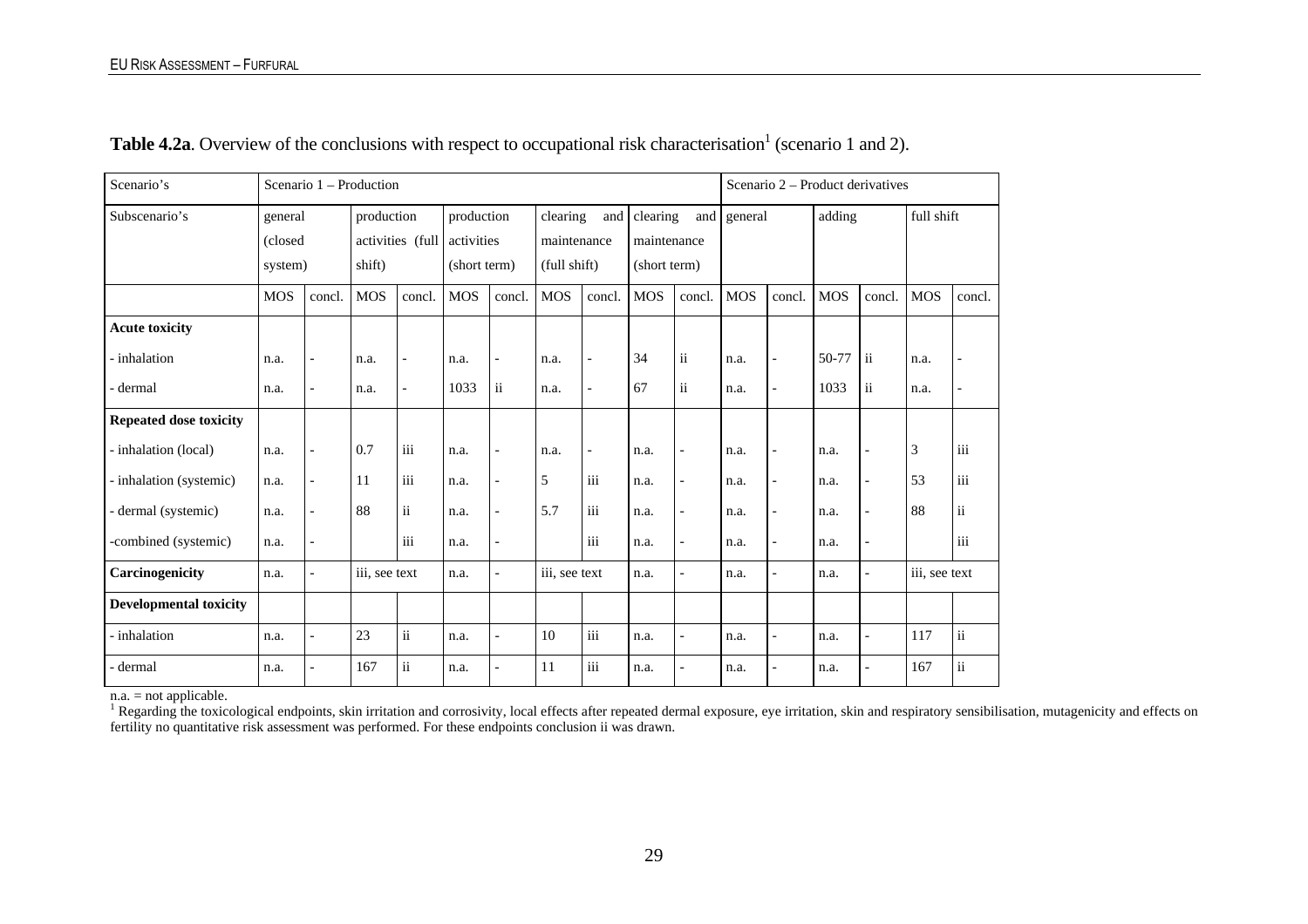**Table 4.2b**. Overview of the conclusions with respect to occupational risk characterisation<sup>1</sup> (scenario 3 and 4).

| Scenario's                    | Production<br>Scenario<br>3<br>$\equiv$<br>refractories etc. |                          |            | Scenario 4 – Use of furfural |                |                          |            |                          |                 |                          |
|-------------------------------|--------------------------------------------------------------|--------------------------|------------|------------------------------|----------------|--------------------------|------------|--------------------------|-----------------|--------------------------|
|                               |                                                              |                          |            |                              |                |                          |            |                          |                 |                          |
| Subscenario's                 | mix,                                                         | mould                    | short-term |                              | refining etc,. |                          | short-term |                          | clearing<br>and |                          |
|                               | etc.                                                         |                          |            |                              |                |                          |            |                          | maintenance     |                          |
|                               | <b>MOS</b>                                                   | concl.                   | <b>MOS</b> | concl.                       | <b>MOS</b>     | concl.                   | <b>MOS</b> | concl.                   | <b>MOS</b>      | concl.                   |
| <b>Acute toxicity</b>         |                                                              |                          |            |                              |                |                          |            |                          |                 |                          |
| - inhalation                  | n.a.                                                         | $\overline{\phantom{a}}$ | 40         | $\ddot{\rm ii}$              | n.a.           | $\overline{\phantom{a}}$ | 40         | $\mathbf{ii}$            | n.a.            | $\overline{\phantom{0}}$ |
| - dermal                      | n.a.                                                         | $\overline{a}$           | 689        | $\ddot{\mathbf{i}}$          | 1033           | ii                       | n.a.       | $\overline{\phantom{0}}$ | 2067            | ii                       |
| <b>Repeated dose toxicity</b> |                                                              |                          |            |                              |                |                          |            |                          |                 |                          |
| - inhalation (local)          | 0.5                                                          | iii                      | n.a.       | $\overline{\phantom{0}}$     | 0.8            | iii                      | n.a.       | $\overline{\phantom{0}}$ | n.a.            | $\overline{\phantom{0}}$ |
| - inhalation (systemic)       | 8                                                            | iii                      | n.a.       | $\overline{a}$               | 13             | iii                      | n.a.       | $\overline{a}$           | n.a.            | $\overline{a}$           |
| - dermal (systemic)           | 59                                                           | ii                       | n.a.       | $\qquad \qquad \blacksquare$ | 88             | ii                       | n.a.       | $\overline{a}$           | 177             | $\ddot{\mathbf{i}}$      |
| -combined (systemic)          |                                                              | iii                      | n.a.       | $\overline{\phantom{0}}$     |                | $\rm iii$                | n.a.       | $\qquad \qquad -$        |                 | $\ddot{\rm n}$           |
| Carcinogenicity               | iii, see text                                                |                          | n.a.       | $\overline{\phantom{0}}$     | iii, see text  |                          | n.a.       | $\overline{a}$           | ii, see text    |                          |
| <b>Developmental toxicity</b> |                                                              |                          |            |                              |                |                          |            |                          |                 |                          |
| - inhalation                  | 18                                                           | $\ddot{\mathbf{i}}$      | n.a.       | $\overline{\phantom{0}}$     | 28             | ii                       | n.a.       | $\overline{\phantom{0}}$ | n.a.            | $\overline{\phantom{0}}$ |
| - dermal                      | 111                                                          | $\mathbf{ii}$            | n.a.       | $\qquad \qquad \blacksquare$ | 167            | $\ddot{\mathbf{i}}$      | n.a.       | $\overline{\phantom{0}}$ | 333             | $\mathbf{ii}$            |

 $n.a. = not applicable.$ 

<sup>1</sup> Regarding the toxicological endpoints, skin irritation and corrosivity, local effects after repeated dermal exposure, eye irritation, skin and respiratory sensibilisation, mutagenicity and effects on fertility no quantitative risk assessment was performed. For these endpoints conclusion ii was drawn.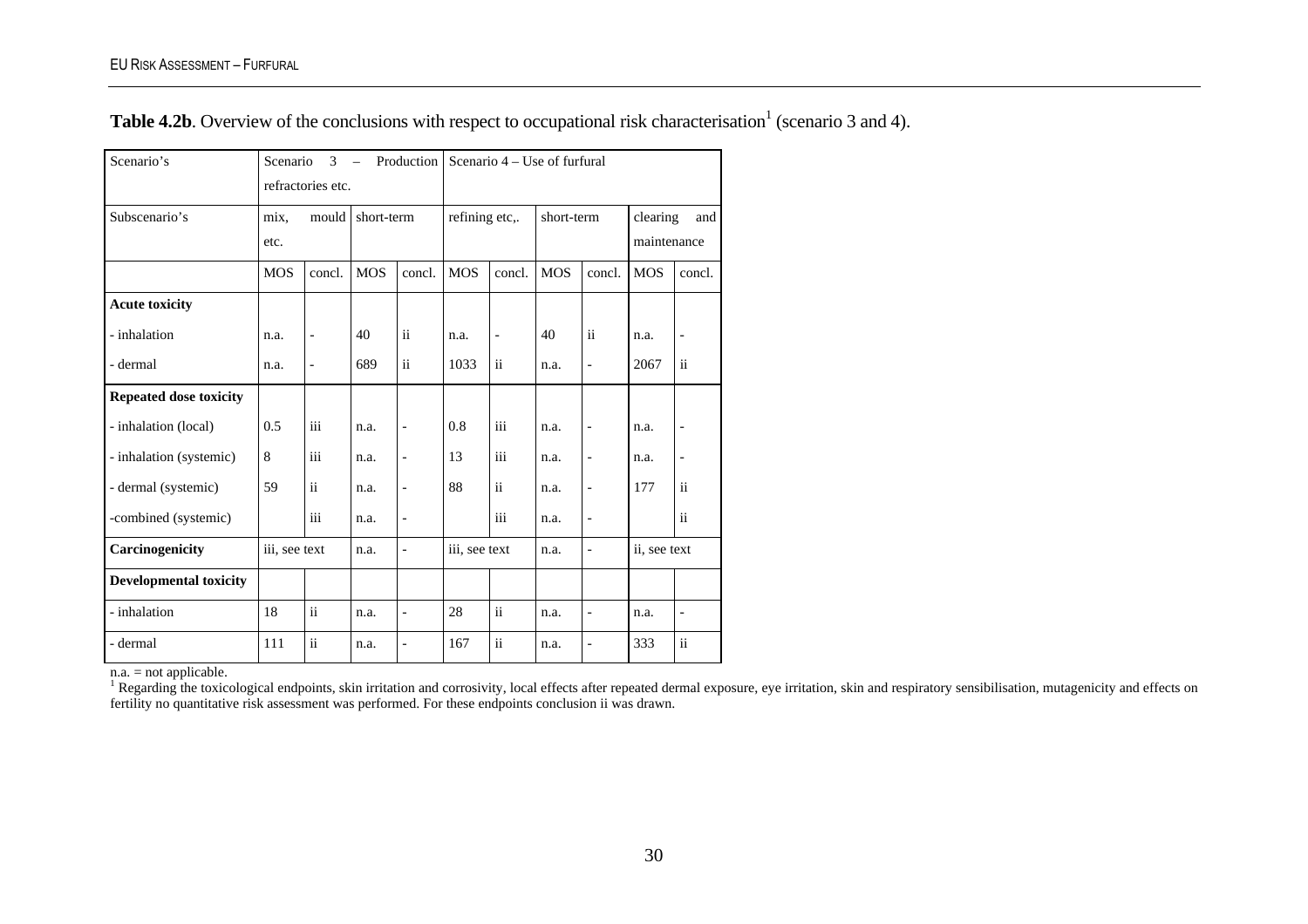#### <span id="page-34-0"></span>**4.3.2 Consumers**

Although the uses of furfural as fragrance material in cosmetic products (scenario I) and as flavouring substance in food (scenario II) are regulated via other EU legislation than EU Regulation 793/93/EC, a risk characterisation is performed using as starting points the dermal (external) exposure of 1 µg/kg bw/day for scenario I, the oral (external) exposure estimates of 9 and (worst case) 136 µg/kg bw/day for scenario II, and absorption percentages of 100% and 90% for the dermal and oral route, respectively. For both scenarios it is considered that exposure occurs frequently.

#### Irritation (scenario I)

Depending on the concentration, furfural liquid can be irritating to the skin, and for this property the substance has been classified. For concentrations as low as 0.1 % (the reported maximum concentration in cosmetic products) no skin irritation was observed. Hence, for consumers there is no concern for skin irritation (**conclusion ii**). Furfural is considered to be an eye irritant and is classified/labelled accordingly (**conclusion ii**).

#### Sensitisation (scenario I)

Furfural is not a skin sensitiser. Consumers are therefore not at risk after repeated dermal exposure (**conclusion ii**).

#### Repeated dose toxicity (scenario I and II)

Starting points for the risk assessment for consumers are the dermal and oral exposure estimates and the oral NOAEL of 53 mg/kg bw/day from the dietary 13-week oral toxicity study with rats. Studies to assess the systemic toxicity after repeated dermal exposure are lacking. Route-to-route extrapolation is applied for scenario I, taking into account the oral and dermal absorption percentages of 90 and 100%, respectively. The (external) NOAEL of 53 mg/kg bw/day, observed in the 13 week oral study, corresponds to an internal NOAEL for systemic effects of 47.7 mg/kg bw/day.

For scenario I: The external dermal dose of 1 µg/kg bw/day corresponds to a systemic dose of 1 µg/kg bw/day. Comparing the internal NOAEL with this systemic dose, the MOS is 47700.

For scenario II: Comparing the oral NOAEL with the oral exposure estimate of 9 µg/kg bw/day, the MOS is 5889. When taking into account the worst case estimate of 136 µg/kg bw/day, the MOS is 390. Using assessment factors of 10 for both intra- and interspecies differences, the minimal MOS is 100. There is no need for a factor for duration extrapolation because furfural has been studied in a chronic bioassay and no effect of exposure duration was found in relation to the NOAEL, or the nature of the observed effects.

The MOSs for scenarios I and II do not indicate a concern for consumers for repeated dermal and oral exposure (**conclusion ii**).

#### Mutagenicity (Scenario I and II)

Furfural is not genotoxic in vivo. Hence, this endpoint is not of concern (**conclusion ii**).

#### Carcinogenicity (Scenario I and II)

Furfural induced tumours in the livers of male rats (cholangiosarcomas) and hepatocellular adenomas and carcinomas in female and male mice, respectively, after oral (gavage) administration. The mechanism by which these tumours are induced does not involve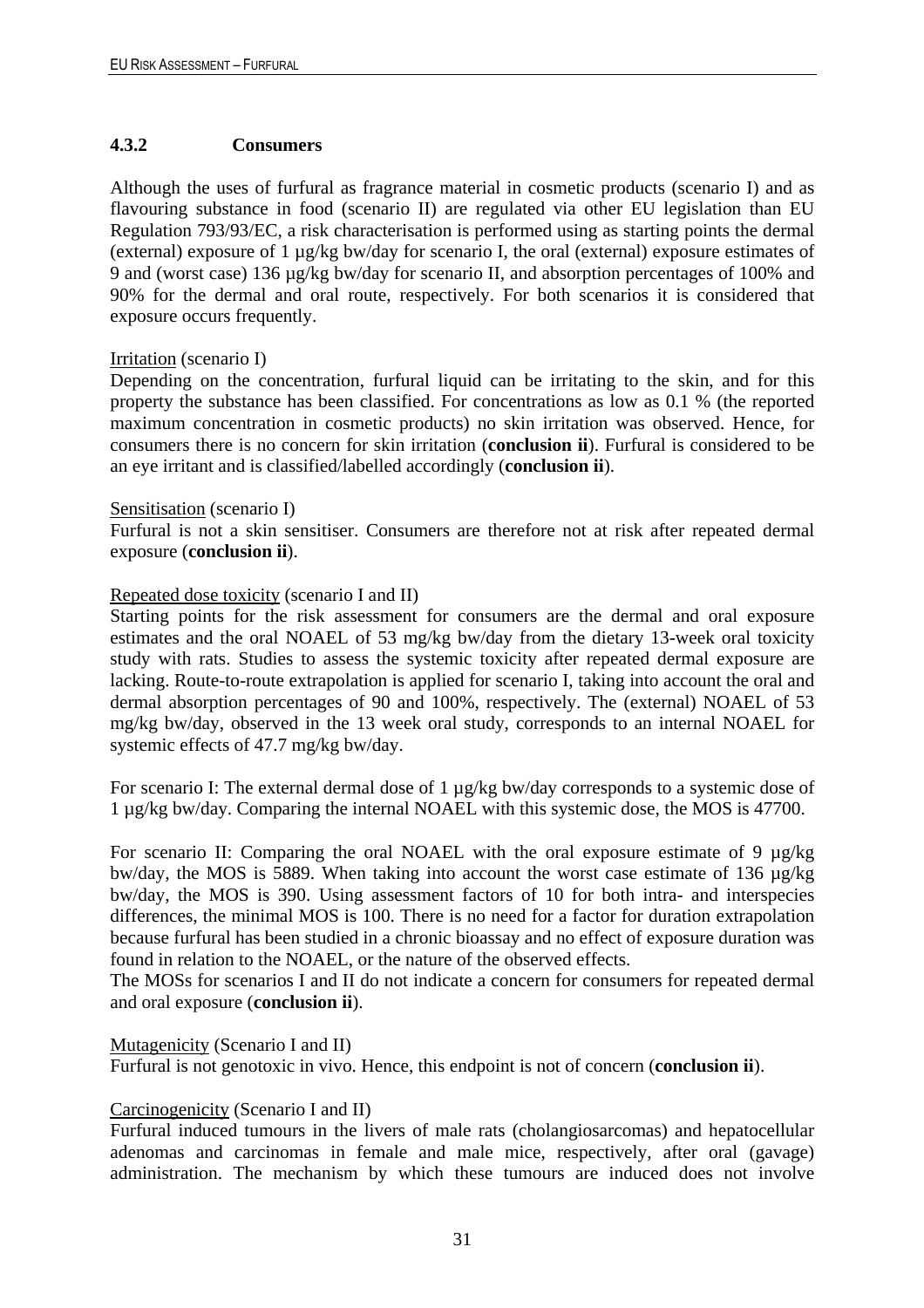genotoxicity, as furfural is not genotoxic in vivo. As the liver tumours were observed at exposure levels that also induced liver toxicity, it is assumed that at levels at which no liver toxicity is induced, no tumours will arise. Hence, as starting point for the risk characterisation for carcinogenicity the oral NOAEL for liver toxicity (i.e. 53 mg/kg bw/day, as established under 'repeated dose toxicity') is taken. Route-to-route extrapolation is applied for scenario I, taking into account the oral and dermal absorption percentages of 90 and 100%, respectively. The (external) NOAEL of 53 mg/kg bw/day corresponds to an internal NOAEL of 47.7 mg/kg bw/day.

For scenario I: The external dermal dose of 1 µg/kg bw/day corresponds to a systemic dose of 1 µg/kg bw/day. Comparing the internal NOAEL with this systemic dose, the MOS is 47700.

For scenario II: Comparing the oral NOAEL with the oral exposure estimate of 9 µg/kg bw/day, the MOS is 5889. When taking into account the worst case estimate of 136 µg/kg bw/day, the MOS is 390. Using assessment factors of 10 for both intra- and interspecies differences, the minimal MOS is 100. There is no need for a factor for duration extrapolation because furfural has been studied in a chronic bioassay and no effect of exposure duration was found in relation to the NOAEL, or the nature of the observed effects.

Even in the light of the need for a slightly higher MOS than the required minimal MOS of 100, because of the unknown exact mechanism for carcinogenicity, the current MOSs of 47700 and 390-5889 for scenarios I and II do not indicate a concern for consumers with regard to carcinogenicity (**conclusion ii**).

### Reproductive toxicity (Scenario I and II)

There are no indications for effects on fertility. Developmental studies by inhalation or dermal exposure are lacking. An oral developmental toxicity study with rats is available. Developmental toxicity occurred only at maternally toxic dose levels. Furfural is not teratogenic. The NOAEL for developmental effects is 100 mg/kg bw/day and the NOAEL for maternal toxicity was <50 mg/kg bw/day. This latter value is used to characterise the risk for the pregnant population. Route-to-route extrapolation is applied for scenario I, taking into account the oral and dermal absorption percentages of 90 and 100%, respectively. This results in internal NOAELs of 90 mg/kg bw/day for developmental effects and <45 mg/kg bw/day for maternal toxicity, respectively.

For scenario I: The external dermal dose of 1 µg/kg bw/day corresponds to a systemic dose of 1 µg/kg bw/day. Comparing the internal NOAELs of 90 and <45 mg/kg bw/day with this systemic dose, MOSs of 90000 and <45000, respectively, can be calculated.

For scenario II: Comparing the oral NOAELs of 100 and <50 mg/kg bw/day with the oral exposure estimate of 9 µg/kg bw/d, MOSs of 11100 and <5555, respectively, can be calculated. When taking into account the worst case estimate of 136 µg/kg bw/day, MOSs of 735 and <368, respectively, can be calculated. Using assessment factors of 10 for both intraand interspecies differences and 3 for the LOAEL for maternal toxicity, the minimal MOS is 100 for developmental effects and 300 for maternal effects.

Taking into account the magnitude of these MOSs and the worst case character of the highest exposure estimate, for both scenario I and II there is no concern for consumers for reproductive toxicity after repeated dermal and oral exposure (**conclusion ii**).

### <span id="page-35-0"></span>**4.3.3 Man indirectly exposed via the environment**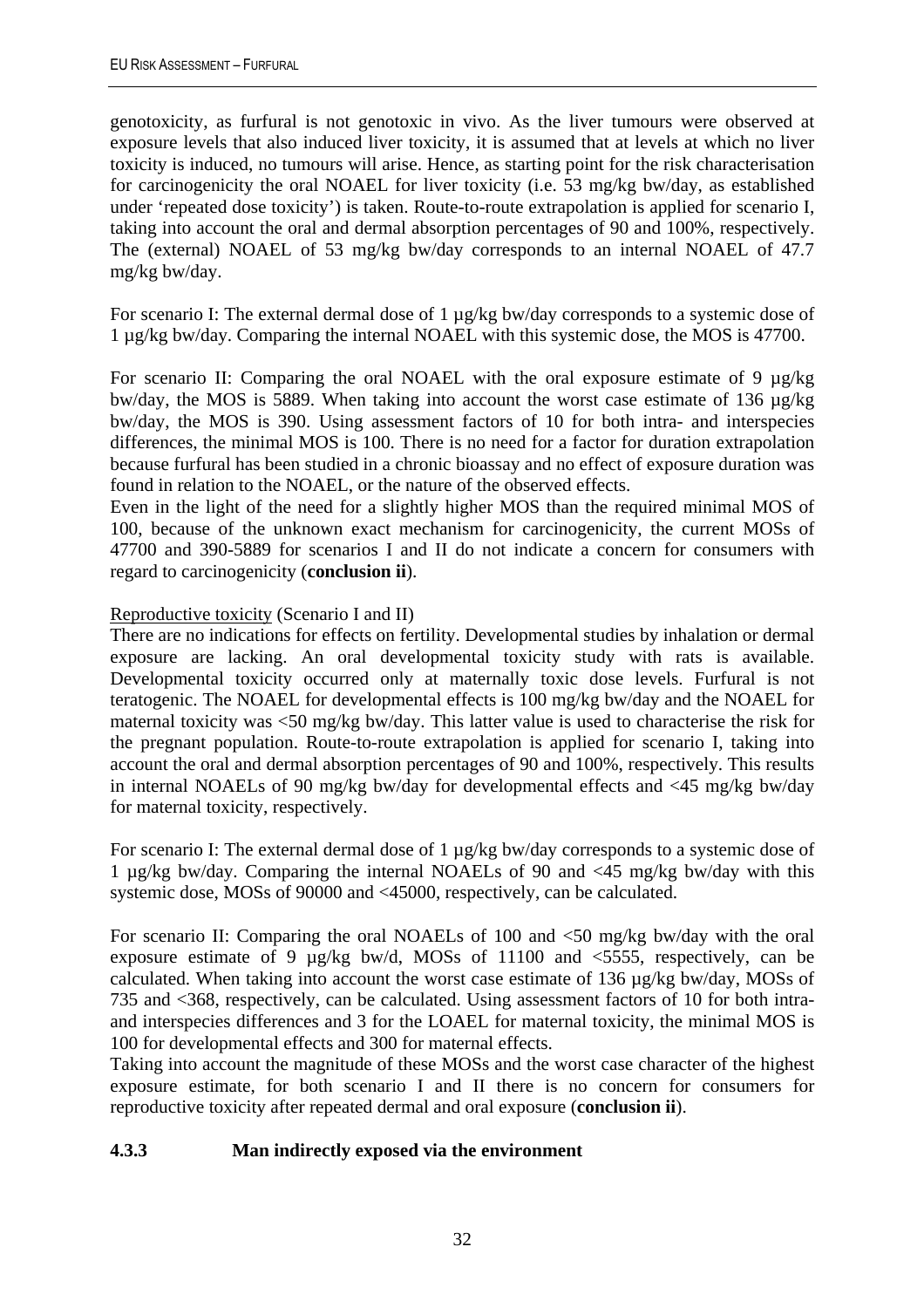#### *Local exposure*

Risk characterisation is performed for the scenario with the highest total daily intake, i.e. formulation for manufacturing refractories, for which the (internal) exposure estimate was 11 µg/kg bw/day.

#### Repeated dose toxicity

Starting points for the risk assessment for human exposed indirectly via the environment are the above mentioned (internal) exposure estimate, the oral NOAEL of 53 mg/kg bw/day from the dietary 13-week oral toxicity study with rats, and an absorption percentage of 90% for the oral route. Based on the latter, the oral NOAEL of 53 mg/kg bw/day corresponds to an internal NOAEL for systemic effects of 47.7 mg/kg bw/day.

Comparing the internal NOAEL to the exposure estimate of 11 µg/kg bw/day, the MOS is 4336. Using assessment factors of 10 for both intra- and interspecies differences, the minimal MOS is 100. There is no need for a factor for duration extrapolation because furfural has been studied in a chronic bioassay and no effect of exposure duration was found in relation to the NOAEL, or the nature of the observed effects.

The MOS does not indicate a concern for human exposed indirectly via the environment (local) for repeated exposure (**conclusion ii**).

#### Mutagenicity

Furfural is not genotoxic in vivo. Hence, this endpoint is not of concern (**conclusion ii**).

#### **Carcinogenicity**

Furfural induced tumours in the livers of male rats (cholangiosarcomas) and hepatocellular adenomas and carcinomas in female and male mice, respectively, after oral (gavage) administration. The mechanism by which these tumours are induced does not involve genotoxicity, as furfural is not genotoxic in vivo. As the liver tumours were observed at exposure levels that also induced liver toxicity, it is assumed that at levels at which no liver toxicity is induced, no tumours will arise. Hence, as starting point for the risk characterisation for carcinogenicity the oral NOAEL for liver toxicity (i.e. 53 mg/kg bw/day, as established under 'repeated dose toxicity') is taken. The (external) NOAEL of 53 mg/kg bw/day corresponds to an internal NOAEL of 47.7 mg/kg bw/d, taking into account an oral absorption of 90%.

Comparing the internal NOAEL to the exposure estimate of 11 µg/kg bw/day, the MOS is 4336. Using assessment factors of 10 for both intra- and interspecies differences, the minimal MOS is 100. There is no need for a factor for duration extrapolation because furfural has been studied in a chronic bioassay and no effect of exposure duration was found in relation to the NOAEL, or the nature of the observed effects.

Even in the light of the need for a slightly higher MOS than the required minimal MOS of 100, because of the unknown exact mechanism for carcinogenicity, the current MOS does not indicate a concern for human exposed indirectly via the environment (local) with regard to carcinogenicity (**conclusion ii**).

#### Reproductive toxicity

There are no indications for effects on fertility. Developmental studies by inhalation or dermal exposure are lacking. An oral developmental toxicity study with rats is available. Developmental toxicity occurred only at maternally toxic dose levels. Furfural is not teratogenic. The NOAEL for developmental effects is 100 mg/kg bw/day and the NOAEL for maternal toxicity was  $\leq 50$  mg/kg bw/day. This latter value is used to characterise the risk for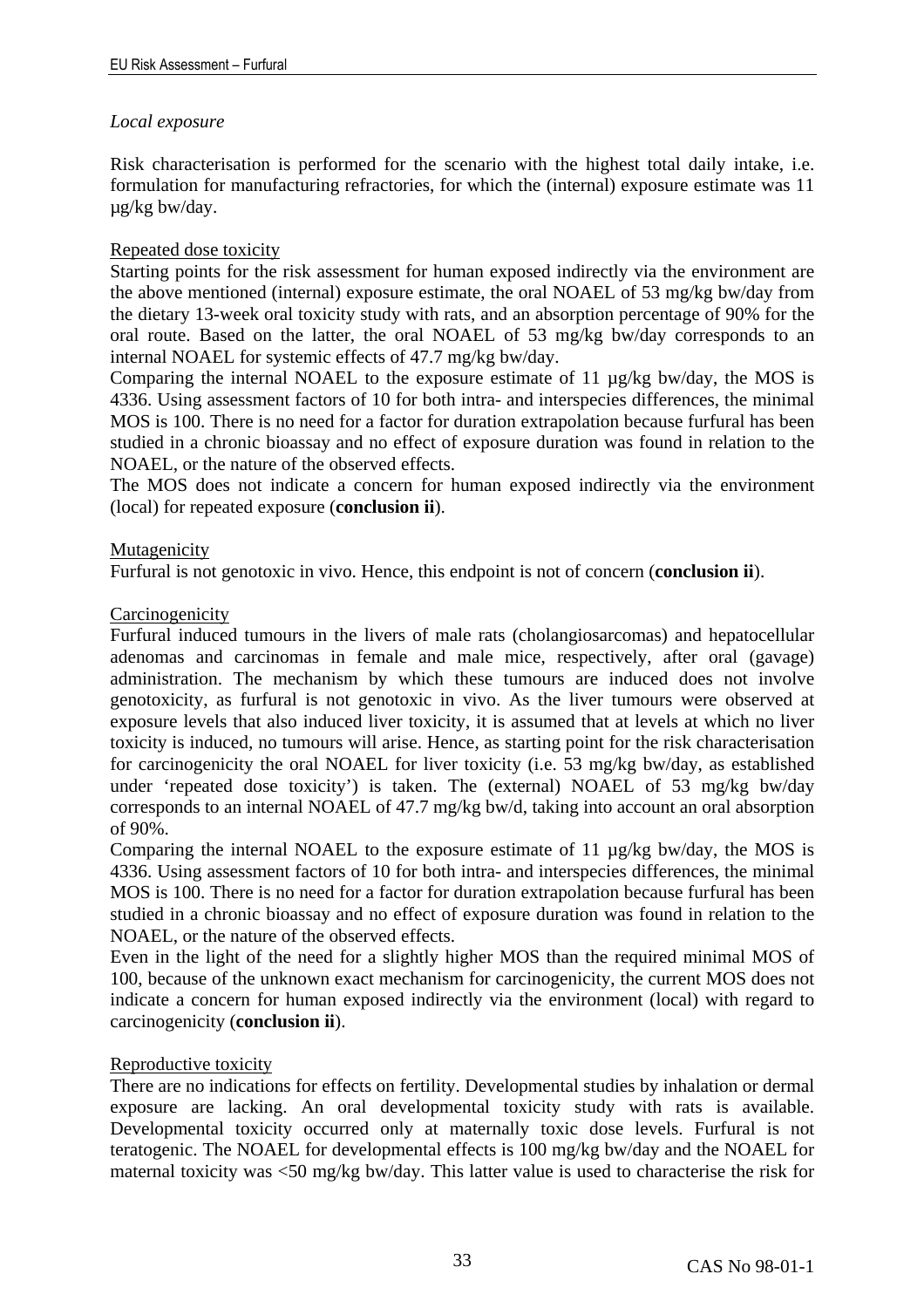the pregnant women. The internal NOAELs are 90 mg/kg bw/day for developmental effects and <45 mg/kg bw/day for maternal toxicity, respectively.

Comparing the exposure estimate of 11 µg/kg bw/day to the internal NOAELs, MOSs of 8182 and <4091, respectively, can be calculated. Using assessment factors of 10 for both intra- and interspecies differences and 3 for the LOAEL for maternal toxicity, the minimal MOS is 100 for developmental effects and 300 for maternal effects. Taking into account the magnitude of these MOSs, there is no concern for human exposed indirectly via the environment (local) for reproductive toxicity after repeated exposure (**conclusion ii**).

### *Regional exposure*

For regional exposure, the total daily intake was estimated at 4 ng/kg bw/day, i.e. three orders of magnitude lower than the highest local exposure for which a conclusion ii was reached for all relevant endpoints. Given this, also for the regional scenario a **conclusion ii** is reached for all relevant endpoints.

### *Natural occurrence*

For the natural occurrence of furfural and precursors in food, a total potential intake of approximately 300 µg/kg bw/day has been estimated. No formal risk characterisation is performed for this unintentional source of exposure to furfural because it is outside the scope of EU Regulation 793/93/EC. However, to have some indication of the margins between the estimated 'natural' exposure to furfural and the N(L)OAELs for the endpoints of concern, please see the table below.

|                  | Repeated<br>toxicity | dose   Carcinogenicity | Reproductive toxicity |              |
|------------------|----------------------|------------------------|-----------------------|--------------|
|                  |                      |                        | Developmental         | Maternal     |
|                  |                      |                        | toxicity              | toxicity     |
| Oral NOAEL       | 53                   | 53                     | 100                   | $< \! \! 50$ |
| $(mg/kg$ bw/day) |                      |                        |                       |              |
| <b>MOS</b>       | 77                   | . 77                   | 333                   | <167         |

### <span id="page-37-0"></span>**4.3.4 Combined exposure**

The only combined exposure to be dealt with under EU Regulation 793/93/EC is the combination of worker exposure and exposure via the environment due to intentional sources. The latter can be considered negligible compared to exposure to furfural at the workplace. Therefore, the risk characterisation for combined exposure is completely driven by the risk characterisation for workers, for which a **conclusion iii** was reached for the endpoints repeated dose toxicity, carcinogenicity, and developmental toxicity for some or all scenarios.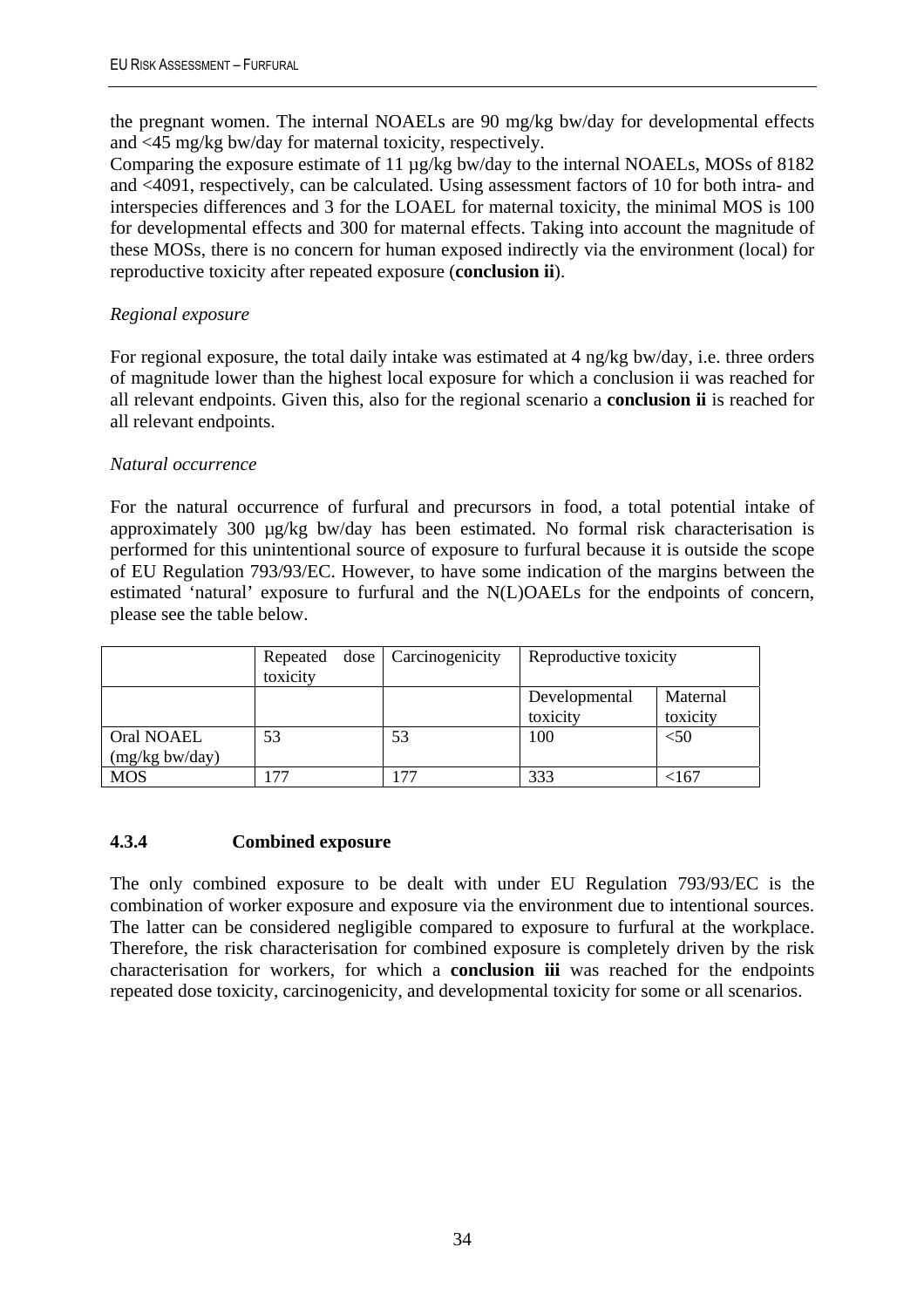#### <span id="page-38-0"></span>**4.4 HUMAN HEALTH (PHYSICAL-CHEMICAL PROPERTIES)**

Furfural does not need to be classified regarding flammability. Based on theoretical and structural considerations, furfural is not expected to have explosive properties and oxidising potential. Therefore, there is no need for further information and/or testing with regard to physical-chemical properties. Furfural is considered of no concern with regard to physicalchemical properties (**conclusion ii**).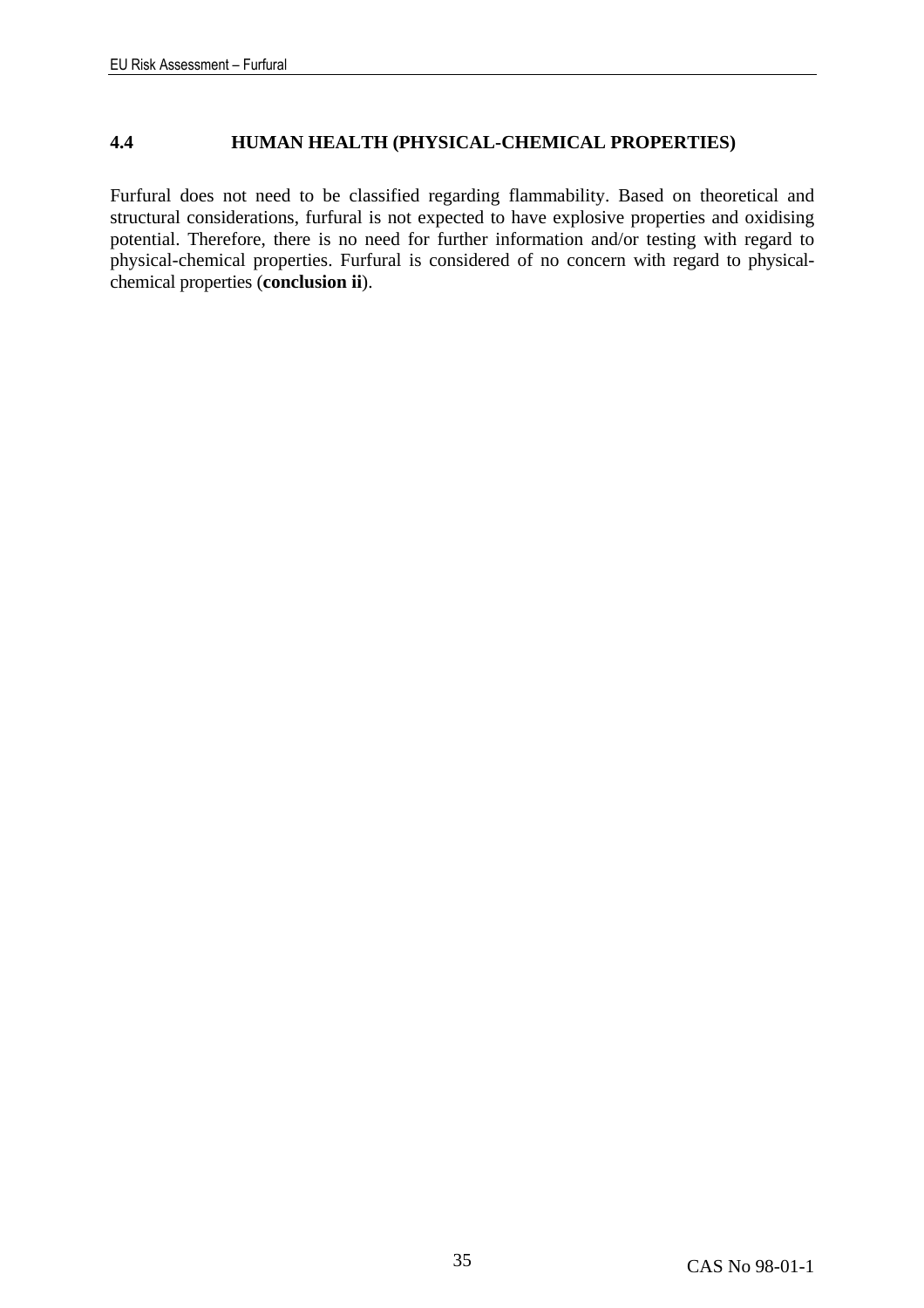## <span id="page-39-0"></span>**5 OVERALL RESULTS OF THE RISK ASSESSMENT**

#### <span id="page-39-1"></span>**5.1 ENVIRONMENT**

**Conclusion (i)** There is need for further information and/or testing **Conclusion (ii)** There is at present no need for further information and/or testing and for risk reduction measures beyond those which are being applied already **Conclusion (iii)** There is a need for limiting the risks; risk reduction measures which are already being applied shall be taken into account

Conclusion (i) is reached because the  $PEC<sub>soil</sub>$  exceeds the  $PNEC<sub>soil</sub>$  in the scenarios 'formulation for manufacturing refractories Va, Vb' and 'use as intermediate in pesticide manufacture VI'. The terrestrial PNEC is derived through the equilibrium partitioning method and there is therefore scope to refine this PNEC through testing. However, no testing is proposed for the terrestrial compartment since for these scenarios conclusion (iii) is also drawn for the local aquatic compartment. The development of risk reduction measures for the aquatic compartment should take account of the conclusions for the terrestrial compartment for these three scenarios.

Conclusion (iii) is reached because the PEC water exceeds the PNEC<sub>surface water</sub> in the scenarios 'formulation chemical tracer in mineral oil and fuel industry IVb', 'formulation for manufacturing refractories Va, Vb' and 'use as intermediate in pesticide manufacture VI'. As no further refinement of the PECs and PNECs is possible, there is a need for limiting the risks.

For all remaining scenarios a conclusion (ii) is drawn for the environment.

Risks of 2-furaldehyde as a result of emissions by the pulp and paper industry (unintentional source):

The PEC<sub>STP</sub> and the PEC<sub>surface water</sub> exceed the corresponding PNECs in the 'pulp and paper industry, scenario VII' (unintentional source). For the refinement of this scenario site-specific measured effluent or surface water concentrations are needed. Additionally, measured data from other pulp and paper industries in the EU are needed to refine this scenario. Since this considers an unintentional source beyond the scope of this EU risk assessment, there will be no follow-up of this scenario in the context of Regulation 793/93/EC.

### <span id="page-39-2"></span>**5.2 HUMAN HEALTH**

#### <span id="page-39-3"></span>**5.2.1 Workers**

**Conclusion (iii)** There is a need for limiting the risks; risk reduction measures which are already being applied shall be taken into account.

Conclusion (iii) is reached because: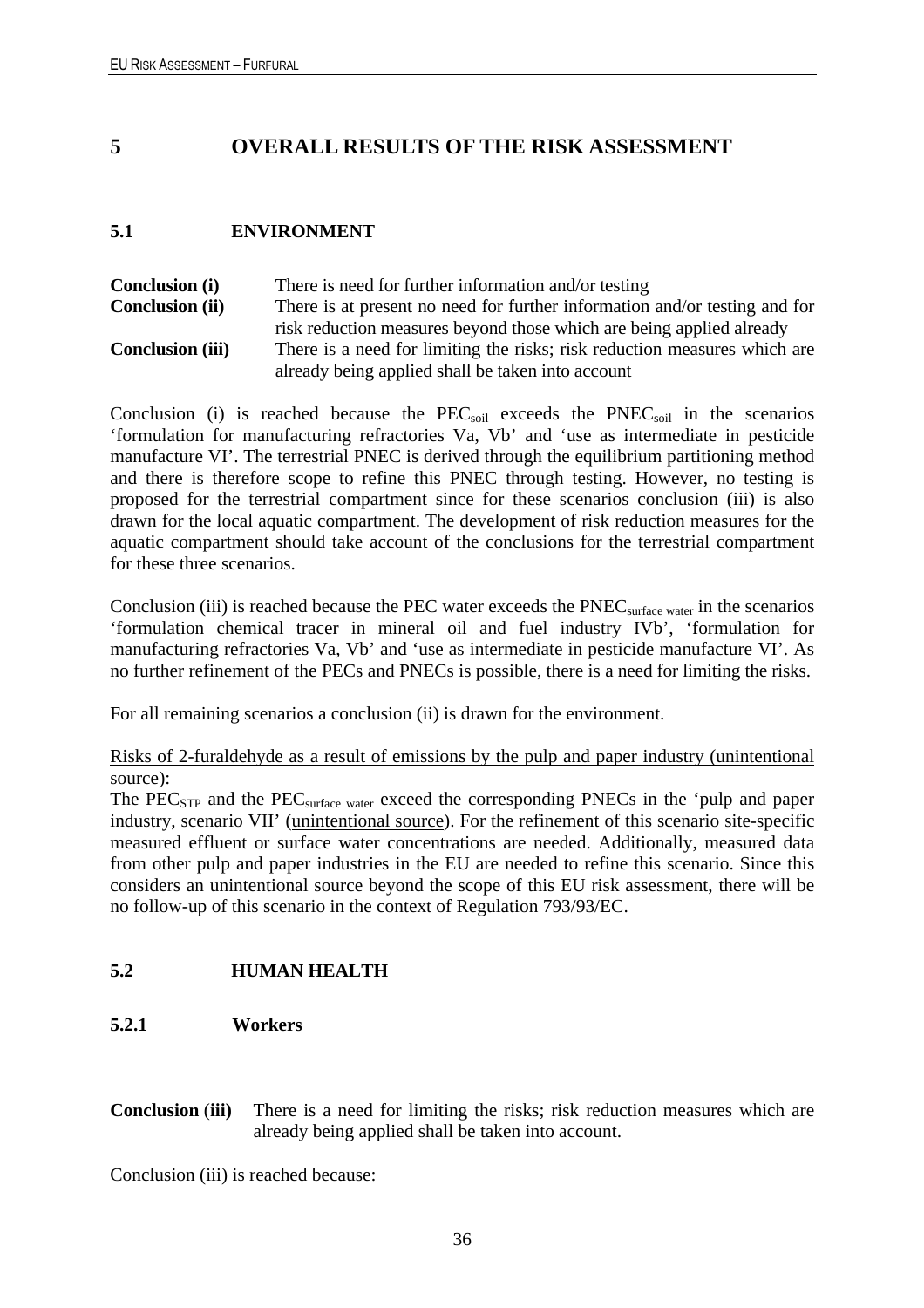- systemic effects and local effects on respiratory tract cannot be excluded after repeated inhalation exposure in all scenarios;
- systemic effects cannot be excluded after repeated dermal exposure in scenario 1 'production – cleaning and maintenance';
- carcinogenic effects cannot be excluded after repeated dermal and inhalation exposure in all scenarios; and
- developmental effects due to repeated dermal and inhalation exposure cannot be excluded in scenario 1 'production – cleaning and maintenance'.

It might be possible that in some workplaces adequate worker protection measures are already being applied.

#### <span id="page-40-0"></span>**5.2.2 Consumers**

**Conclusion (ii)** There is at present no need for further information and/or testing and no need for risk reduction measures beyond those which are being applied already.

#### <span id="page-40-1"></span>**5.2.3 Humans exposed via the environment**

**Conclusion (ii)** There is at present no need for further information and/or testing and no need for risk reduction measures beyond those which are being applied already.

### <span id="page-40-2"></span>**5.2.4 Combined exposure**

**Conclusion (iii)** There is a need for limiting the risks; risk reduction measures which are already being applied shall be taken into account.

Conclusion (iii) is reached because the risk characterisation for combined exposure is completely driven by the risk characterisation for the occupational settings.

#### <span id="page-40-3"></span>**5.2.5 Human health risks arising from physical-chemical properties**

**Conclusion (ii)** There is at present no need for further information and/or testing and no need for risk reduction measures beyond those which are being applied already.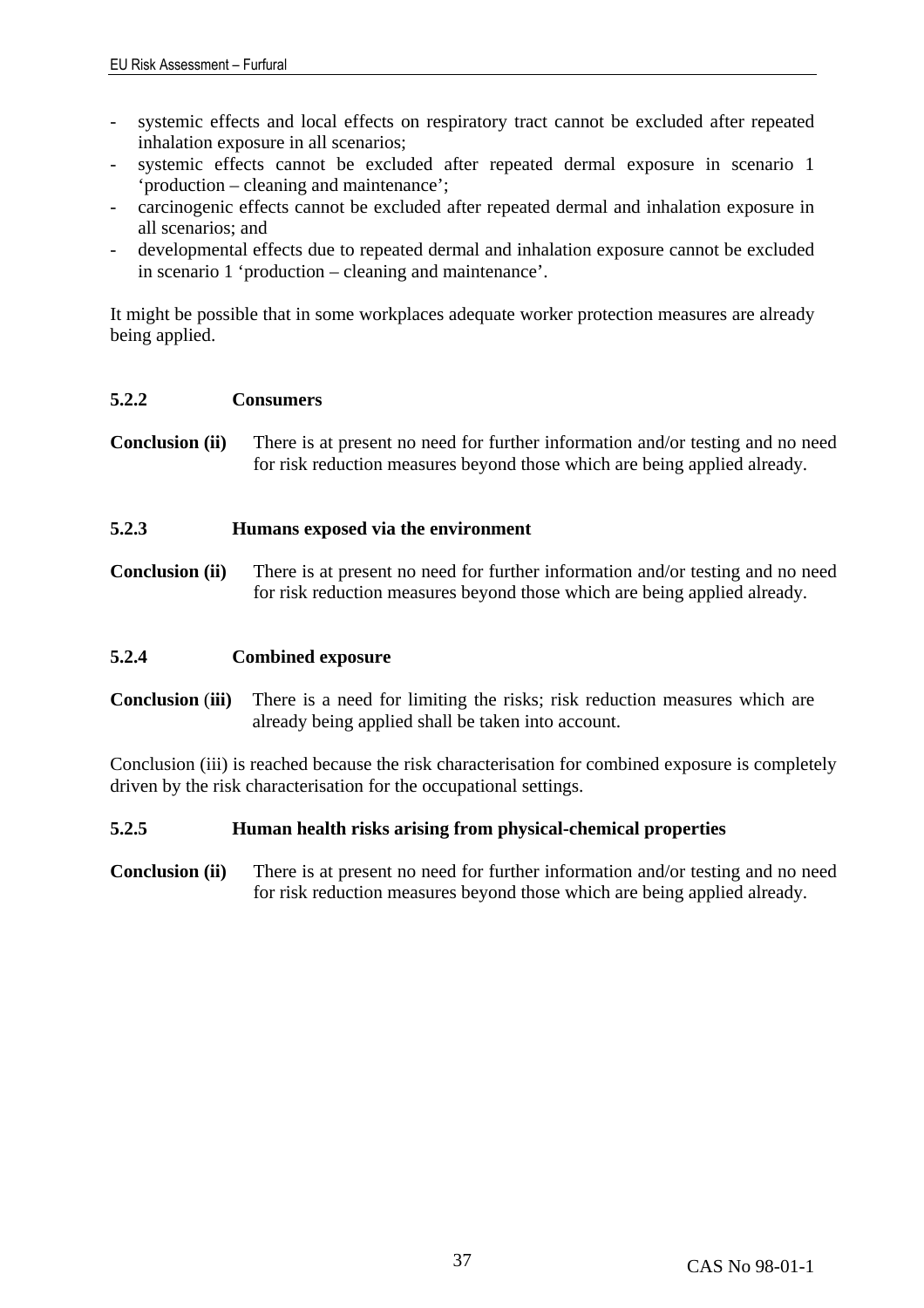# <span id="page-41-0"></span>**6 GLOSSARY**

| <b>Standard</b><br><b>Abbreviation</b> | term | <b>Explanation/Remarks and Alternative Abbreviation(s)</b>                                                 |
|----------------------------------------|------|------------------------------------------------------------------------------------------------------------|
| Ann.                                   |      | Annex                                                                                                      |
| AF                                     |      | assessment factor                                                                                          |
| <b>BCF</b>                             |      | bioconcentration factor                                                                                    |
| bw                                     |      | body weight $/Bw$ , b.w.                                                                                   |
| $\rm ^{\circ}C$                        |      | degrees Celsius (centigrade)                                                                               |
| CAS                                    |      | <b>Chemical Abstract System</b>                                                                            |
| <b>CEC</b>                             |      | Commission of the European Communities                                                                     |
| <b>CEN</b>                             |      | European Committee for Normalisation                                                                       |
| <b>CEPE</b>                            |      | European Council of the Paint, Printing Ink and Artists' Colours Industry                                  |
| d                                      |      | day(s)                                                                                                     |
| d.wt                                   |      | dry weight / dw                                                                                            |
| DG                                     |      | Directorate General                                                                                        |
| $DT_{50}$                              |      | period required for 50 percent dissipation<br>(define method of estimation)                                |
| $DT_{50lab}$                           |      | period required for 50 percent dissipation<br>under laboratory conditions<br>(define method of estimation) |
| $DT_{90}$                              |      | period required for 90 percent dissipation<br>(define method of estimation)                                |
| DT <sub>90field</sub>                  |      | period required for 90 percent dissipation under field conditions<br>(define method of estimation)         |
| EC                                     |      | <b>European Communities</b>                                                                                |
| EC                                     |      | <b>European Commission</b>                                                                                 |
| $EC_{50}$                              |      | median effective concentration                                                                             |
| <b>EEC</b>                             |      | <b>European Economic Community</b>                                                                         |
| <b>EINECS</b>                          |      | European Inventory of Existing Commercial Chemical Substances                                              |
| ${\rm EU}$                             |      | European Union                                                                                             |
| <b>EUSES</b>                           |      | European Union System for the Evaluation of Substances                                                     |
| $f_{oc}$                               |      | Fraction of organic carbon                                                                                 |
| G                                      |      | gram(s)                                                                                                    |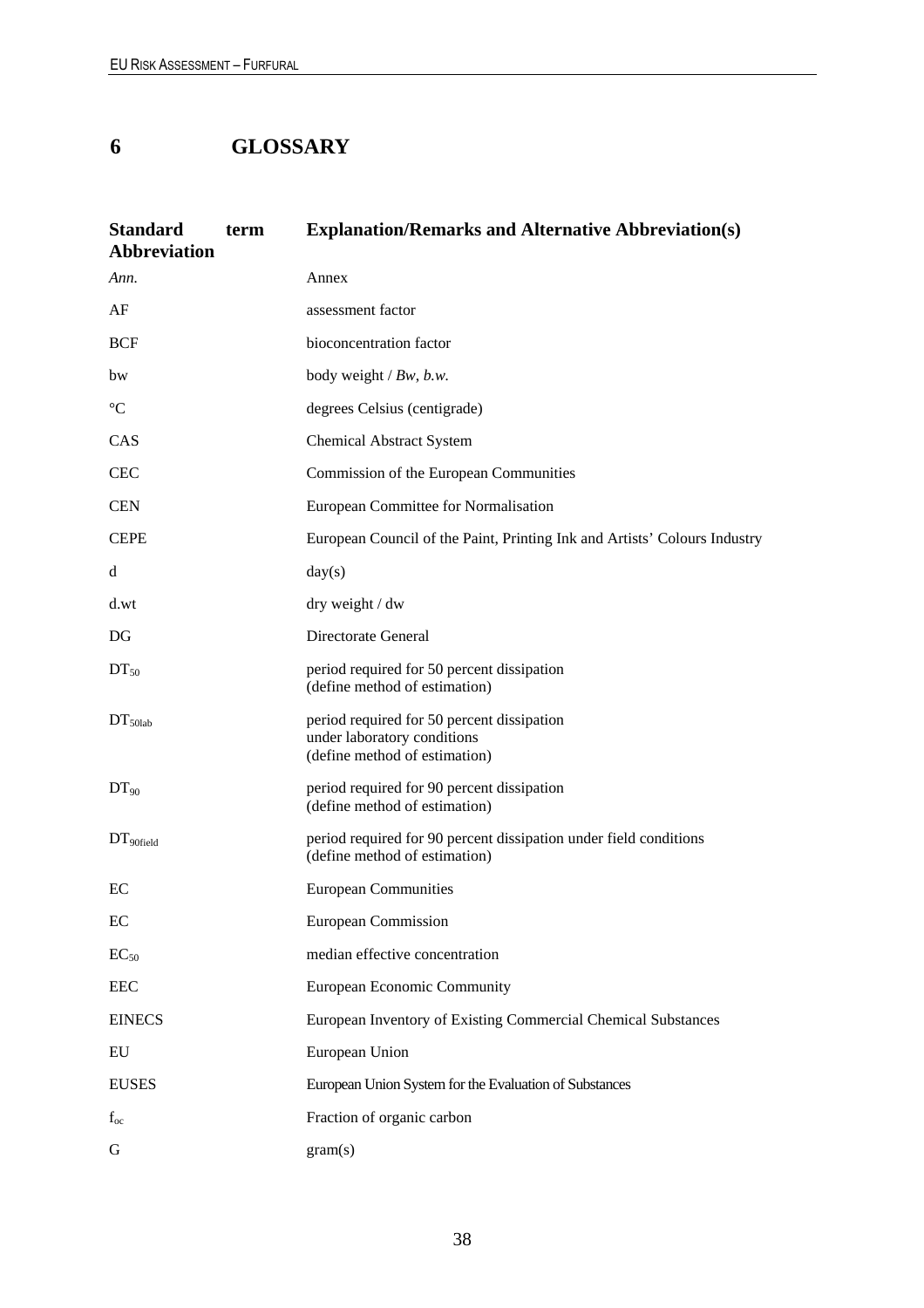| PNEC(s)               | Predicted No Effect Concentration(s)                                                                               |
|-----------------------|--------------------------------------------------------------------------------------------------------------------|
| PNEC <sub>water</sub> | Predicted No Effect Concentration in Water                                                                         |
| $(Q)$ SAR             | Quantitative Structure Activity Relationship                                                                       |
| <b>STP</b>            | Sewage Treatment Plant                                                                                             |
| TGD                   | Technical Guidance Document <sup>9</sup>                                                                           |
| UV <sub></sub>        | <b>Ultraviolet Region of Spectrum</b>                                                                              |
| <b>UVCB</b>           | Unknown or Variable composition, Complex reaction<br>products or Biological material                               |
| V/V                   | volume per volume ratio                                                                                            |
| W/W                   | weight per weight ratio                                                                                            |
| W                     | gram weight                                                                                                        |
| <b>GLP</b>            | Good Laboratory Practice                                                                                           |
| h                     | hour(s)                                                                                                            |
| ha                    | Hectares $/h$                                                                                                      |
| <b>HPLC</b>           | High Pressure Liquid Chromatography                                                                                |
| <b>IARC</b>           | International Agency for Research on Cancer                                                                        |
| $+C_{50}$             | median immobilisation concentration or median inhibitory<br>concentration 1 / explained by a footnote if necessary |
| <b>ISO</b>            | <b>International Standards Organisation</b>                                                                        |
| <b>IUPAC</b>          | International Union for Pure Applied Chemistry                                                                     |
| kg                    | kilogram(s)                                                                                                        |
| kPa                   | kilo Pascals                                                                                                       |
| $K_{oc}$              | organic carbon adsorption coefficient                                                                              |
| $K_{ow}$              | octanol-water partition coefficient                                                                                |
| Kp                    | Solids water partition coefficient                                                                                 |
| 1                     | litre(s)                                                                                                           |
| log                   | logarithm to the basis 10                                                                                          |
| $L(E)C_{50}$          | Lethal Concentration, Median                                                                                       |
| <b>LEV</b>            | <b>Local Exhaust Ventilation</b>                                                                                   |
|                       |                                                                                                                    |

<sup>&</sup>lt;sup>9</sup> Commission of the European Communities, 1996. Technical Guidance Documents in Support of the Commission Directive 93/67/EEC on risk assessment for new substances and the Commission Regulation (EC) No 1488/94 on risk assessment for existing substances. Commission of the European Communities, Brussels, Belgium. ISBN 92-827-801[1234]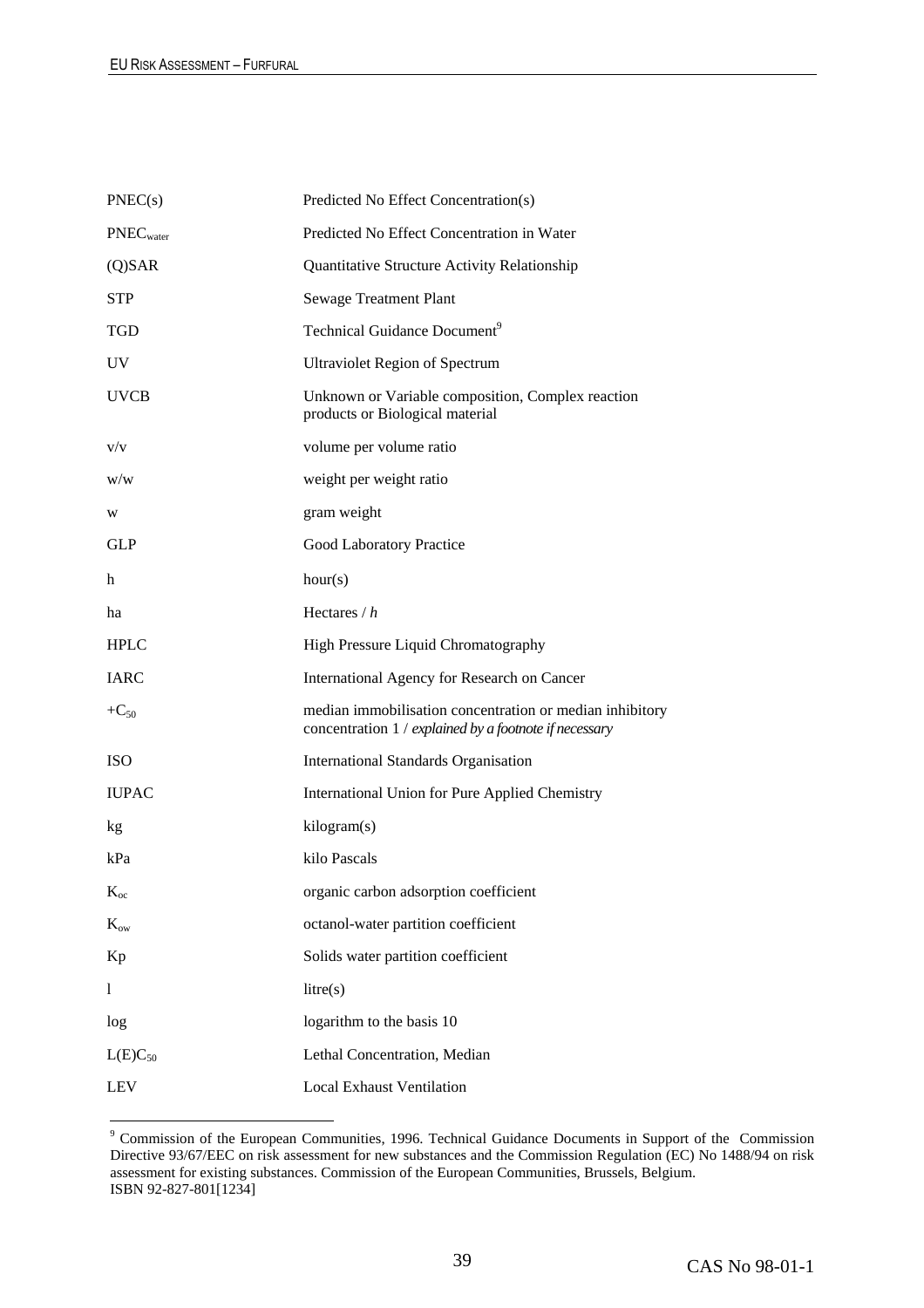| m            | Meter                                                                                       |
|--------------|---------------------------------------------------------------------------------------------|
| μg           | microgram(s)                                                                                |
| mg           | milligram(s)                                                                                |
| <b>MAC</b>   | Maximum Accessibility Concentration                                                         |
| <b>MOS</b>   | <b>Margins Of Safety</b>                                                                    |
| <b>NOAEL</b> | No Observed Adverse Effect Level                                                            |
| <b>NOEC</b>  | No Observed Effect Concentration                                                            |
| <b>NOEL</b>  | No Observed Effect Level                                                                    |
| OEL          | Occupational Exposure Limit                                                                 |
| <b>OECD</b>  | Organisation for Economic Co-operation and Development                                      |
| OJ           | Official Journal                                                                            |
| pH           | potential hydrogen -logarithm (to the base 10) of the hydrogen ion<br>concentration ${H^+}$ |
| pKa          | <i>-logarithm</i> (to the base 10) of the acid dissociation constant                        |
| pKb          | <i>-logarithm</i> (to the base 10) of the base dissociation constant                        |
| Pa           | Pascal unit(s)                                                                              |
| <b>PEC</b>   | Predicted Environmental Concentration                                                       |
| <b>STP</b>   | <b>Sewage Treatment Plant</b>                                                               |
| <b>WWTP</b>  | Waste Water Treatment Plant                                                                 |